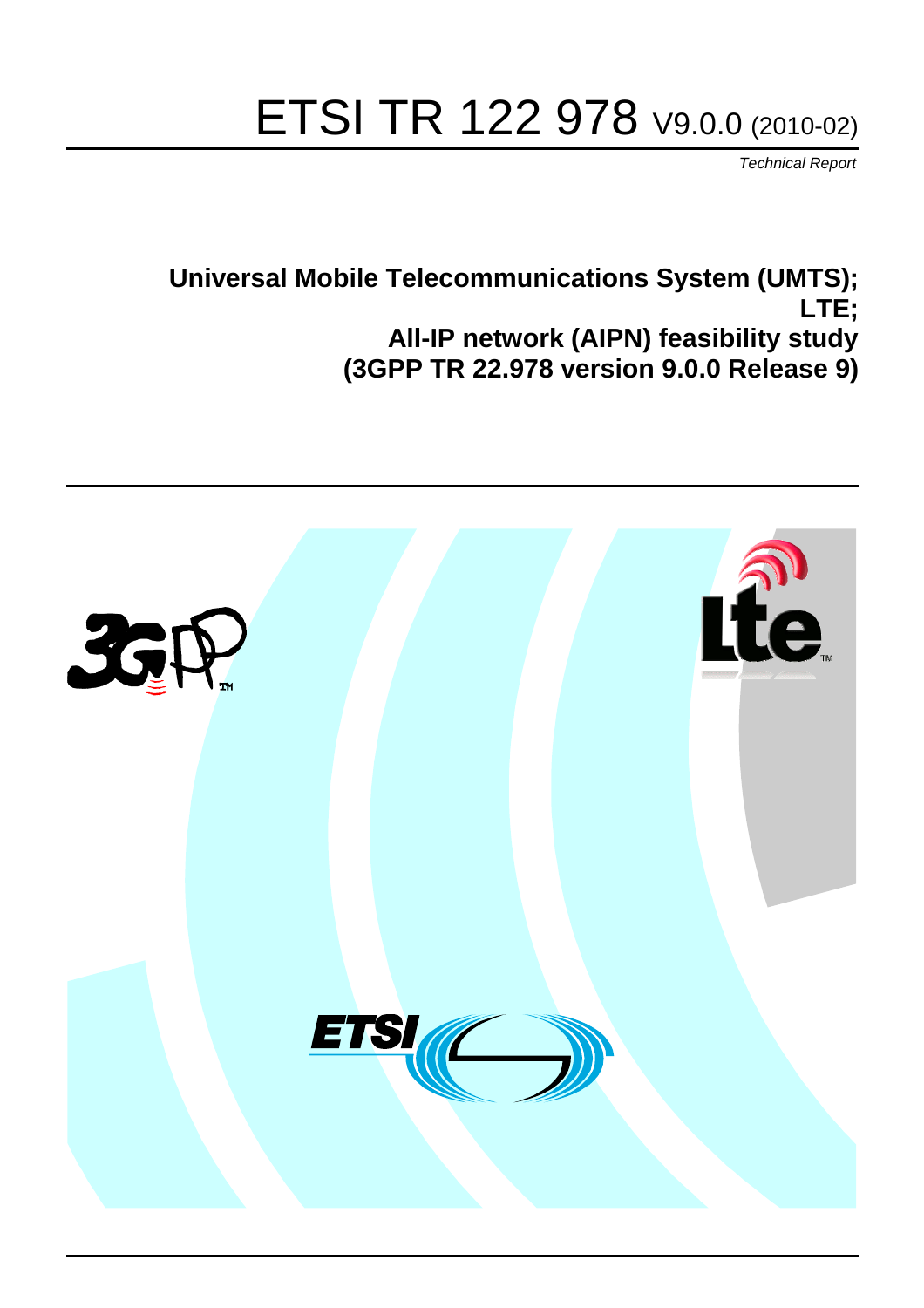Reference RTR/TSGS-0122978v900

> Keywords LTE, UMTS

#### *ETSI*

#### 650 Route des Lucioles F-06921 Sophia Antipolis Cedex - FRANCE

Tel.: +33 4 92 94 42 00 Fax: +33 4 93 65 47 16

Siret N° 348 623 562 00017 - NAF 742 C Association à but non lucratif enregistrée à la Sous-Préfecture de Grasse (06) N° 7803/88

#### *Important notice*

Individual copies of the present document can be downloaded from: [http://www.etsi.org](http://www.etsi.org/)

The present document may be made available in more than one electronic version or in print. In any case of existing or perceived difference in contents between such versions, the reference version is the Portable Document Format (PDF). In case of dispute, the reference shall be the printing on ETSI printers of the PDF version kept on a specific network drive within ETSI Secretariat.

Users of the present document should be aware that the document may be subject to revision or change of status. Information on the current status of this and other ETSI documents is available at <http://portal.etsi.org/tb/status/status.asp>

If you find errors in the present document, please send your comment to one of the following services: [http://portal.etsi.org/chaircor/ETSI\\_support.asp](http://portal.etsi.org/chaircor/ETSI_support.asp)

#### *Copyright Notification*

No part may be reproduced except as authorized by written permission. The copyright and the foregoing restriction extend to reproduction in all media.

> © European Telecommunications Standards Institute 2010. All rights reserved.

**DECT**TM, **PLUGTESTS**TM, **UMTS**TM, **TIPHON**TM, the TIPHON logo and the ETSI logo are Trade Marks of ETSI registered for the benefit of its Members.

**3GPP**TM is a Trade Mark of ETSI registered for the benefit of its Members and of the 3GPP Organizational Partners. **LTE**™ is a Trade Mark of ETSI currently being registered

for the benefit of its Members and of the 3GPP Organizational Partners.

**GSM**® and the GSM logo are Trade Marks registered and owned by the GSM Association.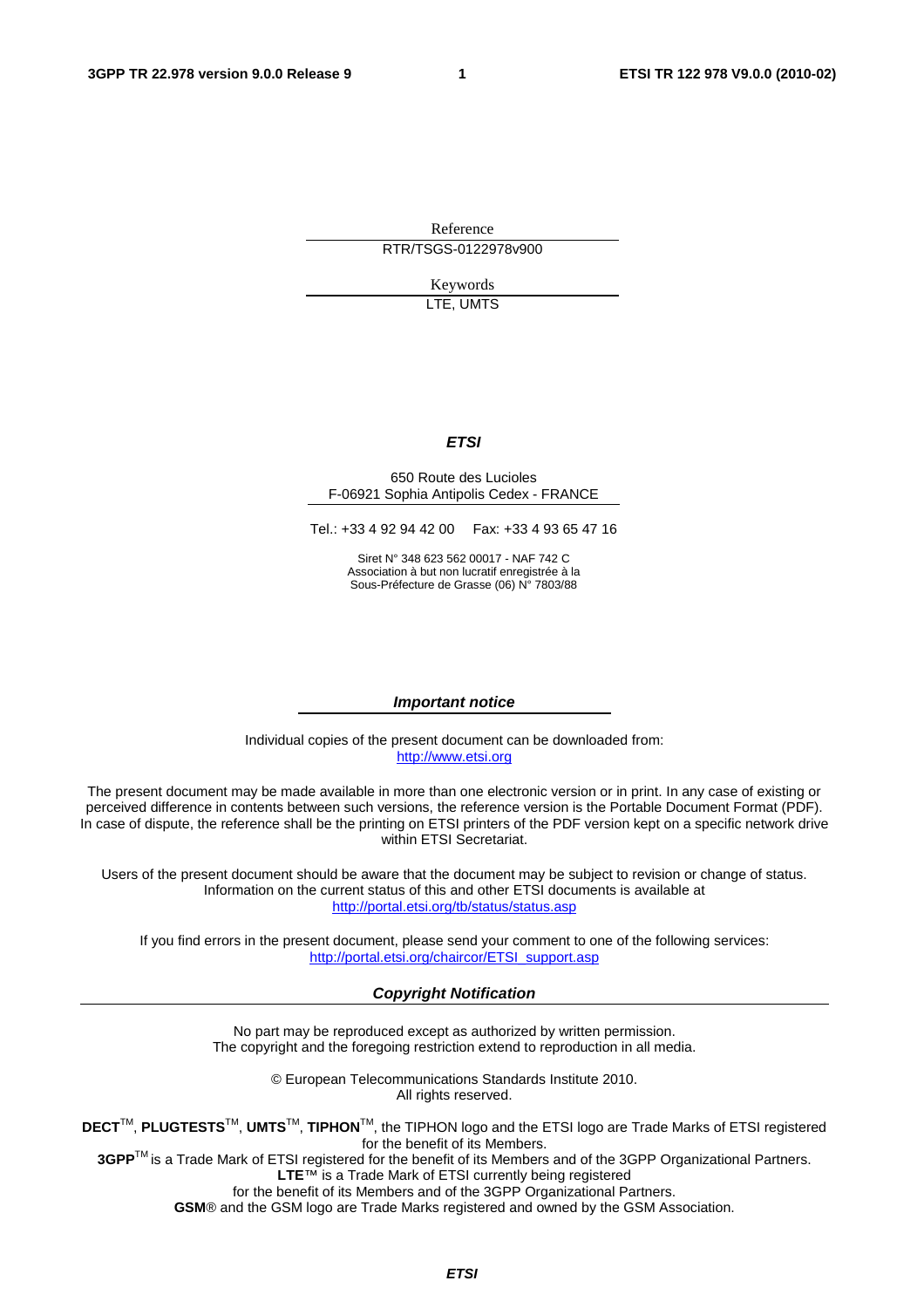## Intellectual Property Rights

IPRs essential or potentially essential to the present document may have been declared to ETSI. The information pertaining to these essential IPRs, if any, is publicly available for **ETSI members and non-members**, and can be found in ETSI SR 000 314: *"Intellectual Property Rights (IPRs); Essential, or potentially Essential, IPRs notified to ETSI in respect of ETSI standards"*, which is available from the ETSI Secretariat. Latest updates are available on the ETSI Web server [\(http://webapp.etsi.org/IPR/home.asp\)](http://webapp.etsi.org/IPR/home.asp).

Pursuant to the ETSI IPR Policy, no investigation, including IPR searches, has been carried out by ETSI. No guarantee can be given as to the existence of other IPRs not referenced in ETSI SR 000 314 (or the updates on the ETSI Web server) which are, or may be, or may become, essential to the present document.

## Foreword

This Technical Report (TR) has been produced by ETSI 3rd Generation Partnership Project (3GPP).

The present document may refer to technical specifications or reports using their 3GPP identities, UMTS identities or GSM identities. These should be interpreted as being references to the corresponding ETSI deliverables.

The cross reference between GSM, UMTS, 3GPP and ETSI identities can be found under [http://webapp.etsi.org/key/queryform.asp.](http://webapp.etsi.org/key/queryform.asp)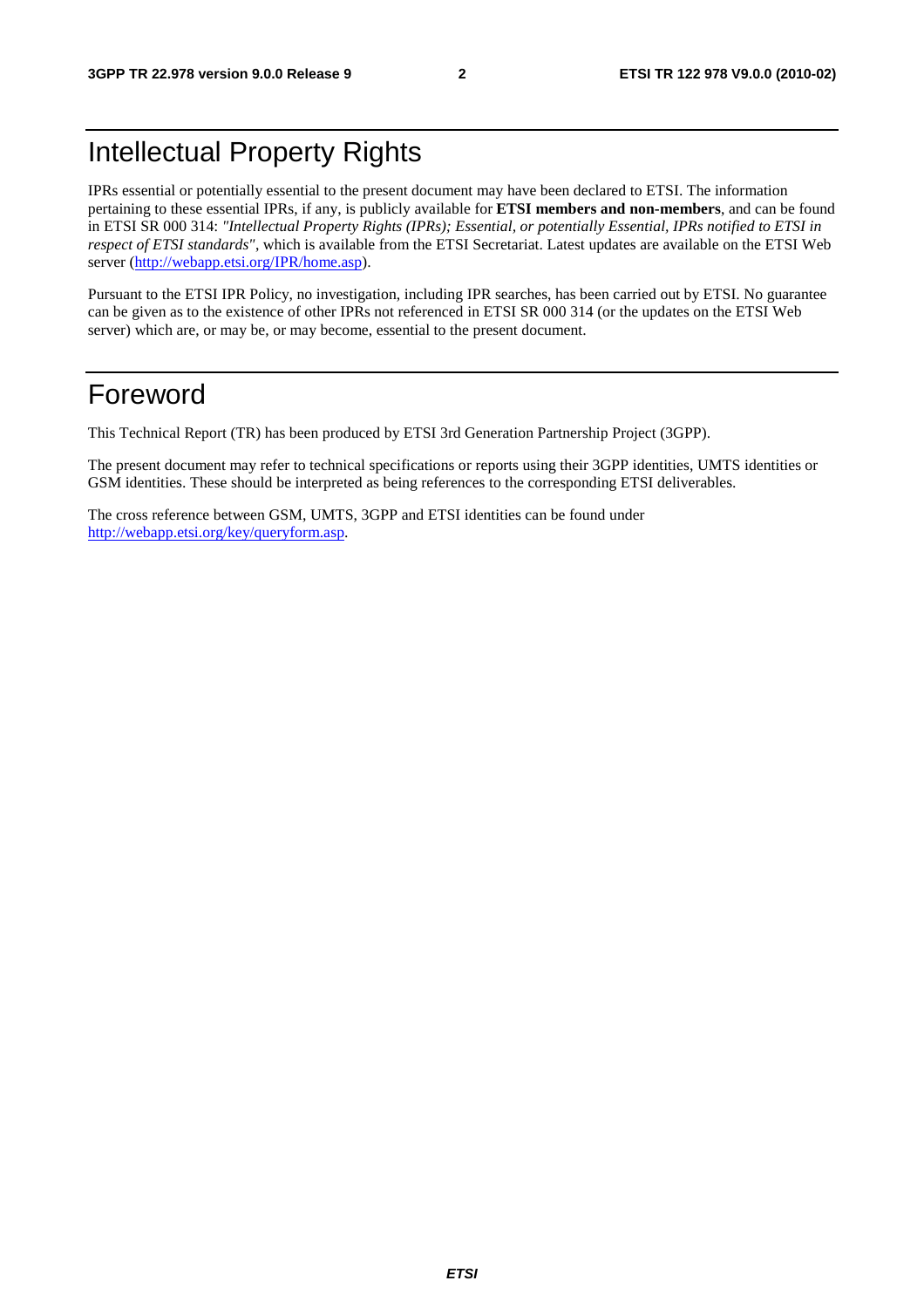#### $\mathbf{3}$

## Contents

| 1              |                                                                                                |  |
|----------------|------------------------------------------------------------------------------------------------|--|
| $\overline{2}$ |                                                                                                |  |
| 3              |                                                                                                |  |
| 3.1<br>3.2     |                                                                                                |  |
| $\overline{4}$ |                                                                                                |  |
| 4.1            |                                                                                                |  |
| 4.2            |                                                                                                |  |
| 4.2.1          |                                                                                                |  |
| 4.2.1.1        |                                                                                                |  |
| 4.2.1.2        |                                                                                                |  |
| 4.2.1.3        |                                                                                                |  |
| 4.2.1.4        |                                                                                                |  |
| 4.2.1.5        |                                                                                                |  |
| 4.2.2          |                                                                                                |  |
| 4.2.2.1        |                                                                                                |  |
| 4.2.2.2        | Desire of AIPN operators to encompass various access systems that are not specified by 3GPP13  |  |
| 4.2.2.3        |                                                                                                |  |
| 4.2.2.4        | Need for increased system efficiency leading to substantial cost reduction in terms of both    |  |
| 4.2.2.5        | Trend of the industry to align along the structure: access / transport / control / services15  |  |
| 4.2.2.6        |                                                                                                |  |
| 4.2.3          |                                                                                                |  |
| 4.2.3.1        |                                                                                                |  |
| 4.2.3.2        |                                                                                                |  |
| 4.2.3.3        |                                                                                                |  |
| 4.2.3.4        | Dawning of new, radio based services (e.g. Personal Networks, RFIDs, multi-hop access          |  |
| 4.2.3.5        |                                                                                                |  |
| 4.2.3.6        |                                                                                                |  |
| 4.2.3.7        |                                                                                                |  |
| 4.2.3.8        |                                                                                                |  |
| 4.3            |                                                                                                |  |
| 4.3.1          |                                                                                                |  |
| 4.3.2          |                                                                                                |  |
| 4.3.3          |                                                                                                |  |
|                |                                                                                                |  |
| 5              |                                                                                                |  |
| 5.1            |                                                                                                |  |
| 5.1.1          |                                                                                                |  |
| 5.1.1.1        |                                                                                                |  |
| 5.1.1.2        |                                                                                                |  |
| 5.1.1.3        | Take advantage of convergence of telecommunications and IT industries towards IP technology 22 |  |
| 5.1.1.4        |                                                                                                |  |
| 5.1.1.5        |                                                                                                |  |
| 5.1.1.6        |                                                                                                |  |
| 5.1.1.7        |                                                                                                |  |
| 5.1.1.8        |                                                                                                |  |
| 5.1.1.9        |                                                                                                |  |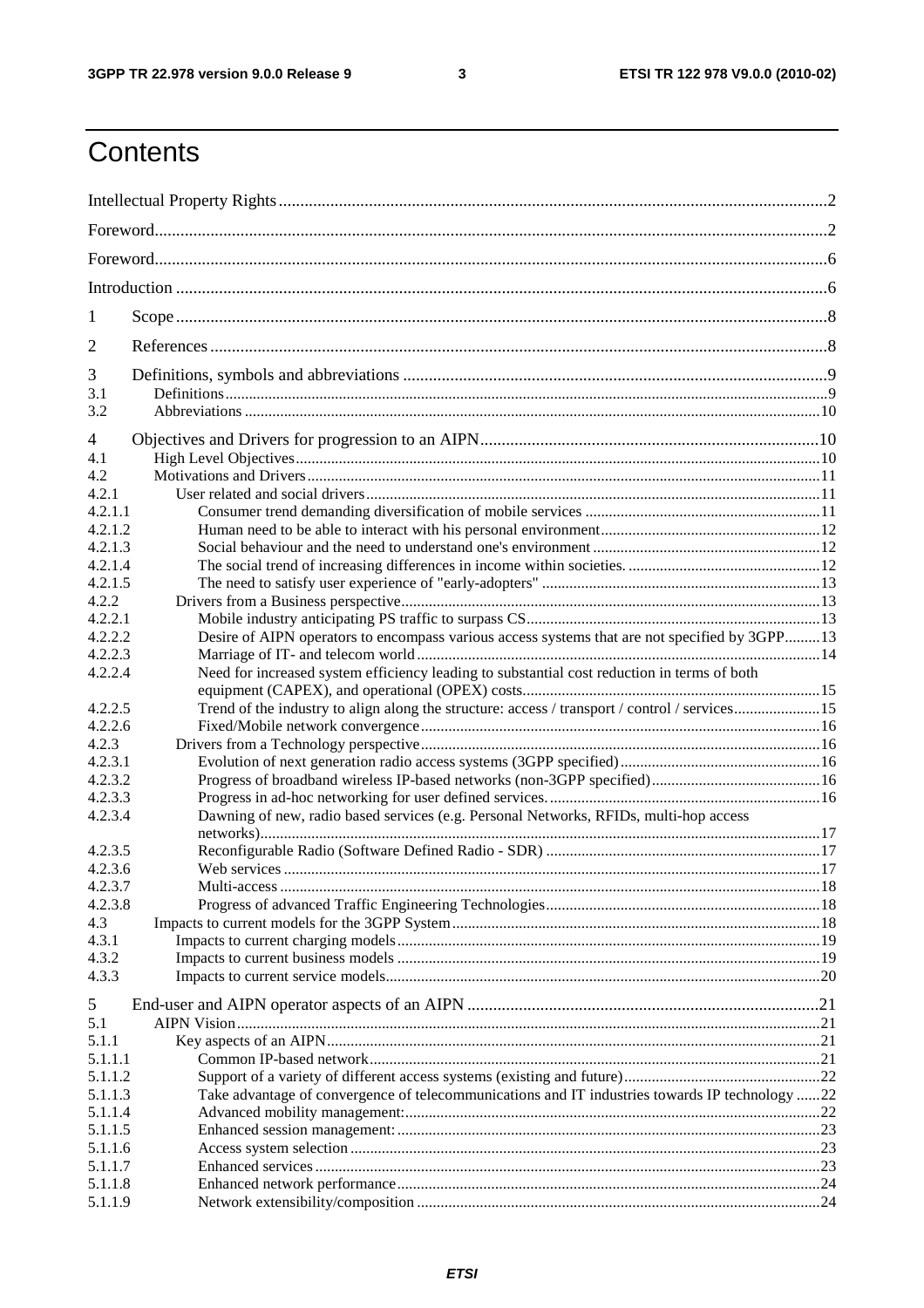| Personal Network, Personal Area Network (PAN), Ad-hoc Network and Moving Network Support 37<br>Annex A:<br><b>Annex B:</b><br>Facilitate integration of networks with different administrative domains (e.g. handle negotiation of<br>Annex C: |                                                                                  |
|------------------------------------------------------------------------------------------------------------------------------------------------------------------------------------------------------------------------------------------------|----------------------------------------------------------------------------------|
|                                                                                                                                                                                                                                                |                                                                                  |
|                                                                                                                                                                                                                                                |                                                                                  |
|                                                                                                                                                                                                                                                |                                                                                  |
|                                                                                                                                                                                                                                                |                                                                                  |
|                                                                                                                                                                                                                                                |                                                                                  |
|                                                                                                                                                                                                                                                |                                                                                  |
|                                                                                                                                                                                                                                                |                                                                                  |
|                                                                                                                                                                                                                                                |                                                                                  |
|                                                                                                                                                                                                                                                |                                                                                  |
|                                                                                                                                                                                                                                                |                                                                                  |
|                                                                                                                                                                                                                                                |                                                                                  |
|                                                                                                                                                                                                                                                |                                                                                  |
|                                                                                                                                                                                                                                                |                                                                                  |
|                                                                                                                                                                                                                                                |                                                                                  |
|                                                                                                                                                                                                                                                |                                                                                  |
|                                                                                                                                                                                                                                                |                                                                                  |
|                                                                                                                                                                                                                                                |                                                                                  |
|                                                                                                                                                                                                                                                |                                                                                  |
|                                                                                                                                                                                                                                                |                                                                                  |
|                                                                                                                                                                                                                                                |                                                                                  |
|                                                                                                                                                                                                                                                |                                                                                  |
|                                                                                                                                                                                                                                                |                                                                                  |
|                                                                                                                                                                                                                                                |                                                                                  |
|                                                                                                                                                                                                                                                |                                                                                  |
|                                                                                                                                                                                                                                                |                                                                                  |
|                                                                                                                                                                                                                                                |                                                                                  |
|                                                                                                                                                                                                                                                |                                                                                  |
|                                                                                                                                                                                                                                                |                                                                                  |
|                                                                                                                                                                                                                                                |                                                                                  |
|                                                                                                                                                                                                                                                |                                                                                  |
|                                                                                                                                                                                                                                                |                                                                                  |
|                                                                                                                                                                                                                                                |                                                                                  |
|                                                                                                                                                                                                                                                |                                                                                  |
|                                                                                                                                                                                                                                                |                                                                                  |
|                                                                                                                                                                                                                                                |                                                                                  |
|                                                                                                                                                                                                                                                |                                                                                  |
|                                                                                                                                                                                                                                                |                                                                                  |
|                                                                                                                                                                                                                                                |                                                                                  |
|                                                                                                                                                                                                                                                |                                                                                  |
|                                                                                                                                                                                                                                                |                                                                                  |
|                                                                                                                                                                                                                                                |                                                                                  |
|                                                                                                                                                                                                                                                |                                                                                  |
|                                                                                                                                                                                                                                                |                                                                                  |
|                                                                                                                                                                                                                                                |                                                                                  |
|                                                                                                                                                                                                                                                |                                                                                  |
|                                                                                                                                                                                                                                                |                                                                                  |
|                                                                                                                                                                                                                                                |                                                                                  |
|                                                                                                                                                                                                                                                |                                                                                  |
|                                                                                                                                                                                                                                                |                                                                                  |
|                                                                                                                                                                                                                                                |                                                                                  |
|                                                                                                                                                                                                                                                |                                                                                  |
|                                                                                                                                                                                                                                                |                                                                                  |
|                                                                                                                                                                                                                                                |                                                                                  |
|                                                                                                                                                                                                                                                |                                                                                  |
|                                                                                                                                                                                                                                                |                                                                                  |
|                                                                                                                                                                                                                                                |                                                                                  |
| 5.1.1.15                                                                                                                                                                                                                                       |                                                                                  |
|                                                                                                                                                                                                                                                |                                                                                  |
|                                                                                                                                                                                                                                                |                                                                                  |
|                                                                                                                                                                                                                                                |                                                                                  |
|                                                                                                                                                                                                                                                |                                                                                  |
|                                                                                                                                                                                                                                                |                                                                                  |
| 5.1.1.10<br>5.1.1.11<br>5.1.1.12<br>5.1.1.13<br>5.1.1.14                                                                                                                                                                                       | Maintenance and improvement of the level of security and privacy functionality25 |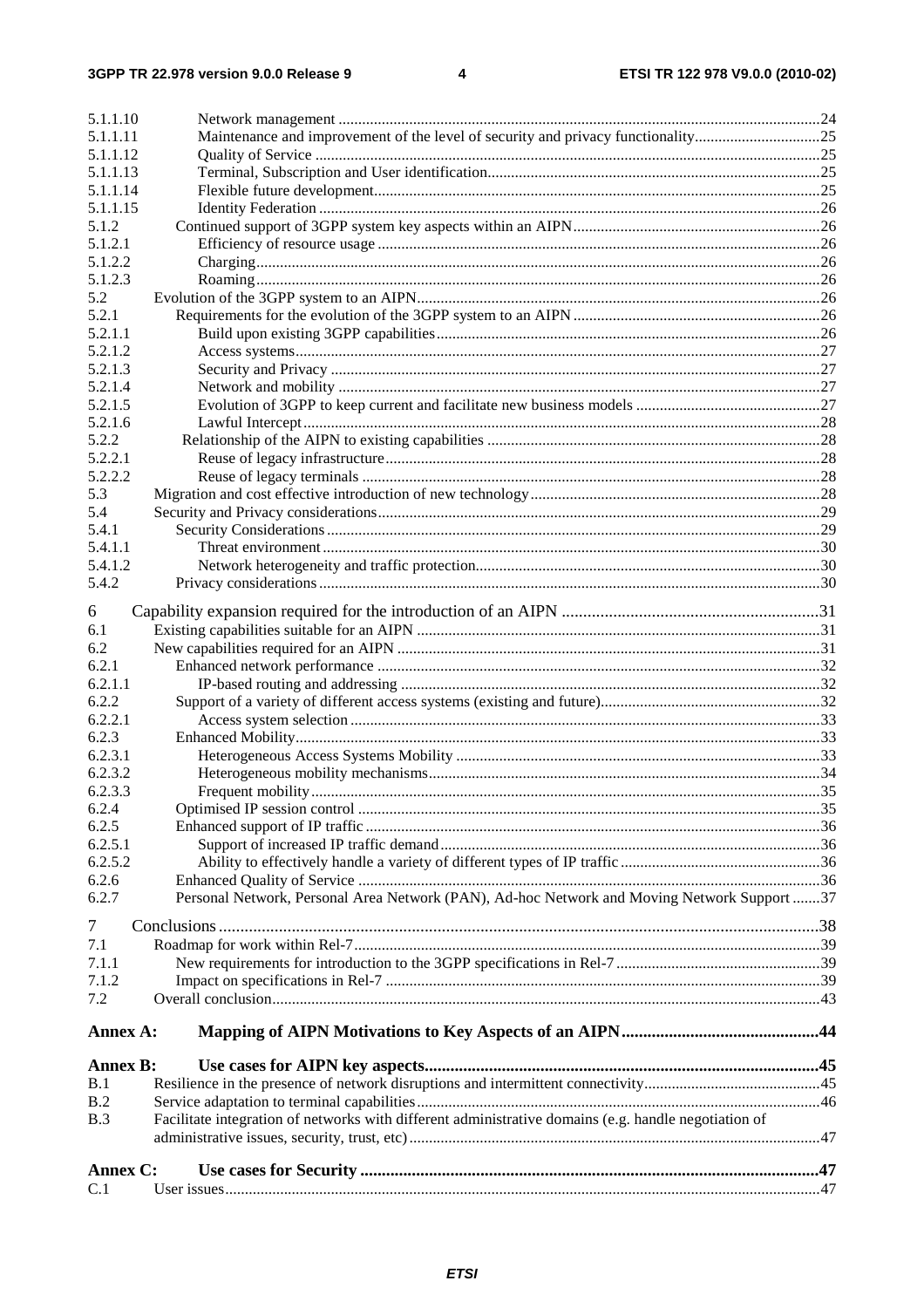| C.1.1           | Ensure privacy and authenticity so that the user can trust the information he is receiving. This should<br>cover private user to private user communications as well as private user to service provider |  |
|-----------------|----------------------------------------------------------------------------------------------------------------------------------------------------------------------------------------------------------|--|
|                 |                                                                                                                                                                                                          |  |
| C.1.2           | Multiple user identities: Users should be able to have multiple identities from different providers,                                                                                                     |  |
|                 | with the relationship between identities hidden to particular providers (thus supporting privacy)48                                                                                                      |  |
| C.2             |                                                                                                                                                                                                          |  |
| C.2.1           |                                                                                                                                                                                                          |  |
| <b>Annex D:</b> |                                                                                                                                                                                                          |  |
| D.1             |                                                                                                                                                                                                          |  |
| D.2             |                                                                                                                                                                                                          |  |
| D.3             |                                                                                                                                                                                                          |  |
| D.4             |                                                                                                                                                                                                          |  |
| <b>Annex E:</b> | Use cases for Personal Network (PN), Personal Area Network (PAN), Ad-hoc                                                                                                                                 |  |
|                 |                                                                                                                                                                                                          |  |
| E.1             |                                                                                                                                                                                                          |  |
| E.1.1           |                                                                                                                                                                                                          |  |
| E.2             |                                                                                                                                                                                                          |  |
| E.2.1           |                                                                                                                                                                                                          |  |
| E.2.1.1         |                                                                                                                                                                                                          |  |
| E.2.1.2         | Use case 2b: Relationship between Personal Network and Personal Area Network56                                                                                                                           |  |
| E.2.3           |                                                                                                                                                                                                          |  |
| E.3             |                                                                                                                                                                                                          |  |
| E.3.1           |                                                                                                                                                                                                          |  |
| E.3.2           |                                                                                                                                                                                                          |  |
| E.3.3           |                                                                                                                                                                                                          |  |
| E.3.4           |                                                                                                                                                                                                          |  |
| E.4             |                                                                                                                                                                                                          |  |
| E.4.1           |                                                                                                                                                                                                          |  |
| E.4.2           |                                                                                                                                                                                                          |  |
| E.4.3           |                                                                                                                                                                                                          |  |
| E.4.4           |                                                                                                                                                                                                          |  |
|                 | <b>Annex F (Informative):</b>                                                                                                                                                                            |  |
| F.1             |                                                                                                                                                                                                          |  |
| F <sub>.2</sub> |                                                                                                                                                                                                          |  |
| <b>Annex G:</b> |                                                                                                                                                                                                          |  |
|                 |                                                                                                                                                                                                          |  |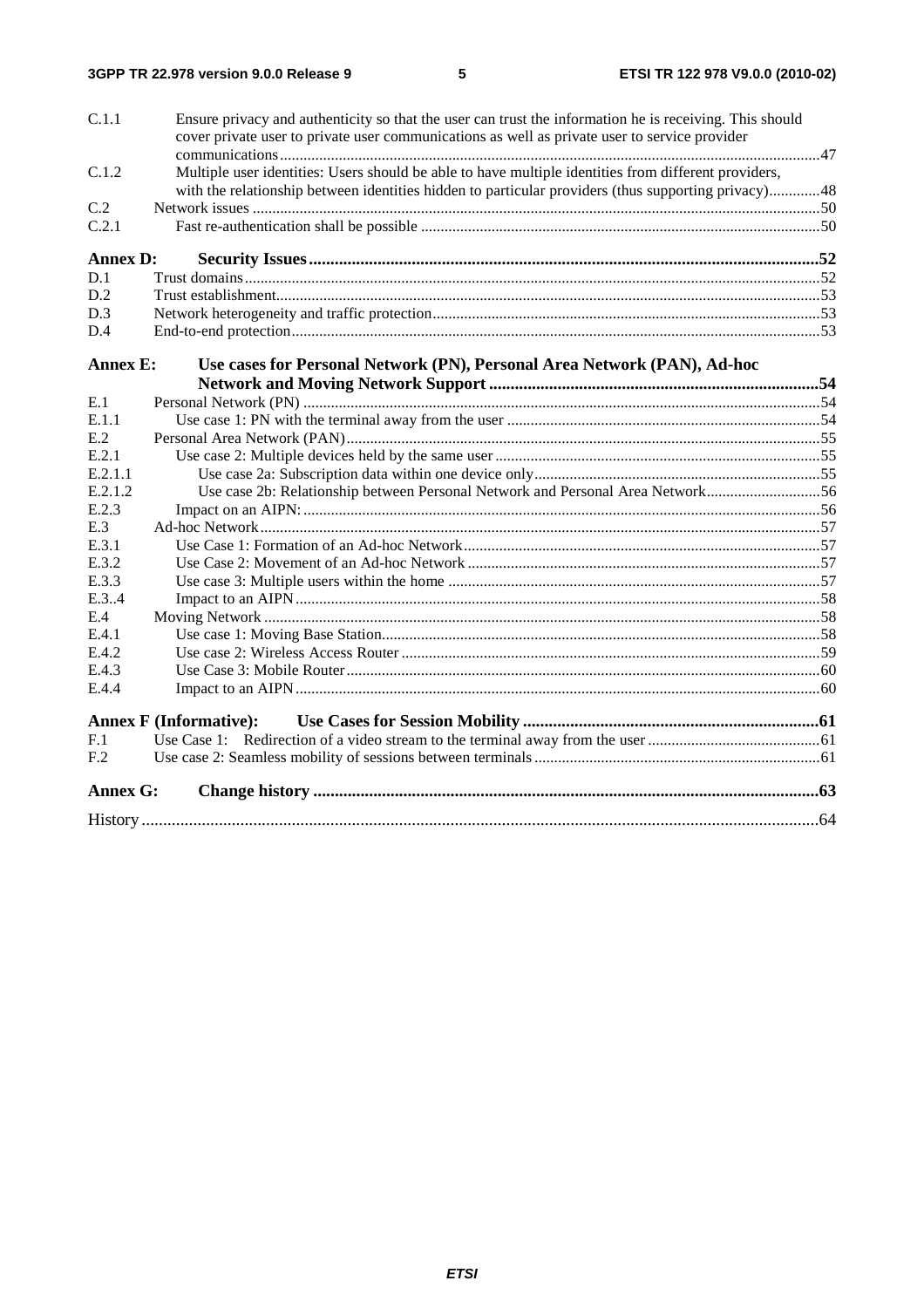## Foreword

This Technical Report has been produced by the  $3<sup>rd</sup>$  Generation Partnership Project (3GPP).

The contents of the present document are subject to continuing work within the TSG and may change following formal TSG approval. Should the TSG modify the contents of the present document, it will be re-released by the TSG with an identifying change of release date and an increase in version number as follows:

Version x.y.z

where:

- x the first digit:
	- 1 presented to TSG for information;
	- 2 presented to TSG for approval;
	- 3 or greater indicates TSG approved document under change control.
- y the second digit is incremented for all changes of substance, i.e. technical enhancements, corrections, updates, etc.
- z the third digit is incremented when editorial only changes have been incorporated in the document.

## Introduction

The 3GPP system currently supports GERAN and UTRAN based Access Networks in conjunction with Circuit-Switched and Packet-Switched Core Network domains and IP Multimedia CN subsystem. The All-IP concept was initially introduced within 3GPP in Rel-4 with the standardisation of the MSC Server - MGW split core network architecture for the CS domain and extended from Rel-5 by the standardisation of the IP Multimedia CN sub-system. WLAN as an alternative access system to access services of the mobile core network is recognized from Rel-6 onwards.

In order for the 3GPP system to cope with the rapid growth in IP data traffic, the packet-switched technology utilised within 3G mobile networks requires further enhancement. A continued evolution and optimisation of the system concept is also necessary in order to maintain a competitive edge in terms of both performance and cost. It is anticipated that the progression towards an All-IP Network (AIPN) may enable leverage of information technology (IT) hardware and software with general-purpose, and mobile network specific software that should provide cost reduction (CAPEX and OPEX) for infrastructure equipment and applications of 3GPP based mobile networks. Moreover, it is important to ensure compliance with Internet protocols within future developments of the 3GPP system.

Additionally, the following aspects identified within TR 21.902 'Evolution of 3GPP System' [2] are considered relevant to the long-term evolution of the 3GPP system:

- *A seamless integrated network comprising a variety of networking access systems connected to a common IP based network supported by a centralised mobility manager*
- *A similarity of services and applications across the different systems is beneficial to users*
- *3GPP should focus on the inter-working between 3GPP Mobile Networks and other Networks considering mobility, high security, charging and QoS management*

Taking the above into consideration it is necessary to further define the All-IP Network (AIPN) concept, explore user, business and technological drivers and evaluate the feasibility of evolving the 3GPP system towards an All-IP Network (AIPN). Furthermore, aspects of the 3GPP system requiring enhancement need to be identified and developed in accordance with this common vision.

This report discusses the concept of an "All-IP" network. In the context of this report the term "All-IP" does not just refer to the transport protocol used within the 3GPP network. 3GPP Release 5 and Release 6 network can already be implemented just using IP transport and could in that sense be said to be "All-IP". In this report the term "All-IP" refers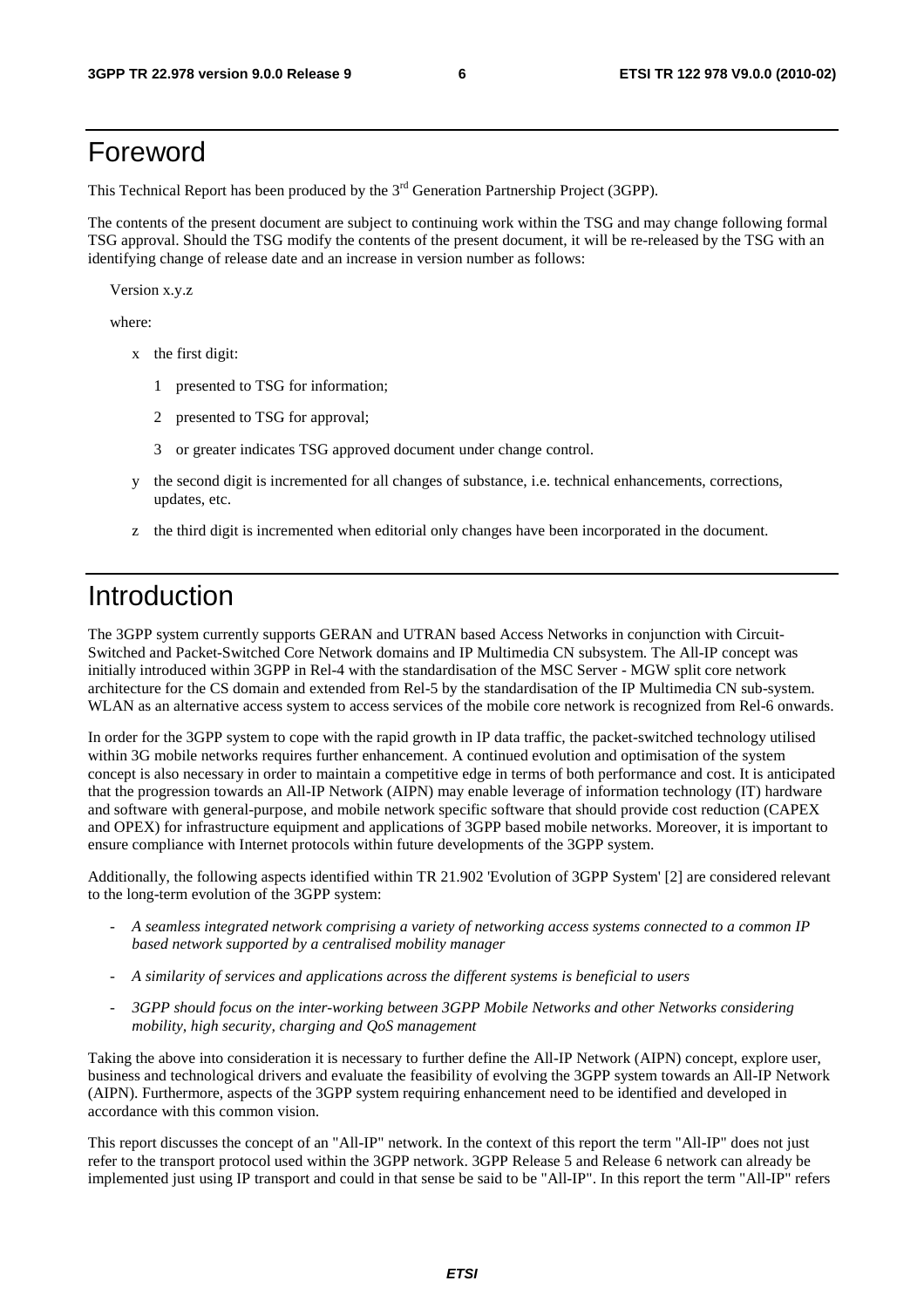to the general concept of a network based on IP and associated technologies which provide an enhanced, integrated service set independent as far as possible to the access system used.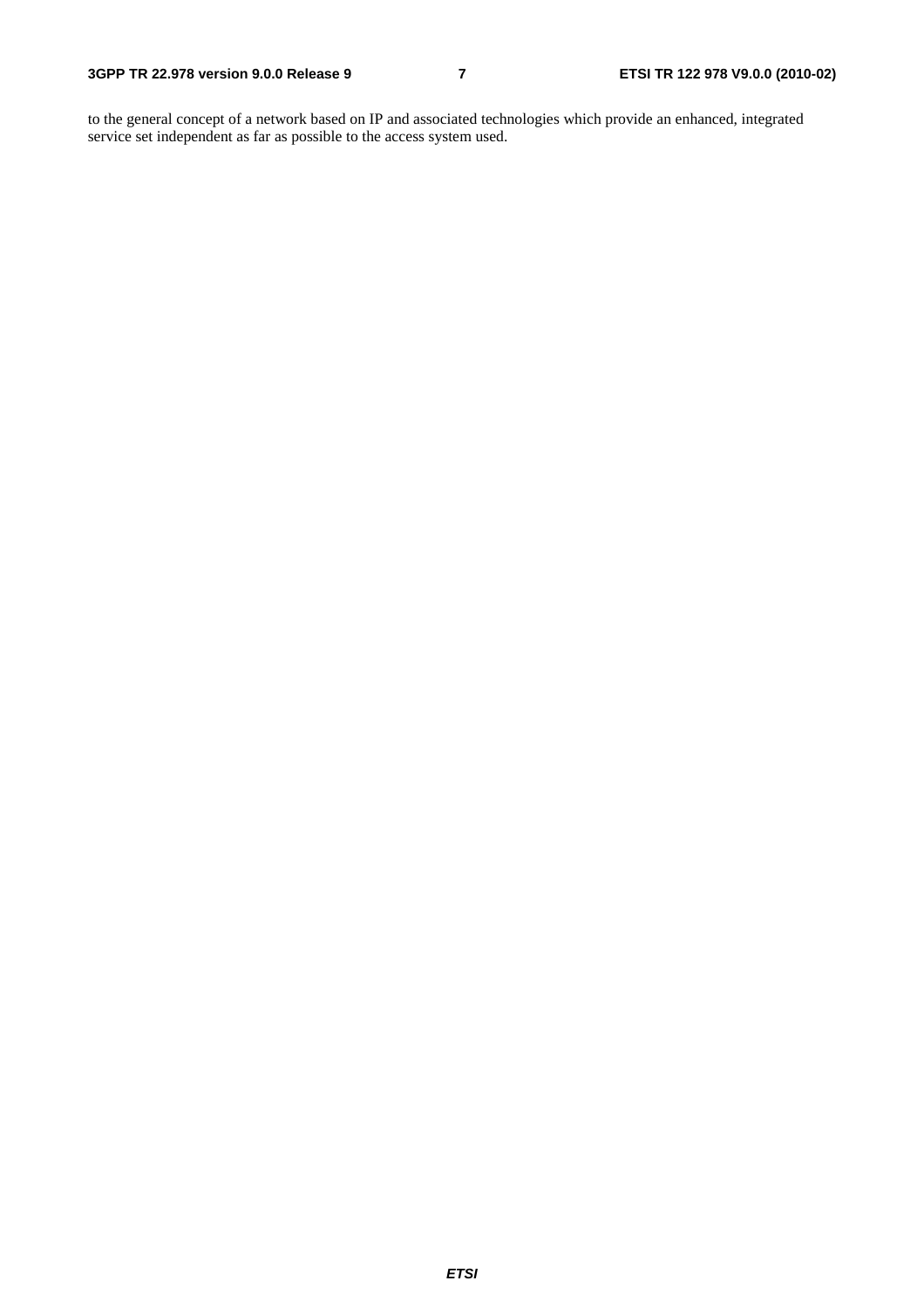## 1 Scope

The present document studies the feasibility of the progression of the 3GPP system to an AIPN. More specifically, this document:

a) Identifies and describes the objectives and user, business and technological drivers for progression of the 3GPP system to an AIPN:

- i) Investigates the High Level Objectives
- ii) Investigates Motivations and Drivers
- iii) Investigates impacts upon current models (e.g. business/charging/service models)
- b) Defines and develops the end-user and AIPN operator aspects of an AIPN:
	- i) Produces an AIPN vision, taking into account the special requirements for the mobile community e.g. carrier grade, optimisation for the radio environment, recognizing support of multiple access system scenarios.
	- ii) Investigates needs and requirements associated with the evolution of the 3GPP System to an AIPN.
	- iii) Investigates requirements associated with the reuse of legacy infrastructure and support of legacy terminals
	- iv) Investigates migration and cost effective introduction of new technology.
- c) Identifies the capability expansion required to introduce the AIPN concept into the 3GPP system (migration and co-existence)
- d) Evaluates whether an AIPN should be standardised within 3GPP, and in the case of a positive conclusion identifies the subsequent steps to be taken to achieve this by defining the scope, target, and roadmap for work to be undertaken within Rel-7 and future 3GPP releases.

## 2 References

The following documents contain provisions which, through reference in this text, constitute provisions of the present document.

- References are either specific (identified by date of publication, edition number, version number, etc.) or non-specific.
- For a specific reference, subsequent revisions do not apply.
- For a non-specific reference, the latest version applies. In the case of a reference to a 3GPP document (including a GSM document), a non-specific reference implicitly refers to the latest version of that document *in the same Release as the present document*.
- [1] 3GPP TR 21.905: "Vocabulary for 3GPP Specifications".
- [2] 3GPP TR 21.902: "Evolution of 3GPP system".
- [3] 3GPP TS 22.234: "Requirements on 3GPP system to Wireless Local Area Network (WLAN) interworking".
- [4] 3GPP TS 22.101: "Service aspects; Service principles".
- [5] 3GPP TS 22.105: "Services and service capabilities".
- [6] 3GPP TS 22.228: "Service requirements for the Internet Protocol (IP) multimedia core network subsystem; Stage 1".
- [7] 3GPP TS 23.125: 'Overall high level functionality and architecture impacts of flow based charging'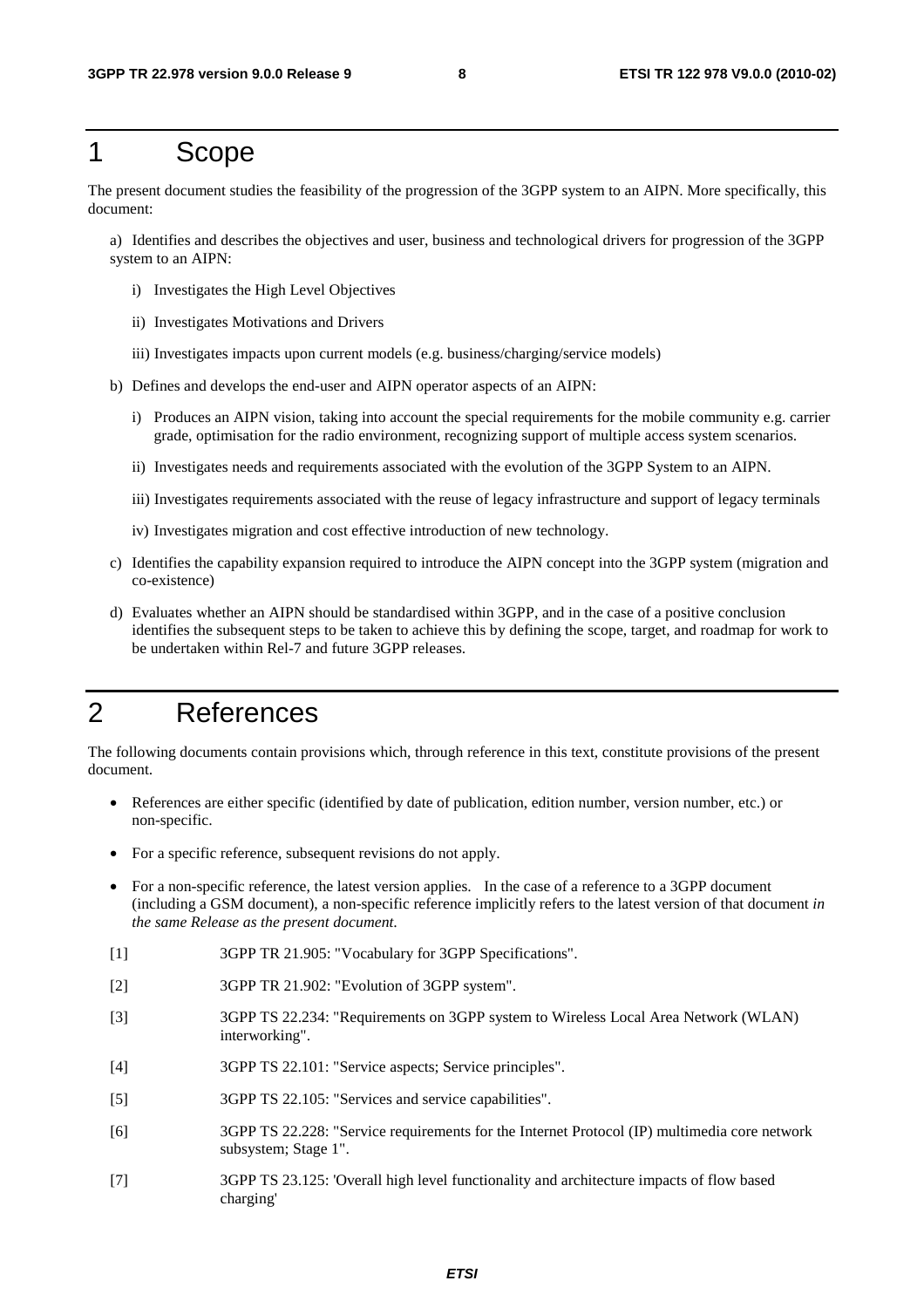## 3 Definitions, symbols and abbreviations

## 3.1 Definitions

For the purposes of the present document, the following terms and definitions apply.

**All-IP Network** (**AIPN):** A collection of entities that provide a set of capabilities for the provision of IP services to users based on IP technology where various access systems can be connected. The AIPN provides a set of common capabilities (including mobility, security, service provisioning, charging and QoS) which enable the provision of services to users and connectivity to other external networks. An AIPN requires one or more connected access systems to allow users to access the AIPN.

**Access system:** An entity or collection of entities that provides the user the capability to connect to the AIPN.

**AIPN operator:** An operator of an AIPN. It is assumed that the AIPN operator will also be a network/PLMN operator as defined within [1].

**Integrated Service:** A service, which is perceived by user as a single service, composed by a combination of different independent services.

**IP service:** A service using an IP bearer provided by an IP service provider. For IP services data traffic is routed according to the IP addresses of the sender and receiver(s).

**IP service provider:** A service provider that provides IP services. This may or may not be a network operator e.g. the operator of an IMS would be an IP service provider according to this definition.

**IP service subscriber:** A subscriber to an IP service provider that uses IP services.

**Seamless:** A user experience that is unaffected by changes in the mechanisms used to provide services to a user.

Note: The determination of whether something satisfies the requirement for being seamless or not is dependent on the user's (e.g., human end-user, protocol, application, etc.) perception of the service being received and not necessarily the technology used to provide the service.

**Seamless service:** Services provided across access systems and terminal capabilities. Provisioning of this service is continued between and within access systems and between terminals with minimal degradation in the service as seen by the user.

**Seamless session:** A session that is maintained during a change in access system, with no perceivable interruption from a user perspective, while adapting to the capabilities of each access system.

**End-user mobility:** The ability for the subscriber to communicate using the device or devices of his/her choice

**Terminal mobility:** The ability for the same UE to communicate whilst changing its point of attachment to the network. This includes both handovers within the same access system, and handover from one access system to another.

**Session mobility:** The ability for a communication session to be moved from one device to another under the control of the user.

**Ad-hoc Network:** A dynamically organized network of mobile terminals that are able to communicate with each other via some means (e.g. using IEEE 802.15 or WLAN in ad-hoc mode). An Ad-hoc Network may contain terminals that are capable of connection to a variety of access systems. In the context of AIPN, it is assumed that every terminal in the Ad-hoc Network is under the control of a separate user, each able to independently access the AIPN. The Ad-hoc Network routes their consolidated traffic towards the AIPN, to an access system through one or more terminals in the Ad-hoc Network. The Ad-hoc Network may change the terminal carrying the consolidated traffic dynamically according to rules set up by the users. The Ad-hoc Network may move throughout the geographic coverage area. (For further details see use cases in Annex E)

**Moving Network:** A group of user devices (terminals) that move together, e.g. as part of a vehicular network. The user devices (terminals) are interconnected in a way that their consolidated traffic towards the AIPN is routed through a well-defined system (gateway). The elements of the consolidated traffic may originate from PAN and Ad-hoc Networks within a Moving Network. (For further details see use cases in Annex E)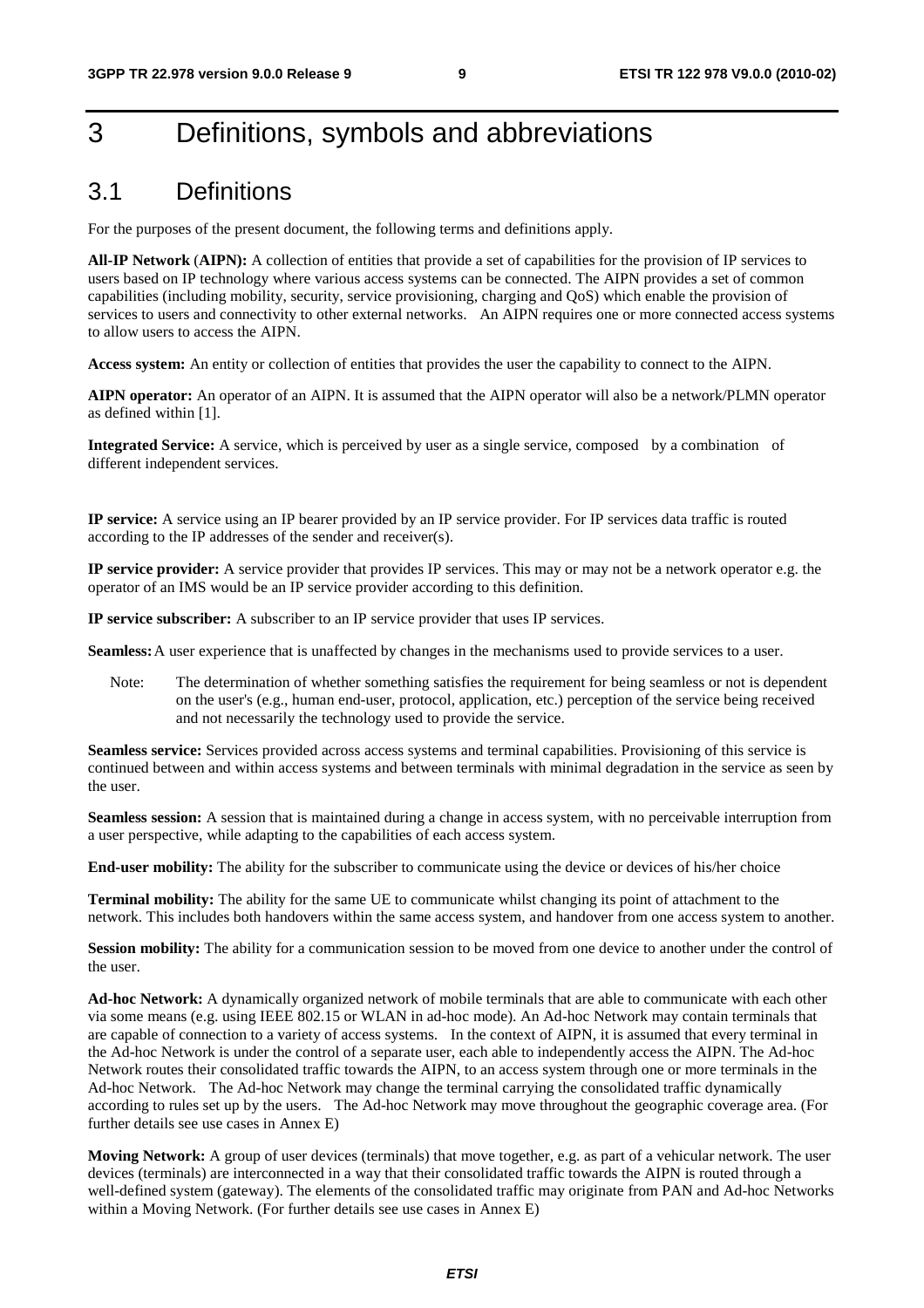**Personal Network:** In the context of an AIPN, a Personal Network (PN) consists of more than one device (terminal or server provided by the AIPN operator) under the control of one user providing access to the AIPN. These devices are interconnected by the AIPN such that the user perceives a continuous secure connection regardless of their relative locations. The user controls the PN using facilities provided by the AIPN. (For further details see use cases in Annex E)

**Personal Area Network:** In the context of an AIPN, a Personal Area Network (PAN) consists of more than one device (terminal) controlled by, and physically close to, the same user (person). All the devices within a PAN use the same USIM. These devices are connected together using internal PAN means. The user obtains services from the AIPN using his multiple devices which all access the users USIM through the PAN to gain access to the AIPN. The user controls the PAN directly. (For further details see use cases in Annex E)

For further definitions see [1].

## 3.2 Abbreviations

For the purposes of the present document, the following abbreviations apply:

| AAA          | Authentication, Authorisation and Accounting |
|--------------|----------------------------------------------|
| <b>AIPN</b>  | All-IP Network                               |
| <b>CAPEX</b> | CAPital EXpenditure                          |
| <b>OPEX</b>  | <b>OPerational Expenditures</b>              |
| <b>SSO</b>   | Single Sign-On                               |
| <b>HSDPA</b> | <b>High Speed Downlink Packet Access</b>     |
| <b>HSUPA</b> | <b>High Speed Uplink Packet Access</b>       |
| GAA          | General Authentication Architecture          |
| <b>GBA</b>   | General Bootstrapping Architecture           |
| MR           | Mobile Router                                |
| <b>PAN</b>   | Personal Area Network                        |
| <b>PN</b>    | Personal Network                             |
| SС           | <b>Session Control</b>                       |
|              |                                              |

For further abbreviations see [1].

## 4 Objectives and Drivers for progression to an AIPN

The high level objectives of the move to an AIPN and the drivers that are forcing this change are elaborated in the following sub-clauses.

## 4.1 High Level Objectives

The following are the high level objectives that the introduction of an AIPN should fulfil:

- **Universal seamless access** an AIPN should allow users to connect to services from a variety of device-types and access systems. This should come about through the use of common protocols, addressing schemes and mobility management mechanisms. The users may not need to know the access system used. Access systems may be selected and changed according to service needs and availability.
- **Improved User Experience**  an AIPN should provide users with better quality. This should include rapid network selection, rapid call or session set-up times, low voice-call delay and fast data transmission.
- **Reduction of cost** an AIPN should deliver a cost reduction in both the CAPEX and the OPEX for AIPN operators in relation to the cost of existing networks.
- **Flexibility of deployment** AIPN operators should be able to build and dimension their network according to the needs of their users. The AIPN design should be scaleable and should not preclude the option to use and inter-work with 3GPP defined Circuit Switched domains and legacy handsets as appropriate. Also, the AIPN design should provide an evolution path from previous releases of the 3GPP system. This will ensure that AIPN operators can introduce an AIPN and continue to make best use of existing network elements.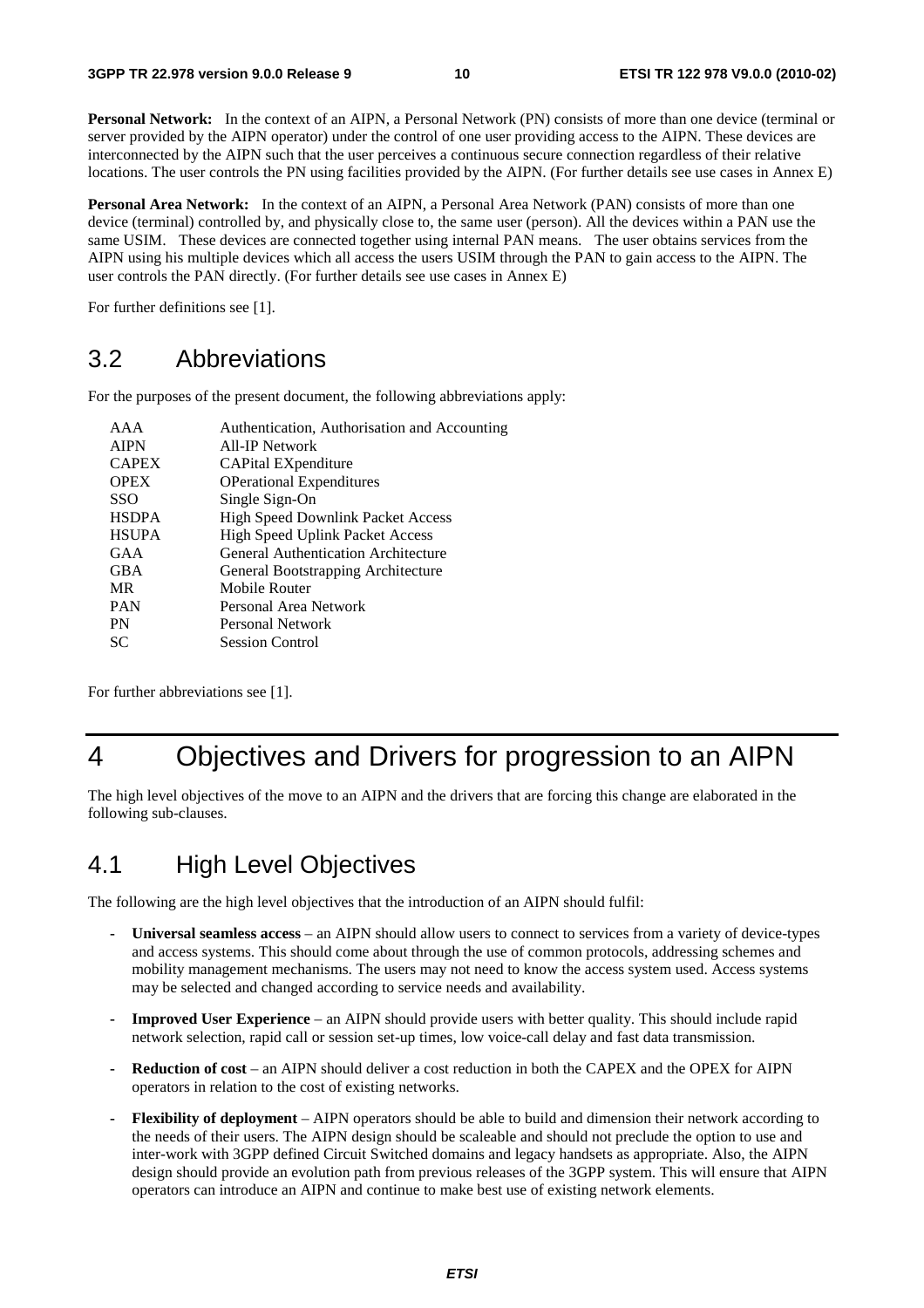## 4.2 Motivations and Drivers

The current feasibility study aims at clarifying the notion of an "All-IP Network" (AIPN) within the context of 3GPP and to define requirements for an AIPN within 3GPP. There seems to be a common understanding in the mobile communications industry that the technical and commercial evolution of this industry sector points towards an AIPN. The term "All-IP Network"(AIPN), however, is not (yet) clearly defined and – depending on one"s view of the future – can mean many different aspects of anticipated communication systems that are based on IP.

It should be noted that the 3GPP system standardised up to and including Rel-6 already provides the basis for introduction of an AIPN in 3GPP. Building on the foundations provided in previous 3GPP releases it is possible to leverage and build upon existing capabilities to evolve the 3GPP system towards an AIPN.

In order to justify the development and evolution of the 3GPP system it is essential to have an understanding of the motivations for evolving the 3GPP system in a particular direction.

In doing so it seems worthwhile to collect and list trends and drivers of the mobile telecommunications industry that now or in the future can be expected to have significant impact on the industry. This is provided in the following subclauses. An assessment of these trends and drivers with respect to the evolution of IP-based network and access systems, terminals and service provisioning will make it easier to create a vision of what an AIPN will look like.

### 4.2.1 User related and social drivers

#### 4.2.1.1 Consumer trend demanding diversification of mobile services

#### **Diversification as service specialisation:**

As the market for mobile services grows there is an increased need to be able to offer diversified and flexible services to satisfy the varied needs of users. As the service market becomes more diversified services will become more specialised in order to satisfy the specific needs of users. With this there is a need for AIPN operators to be able to offer flexible services quickly without a large amount of capital expenditure.

#### **Diversification in terms of usage patterns:**

In addition to the current pattern of mainly server-to-person services there will be a diversification of mobile services to include person-to-person, person-to-server, server-to-server service scenarios with a variety of different subdivisions and combinations. Users will also desire the ability to be able to integrate the various services to which they subscribe. In the future mobile networks will need to be able to provide these varied and integrated service environments and enable this to be achieved in a flexible and efficient manner.

#### **Diversification in terms of service quality:**

Different services will have different user expectations placed upon them e.g. in terms of service quality. The demands for the same service may also differ according to specific user of that service at a given time.

#### **Diversification regarding access to services:**

With the increase in the diversity of the access systems available, as well as the increase in the number of terminals that a single user possesses it will be desirable to have the ability to use services seamlessly across different access systems and different terminals. Users will also desire the ability to use services `anywhere` at `anytime`. This leads to the conclusion that the provision of `seamless` and `ubiquitous` services will gain great prominence within future mobile services.

#### **Deductions**

- An AIPN would provide the ability to offer enhanced and flexible mobile services, quickly and cost effectively. An AIPN can also support the diversification of mobile network services, support service integration and would enable the provision of seamless and ubiquitous services across a variety of different access systems and terminals.
- IP technology that enables advanced service control (e.g. QoS/session control) is already used within 3GPP and elsewhere and could be further utilised and enhanced within and between mobile networks in order to enhance service provision.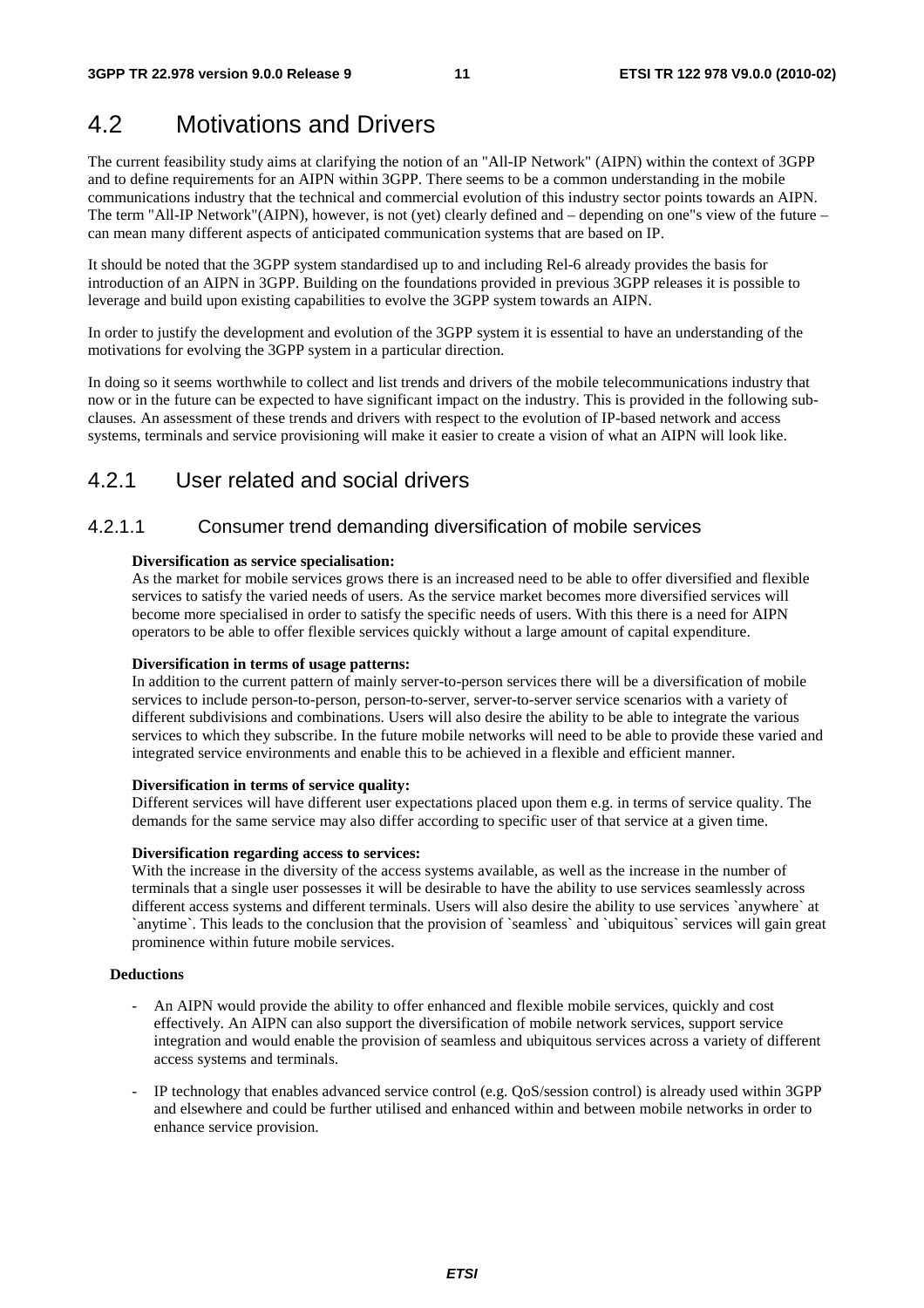#### 4.2.1.2 Human need to be able to interact with his personal environment

The mobile subscriber base has grown from a small number of high-end users to the mainstream in which the number of mobile phone subscribers exceeds 70% of the population in some countries. However, in the future mobile subscribers will not be limited to just human beings and the association with mobile devices will spread to other living things, such as pets, as well as machinery and household electronics. It can be foreseen that in the future there will be a ubiquitous mobile communication environment in which very many objects within a particular area may be associated with a mobile terminal and hence require the ability to connect to a mobile network. This will result in a substantial increase in the number of users and terminals that need to be accommodated by mobile networks. However, in this scenario a large number of terminals will be data-only and hence not require the ability for traditional speech communication from person-to-person. Due to the limited amount of available MSISDN numbering capacity it would be desirable to be able to accommodate new users and terminals without the need to associate an MSISDN with each terminal.

#### **Deductions**

An AIPN would enable the accommodation of a vast number of users and terminals.

#### 4.2.1.3 Social behaviour and the need to understand one's environment

Futurologists have identified some basic human behaviour patterns that have become increasingly important in modern societies. Two of them have been named "cocooning" and "clanning". "Cocooning" describes a behaviour in which an individual tries to isolate itself for a while from the surrounding society. It essentially expresses the wish for privacy with respect to permanent over-stimulation. "Clanning" describes the opposite phenomenon. It is the need of an individual to become integrated into a "clan", a group of similar minded people. This is mainly observed with young people and is a well known finding in group dynamics.

A third social factor that becomes strongly apparent is the need for the individual to better understand their environment. While an ever growing data stream permanently pours over the individual it becomes increasingly difficult to filter out the relevant information content. This results in disorientation, the difficulty of self-organisation and the feeling of uneasiness about one's environment. Also, the capability to quickly filter out important information from that which is unimportant is a competitive advantage of the individual.

A fourth social factor is that individuals spend their days and nights in many different roles (e.g. family person (me@personal.net), worker (me@company.com), sports club official (official@sportsclub.com)). Depending on their roles, time of day, and location, they may wish to be reachable via these different publicly known user IDs on certain specific systems or devices. By arrangement with the AIPN operator for terminating calls to the Public ID, the recipient of calls directed towards a Public Identity may change on a temporary basis (e.g. a sports club official is temporarily unavailable and wishes calls to that Public Identity to be answered by an alternate individual).

#### **Deductions**

- An AIPN will need to provide means that respect and ensure a user's need for privacy.
- The basic human wish to become integrated within social groups could be a good basis for services in an AIPN. Good examples are chat-rooms and the like.
- An All-IP system that offers services which allow an individual to gain a better orientation within their environment (geographic, social, business) will provide significant added value to its users.
- An AIPN system should offer the users the ability to be reachable by several different publicly known IDs in a flexible manner.

#### 4.2.1.4 The social trend of increasing differences in income within societies.

As a result of economic liberalism and globalisation societies in the western world undergo slow but significant changes. An important aspect of these changes is that differences in individual income increase. Any industry needs to take this kind of social trend into account when formulating their business strategies.

This implies that the market split into an (expensive) high end market and an (inexpensive) low end market will become even more pronounced than today.

#### **Deductions**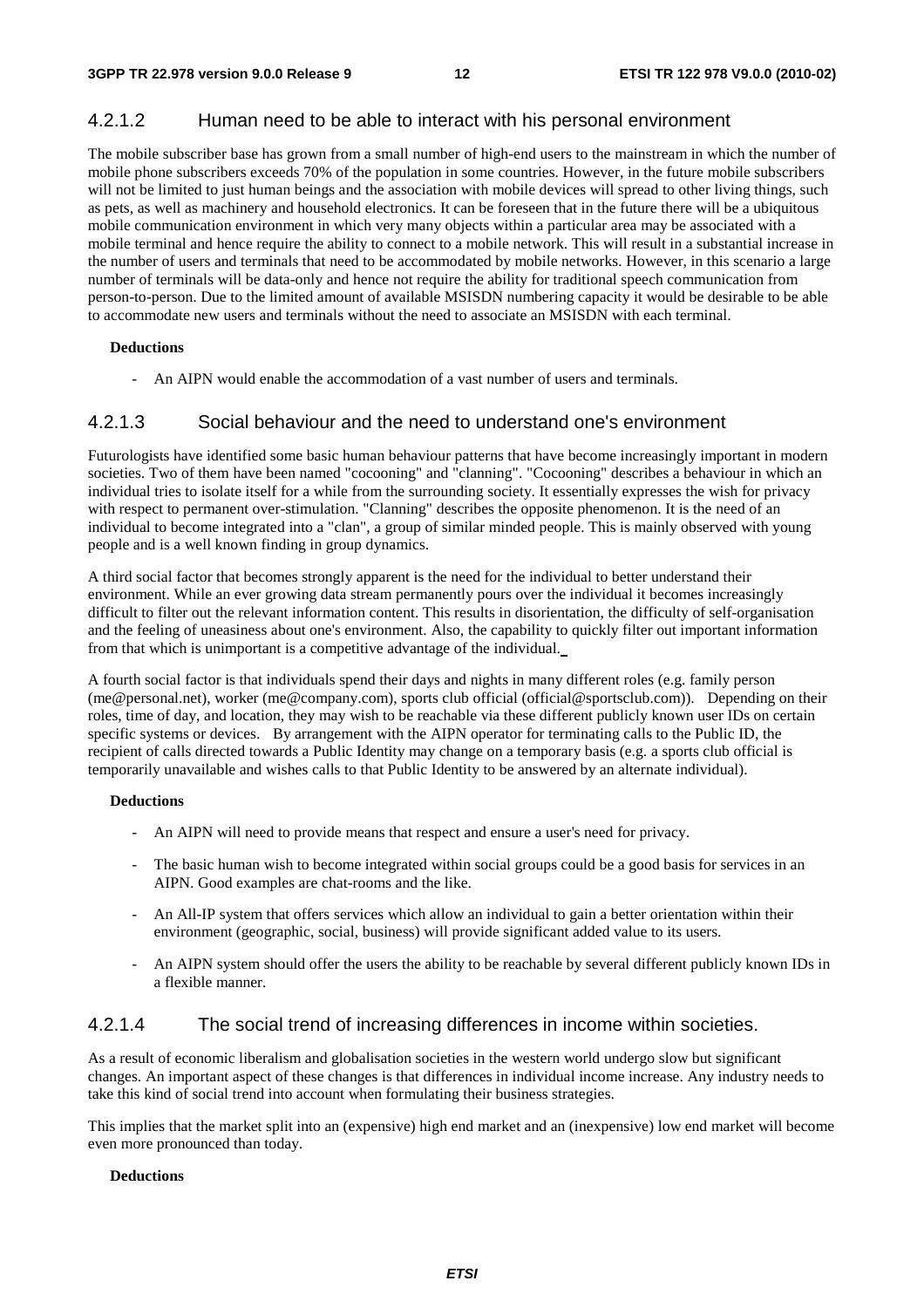- An AIPN will need to provide at the same time very cheap low-end services and high priced high-end services for different customer types. For the same kind of service (e.g. voice) the respective QoS may be the differentiating criterion.
- Quality of Service needs to be regarded as a chargeable feature.

#### 4.2.1.5 The need to satisfy user experience of "early-adopters"

The adoption of new technology is heavily dependent upon the experience of this technology, through the services that are delivered over it, by its users as well as the general public that comprise the potential market for this new technology. Therefore, it is important that new technologies clearly demonstrate advantages over those that are already prevalent. The perception of users toward a new technology at its early phase of introduction is mainly determined by the experience of initial users, sometimes termed "early-adopters", when using this new technology. In terms of mobile telecommunications, in addition to the general ability to utilise more advanced functionalities and feature-rich services using a mobile phone, factors such as perceived communication delay, communication quality, connection set-up time and data transmission speed are highly visible to users experiencing new technology. Hence, factors that demonstrate the basic performance of the new system play an important role in demonstrating the benefits of new technology compared to those already available. Consideration of these factors clearly indicates that it is essential for future developments of the 3GPP system to clearly demonstrate to users the benefits of the enhanced capabilities compared to those already available.

#### **Deductions**

- An AIPN shall not degrade user experience. Additionally, it would be desirable for an AIPN to demonstrate to users improvements in basic system performance compared to the pre-existent capabilities of the 3GPP system.
- Factors such as perceived communication delay, communication quality and connection set-up time are important considerations for users when experiencing an AIPN as a new technology.

### 4.2.2 Drivers from a Business perspective

#### 4.2.2.1 Mobile industry anticipating PS traffic to surpass CS

In the future it is thought that the amount of non-voice traffic, i.e. IP traffic within the PS domain, carried by mobile networks will equal and then surpass that of traditional CS voice traffic. Therefore, in the future mobile networks will need to be able to handle substantially increased volumes of IP traffic in a cost effective manner.

Additionally, in the future it is very likely that the there will be a variety of different traffic patterns for IP traffic including user-to-user and user-to-multicast, that needs to be optimally routed within mobile networks.

#### **Deductions**

- An AIPN will need to handle substantially increased volumes of IP traffic in a cost effective manner,.
- An AIPN will need to support optimised transport for user-to-user and user-to-multicast traffic.

#### 4.2.2.2 Desire of AIPN operators to encompass various access systems that are not specified by 3GPP

Although 3GPP is primarily concerned with the UTRAN and GERAN-based access systems other access systems can be utilised by the 3GPP system and used to provide mobile services. This has been recognised from 3GPP Rel-6 with the standardisation of 3GPP-WLAN Inter-working [3]. In the future network operators will desire the ability to provide services to their subscribers optimised to the user"s environment using a variety of diversified access systems. Although the access system utilised at a particular time within this environment may vary, it is likely that the services provided will have significant commonalities. Hence, in order to realise a multiple access system environment in an efficient and cost effective manner it is desirable that the replication of network functionality be minimised. This clearly indicates that there is a need for a common network to be able to accommodate a variety of access systems.

When accommodating various access systems it is desirable that this is achieved with a minimum impact upon the access systems themselves. It is assumed that most new access systems that are developed will incorporate IP technology and be optimised to carry IP traffic. Hence, in order to maintain a high level of compatibility it is necessary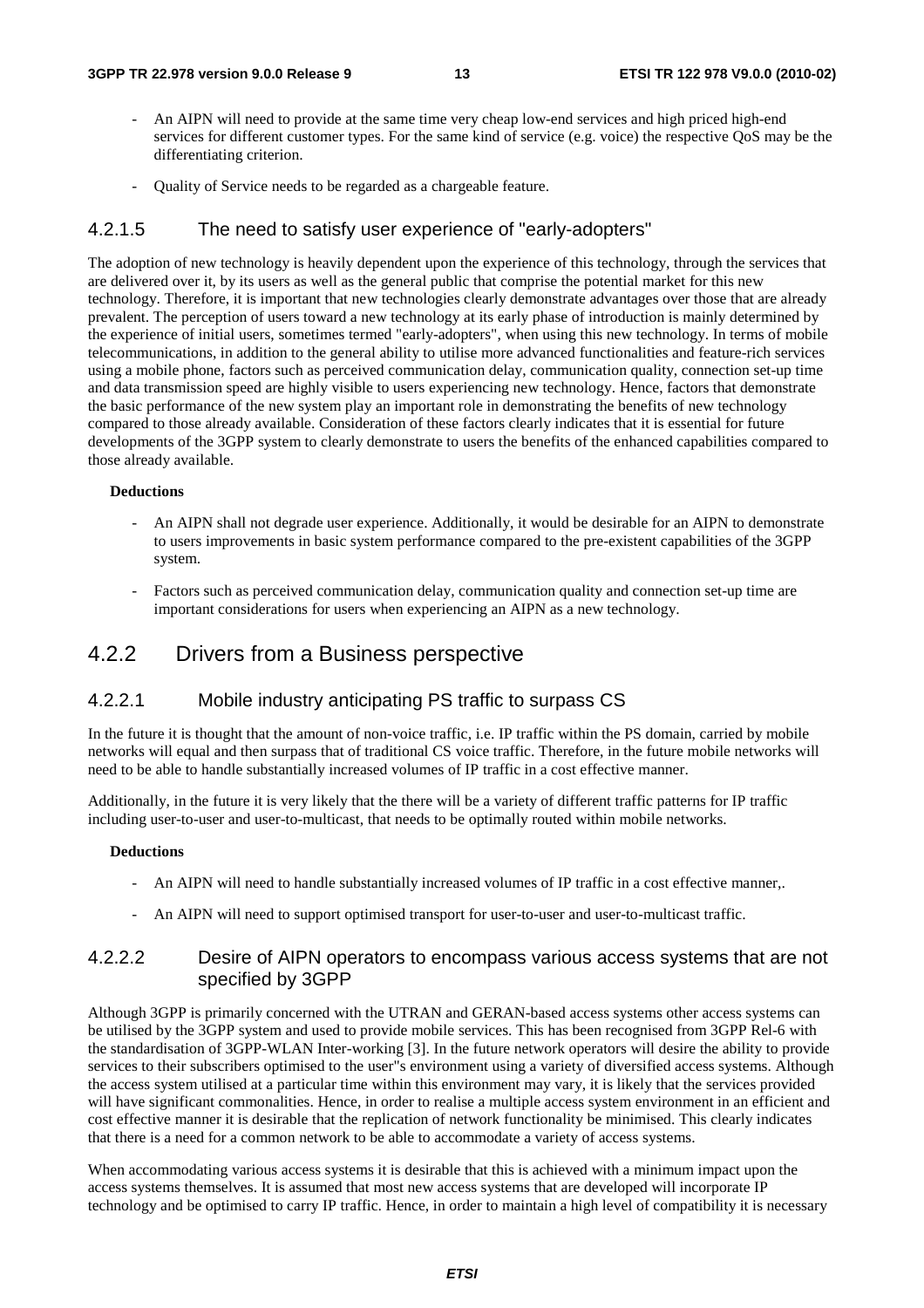#### **3GPP TR 22.978 version 9.0.0 Release 9 14 ETSI TR 122 978 V9.0.0 (2010-02)**

for the network accommodating these access systems to also be based upon IP technology and be optimised to carry IP traffic.

Based on the reasoning presented above it can be concluded that in order to design a future proof system that is able to efficiently accommodate a variety of different access systems it is necessary that the 3GPP system be designed as a common network that is based upon IP technology and optimised to carry IP traffic.

Furthermore, the development of new access systems will not necessarily be in line with the development of the network, therefore there is a need to be able to develop different areas of the network independently, e.g. develop the network independently to the development of the access systems.

In addition, it is desirable that a common IP network supports a centralised and common network control to enable the AIPN operator to control how the AIPN is accessed and how the resources of the AIPN are used whilst accommodating these access systems. This will enable the AIPN operator to be the focus for the provision of mobile services and ensure that the user"s expectations regarding the quality of the services provided by the AIPN are fulfilled. Additionally, the provision of control over the usage of the AIPN at a common point within the AIPN will enable the AIPN operator to protect and leverage their investment in AIPN infrastructure as much as possible.

#### **Deductions**

- An AIPN would provide the ability to incorporate a variety of different access systems with a minimum impact upon the non 3GPP specified access systems to be accommodated.
- Using IP as the basis for a common network enables prevalent and low cost IP technology to be utilised. This allows the network to be deployed cost-effectively with the ability to provide common services using a common IP bearer throughout all the diversified access system environments.
- An AIPN should support a centralised and common network control to enable the AIPN operator to control how the AIPN is accessed and how the resources of the AIPN are used whilst accommodating a variety of different access systems.

#### 4.2.2.3 Marriage of IT- and telecom world

#### The influence of broadband Internet

With the emergence of broadband internet services there has been a rapid increase in the number of subscribers to IP services in recent years. Most notable is the growth in the number of subscribers to IP telephony services. This is expected to grow further and at an increasing pace as the broadband internet services of ISPs become more prevalent. This presents 2 points of major interest.

Competition with broadband Internet

The first is the need for network operators deploying the 3GPP system to offer competing services and so match this emerging trend.

Inter-working with broadband Internet

The second is that as the number of IP service providers and hence IP service subscribers become more prevalent the need to interwork with these IP service providers will emerge in order to offer services between 3GPP subscribers and IP service subscribers of other networks. This must include easy mechanisms for roaming and settlement operations, so end-users can leverage the benefits of each network without incurring the high overhead of setting up separate subscriptions with each service provider.

#### Service creation with the support of the IT industry

While in 2G systems the IT world played only a minor role - everything was standardised by GSM. 3GPP - and even more so OMA - allowed more diversity by defining service enablers (e.g. "Presence") instead of standardized services, enabling the IT world to create services that can rely on these capabilities.

The main reason to do so was speed of service introduction. The IT industry is capable to provide IP-based services based on defacto standards in a much shorter time than it can be done by standardisation. Also, the mechanisms of the market - adopting these services according to market need and user acceptance - are more effective.

#### **Deductions**

- An AIPN would enable AIPN operators to offer IP-based services and provide appropriate inter-working methods with IP service providers.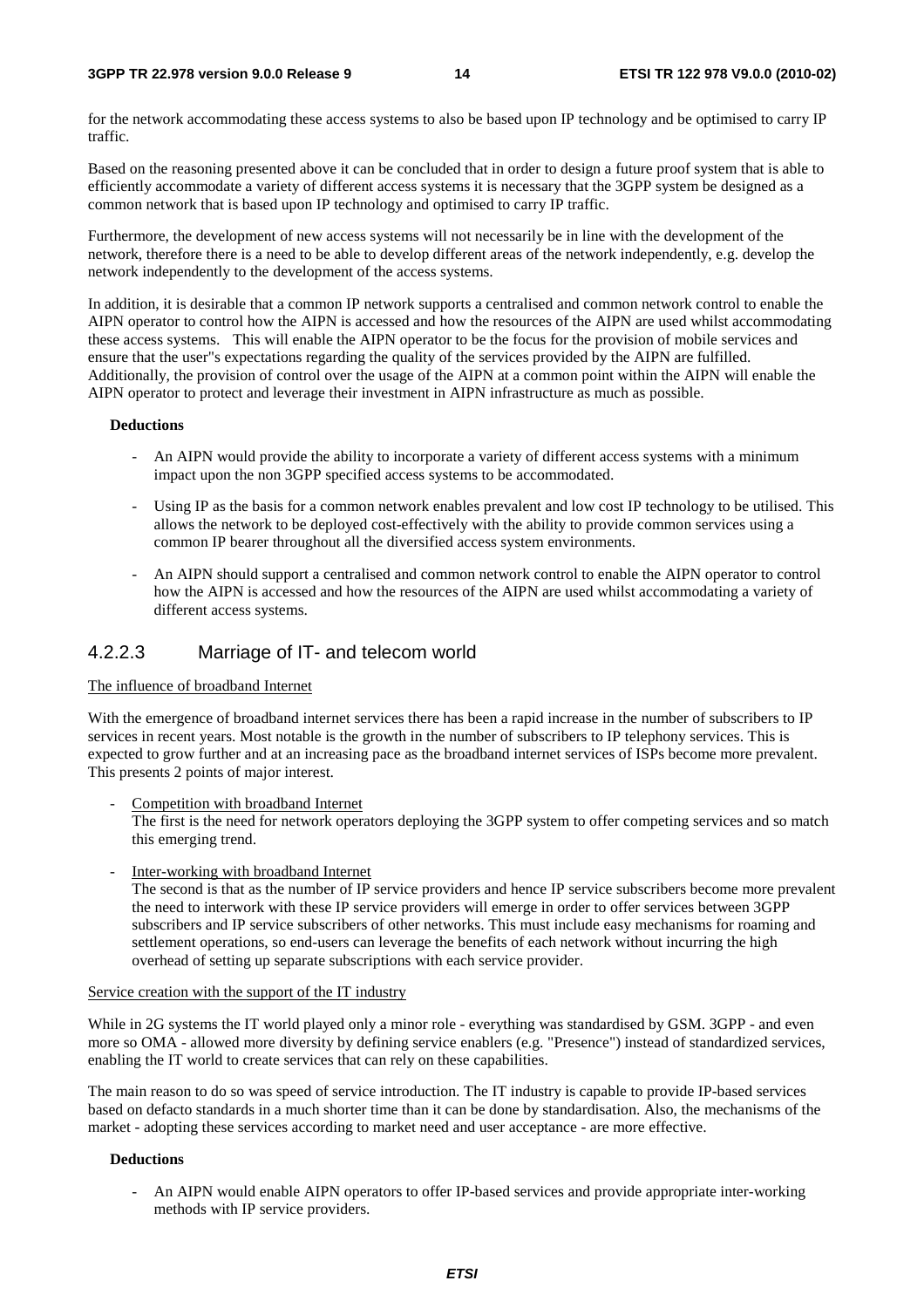- The AIPN should be able to support applications designed based on the capabilities of the AIPN without the need for explicit standardisation of the applications themselves.
- Note: The standardisation of AIPN capabilities should allow non-standardised applications to be created whilst maintaining interoperability. However, care should be taken within the standardisation of AIPN capabilities to ensure that interoperability is maintained.

#### 4.2.2.4 Need for increased system efficiency leading to substantial cost reduction in terms of both equipment (CAPEX), and operational (OPEX) costs.

In the future it is foreseen that there will be increasing pressure to decrease the investment costs for mobile network equipment and the cost per bit for traffic carried by mobile networks. The reasons for this are twofold. Firstly, the increase in IP traffic carried by mobile networks will lead to a general need to further decrease the cost of handling this traffic both in terms of equipment and transmission costs. Secondly, in the future there will be increased competition for AIPN operators not only from mobile network operators using different radio access systems, but also from IP service providers providing broadband IP services using access and transmission technologies other than those of traditional mobile network operators, e.g. ISPs providing services using xDSL, Cable and/or WLAN without 3GPP inter-working. The business and charging models, e.g. flat-rate charging, deployed by these IP service providers are not those common to traditional network operators implementing the 3GPP system and will probably not be applied by AIPN operators. However, they do encourage heavy usage of IP services and as such AIPN operators need to be able to deploy a cost effective network for IP services in order to compete in the wider market place.

The cost of general-purpose equipment targeted for a wide-ranging general market is in general much less than that of specialised technology whose market is limited by specific criteria. An AIPN would enable the use of general-purpose IP technology with some modifications to tailor functionalities to the needs of network operators to provide mobile services. The ability to undertake large-scale deployment of general-purpose IP technology provided by an AIPN is foreseen to enable significant improvements in system efficiency and overall reduction in the equipment (CAPEX) and operational (OPEX) costs for future mobile networks designed to handle a large amount of IP traffic.

#### **CAPEX point of view:**

- The adoption of a common network system enables capital investment to be made independent to the number of access systems supported. Also, when a new access is added, the equipment costs are suppressed to a necessary minimum.
- Over capacity can be avoided by sharing the system, and the equipment costs are reduced (including redundant equipment costs).
- The development and the equipment costs of mass produced general-purpose devices are generally lower compared to dedicated devices.

#### **OPEX point of view**

- The variety of maintained devices can be reduced by introducing a common system, hence maintenance costs are reduced.
	- The training costs of maintenance engineers are reduced.
	- Due to the availability of general purpose platforms the cost of replacement hardware can be suppressed.

#### **Deductions**

The AIPN should be designed to enable AIPN operators to take advantage of the increased efficiency and OPEX/CAPEX reductions offered by IP technology.

#### 4.2.2.5 Trend of the industry to align along the structure: access / transport / control / services

There seems to be a tendency in the industry for mobile telecommunication to adopt a horizontal structure into business units, which are mainly concerned with access, transport, control and services. This reflects the view of parts of the industry that these areas can be viewed as - more or less - economically independent fields. This view applies to AIPN operators as well as to manufacturers.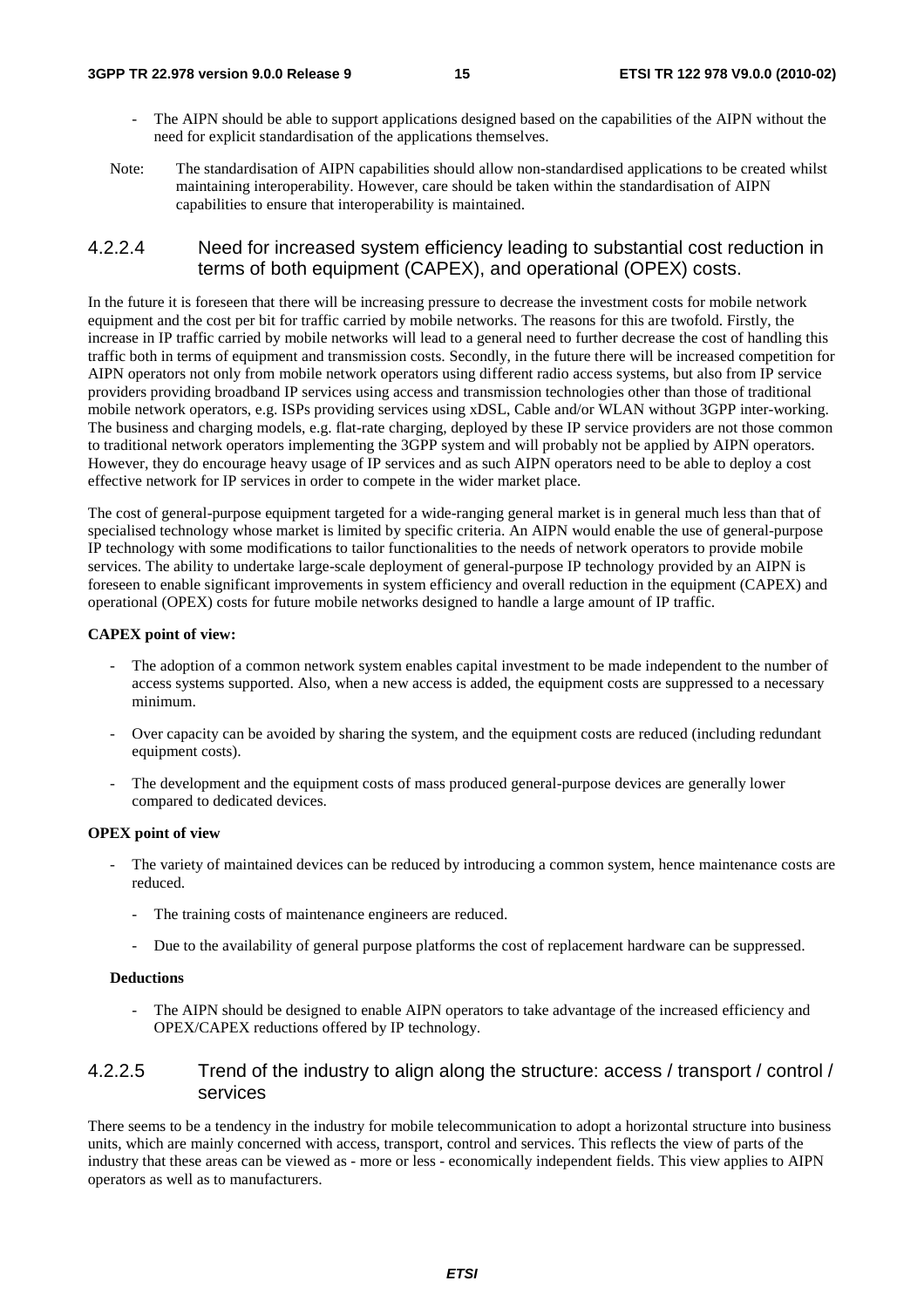#### **Deductions**

- An AIPN should provide an architectural structure that allows a decomposition of the added value according to access, transport, control and services. In particular charging capabilities will need to take this into account.

#### 4.2.2.6 Fixed/Mobile network convergence

Some service providers are enabling fixed/mobile converged services for their subscribers. This is being driven by a number of factors, including (but not limited to) company mergers/demergers, the maturity of available VoIP solutions and the proliferation of service bundling (e.g. mixture of voice, video, data and mobility services) by service providers to reduce churn and increase ARPU. An AIPN should ensure that AIPN operators wanting to provide fixed/mobile converged services can do so within the IMS framework.

#### **Deductions:**

- An AIPN needs to take into account Fixed/Mobile network convergence issues.
- An AIPN should ensure that new/enhanced services follow the IMS framework, so the service will be applicable to fixed/mobile converged networks.

### 4.2.3 Drivers from a Technology perspective

#### 4.2.3.1 Evolution of next generation radio access systems (3GPP specified)

Similar to the transition from 2G (GSM) to 3G (UMTS) it is expected that future radio access systems will allow for a significant higher data rate of user traffic than today. However, there is a trade-off between data rate and user mobility. In other words, a user, who is moving at a high speed, cannot expect the same high data rate as a user that is standing still. In addition it may be envisaged that radio access systems can be optimised to particular user requirements (e.g. in terms of data rate, mobility, QoS) such that multiple different radio access systems could be used by the same network operator simultaneously, even within the same geographical area.

#### **Deductions**

- An AIPN shall take into account the capability of next generation radio access systems to provide significantly higher data rates to the user
- An AIPN shall allow for multiple radio access systems, optimised to particular user requirements.

#### 4.2.3.2 Progress of broadband wireless IP-based networks (non-3GPP specified)

Recently IP-based wireless technology has received a strong technological and economical boost. This has been fostered by industry alliances as well as standards development organizations (e.g. Bluetooth, IEEE 802.11x, 802.16x, 802.20x). Partially these technologies have already found their use in commercially available off-the-shelf products (WLAN cards, access points), which provide relatively high data rates at low prices. These technologies are currently evolving towards higher – broadband – data rates and/or support of continuous mobility in wide service areas. Currently there are competing standards at different stages of their hype cycles in this field. These systems generally provide only part of the functionality of full-blown mobile networks (e.g. they do not allow sophisticated charging models). However, the need to provide 3GPP inter-working with these technologies / networks has been shown already for 3GPP Rel-6 with the work item for 3GPP - WLAN inter-working.

#### **Deductions**

- An AIPN shall be able to provide means to ease inter-working with a multitude of broadband wireless IPbased networks.

#### 4.2.3.3 Progress in ad-hoc networking for user defined services.

Ad-hoc Networks denote particular kinds of networks that may establish themselves automatically - "ad-hoc" - (i.e. without explicit administration) between mobile terminals. From today's perspective, generally all the activity concerning development in the field of Ad-hoc Networks (radio spectra, terminal communication and mechanisms to create Ad-hoc Networks) is happening outside 3GPP. However, AIPN operators may benefit from letting Ad-hoc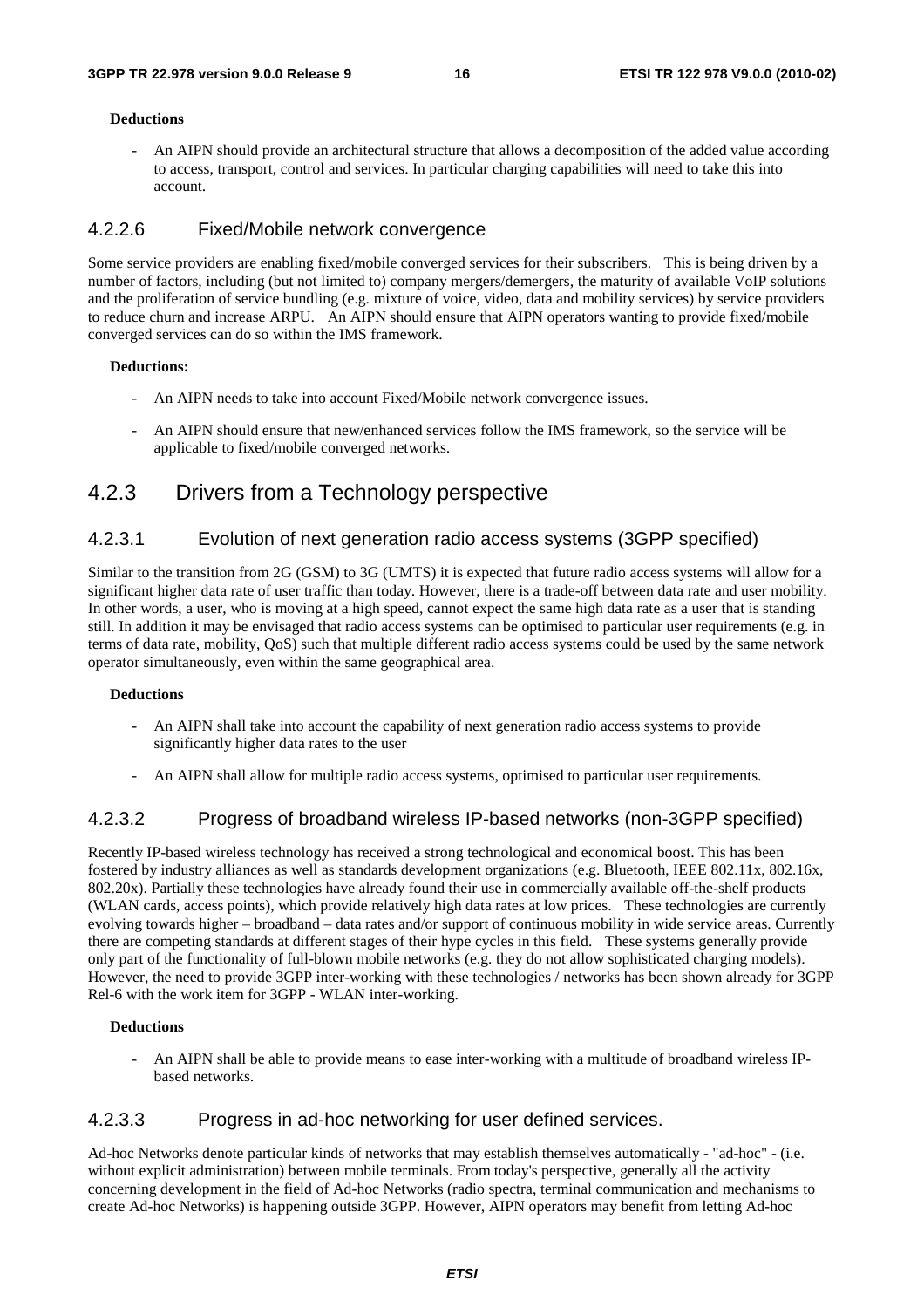Networks interact with the AIPN, thereby creating traffic in the AIPN; e.g. there could be Ad-hoc Network access to public networks via AIPN by at least one of the Ad-hoc Network members serving as a kind of wireless connectivity gateway.

Examples for such Ad-hoc Networks could be Personal Networks, as described later in the present document, or CBtype radio communications amongst listeners to a pop concert. In the case of Personal Networks an AIPN may provide connectivity to a server in an AIPN operator"s network, in the pop concert example an AIPN may provide the capability for remote listeners to join.

Technically, an Ad-hoc Network is defined as a self-organizing and self-managing network of autonomous mobile terminals *without any infrastructure support*. In fact, it is this property which essentially characterizes Ad-hoc Networks, and as a consequence, no centralized radio resource management for ad-hoc networking necessarily exist.

Important aspects of Ad-hoc Networks which may impact an AIPN are:

- Identification, addressing and routing: If an Ad-hoc Network interacts with the AIPN, the AIPN may need to know about identities of individual members of the Ad-hoc Network (not only the "connectivity gateway"), be able to address them and route traffic to them.
- Authentication, security: in an Ad-hoc Network neither SIM resp. USIM/ISIM based identification and authentication nor ciphering on the air interface derived from authentication parameters can be assumed. In the case of at least one Ad-hoc Network member serving as a wireless connectivity gateway to the AIPN it should be ensured that this node can not compromise AIPN security.

#### **Deductions**

- Appropriate mechanisms for identification, authentication, addressing, ciphering and charging of members of an Ad-hoc Network inter-working with an AIPN have to be established.

#### 4.2.3.4 Dawning of new, radio based services (e.g. Personal Networks, RFIDs, multihop access networks)

Currently there is a lot of activity (research projects) on new services that are utilizing different kinds of IP-based radio networks. Examples of such services could be:

- Personal (portable) Networks, that allow inter-working of different personal sensors/terminals
- RFIDs, that allow goods, to which a RFID is attached, to broadcast information about themselves,
- Multi-hop access networks, that allows a user's terminal to act as a radio relay station for another user

Many of these new services are capable to create revenue for an AIPN operator if they can easily inter-work with (or be integrated into) an AIPN

#### **Deductions**

- An AIPN would benefit from a capability to facilitate inter-working with (or integration of) these new radio based services.

#### 4.2.3.5 Reconfigurable Radio (Software Defined Radio - SDR)

Reconfigurable radio interfaces allow terminals to adapt/optimise its radio properties to the currently available radio network. This could allow an increase of spectrum efficiency. However, the network would need to support such a functionality of the terminal.

#### **Deductions**

- An AIPN would benefit from a support of reconfigurable radio interfaces in the terminal.

#### 4.2.3.6 Web services

While not being specific to mobile networks Web Services are becoming increasingly important as a standardised interface to provide IP-based services. There is a general trend towards Web services within the industry. For example, in OMA a working group is dedicated to the evolution of web services in mobile networks and in many respects they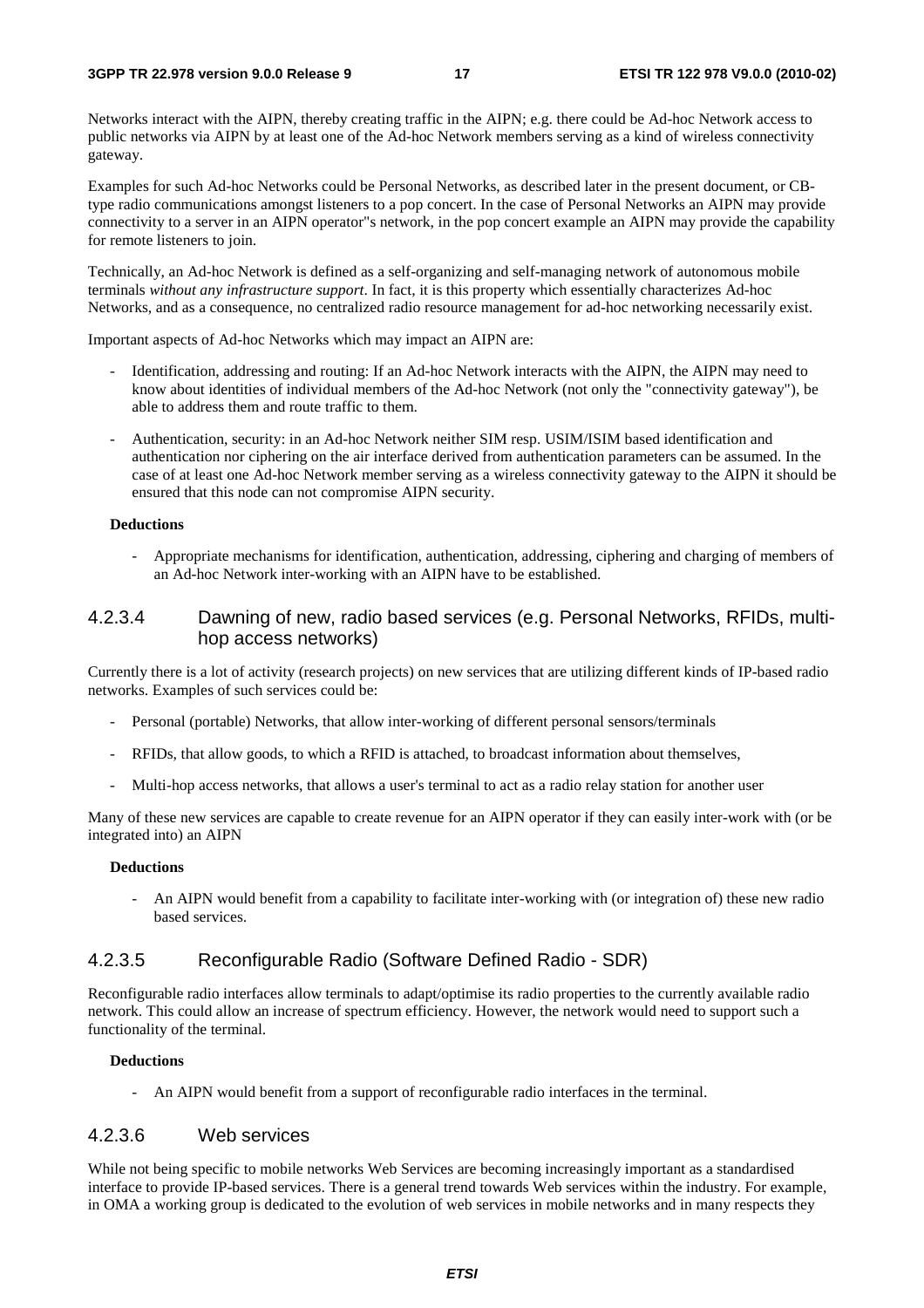are seen as a replacement (rather than an addition) of traditional service enabler interfaces such as CAMEL and the CORBA version of OSA/PARLAY.

#### **Deductions**

- An AIPN will need to support Web Service interfaces for service provisioning.

#### 4.2.3.7 Multi-access

The introduction of multiple access systems within the same coverage area raises new AIPN operator and user requirements; the user may wish to influence the selection of the access system for use based on such aspects as supported QoS, mobility, pricing, coverage, etc. and the AIPN operator may wish to influence the access system selection by setting policies. Optionally, a user may even wish to use simultaneous multi-access as well.

Note that the selection of the access system must be easy for the end-user, e.g. it could be based on some preferences and the actual process can be partly or completely hidden.

It is expected that users using multiple access systems will require an appropriate service continuity experience as they switch from one access system to another. This means that their sessions remain in operation, with minimal interruption. In addition, the services provided should be made access aware (e.g. choose video quality based on the available bandwidth).

#### **Deductions**

- An AIPN shall make use of the multiple access systems by providing support for appropriate handover between access systems, reachability over multiple access systems, access system-aware services, and optionally simultaneous multi-access.
- An AIPN shall provide support for access system selection based on combinations of AIPN operator policies, user preferences and access system conditions.

#### 4.2.3.8 Progress of advanced Traffic Engineering Technologies

As the number of users accessing multimedia and data services from 3G networks will continue to increase, huge amounts of IP traffic are expected to be handled by AIPN operators. Due to the increase of the IP traffic, network bottlenecks may also appear in an AIPN operator"s IP backbone, therefore, new challenges will be faced by the AIPN to provide guaranteed QoS to end-users for different types of services (real-time, non real-time) and also ensure that the transport network resource is used efficiently. This would enable e.g. over-provisioning in IP transport network to be avoided in order to save CAPEX for AIPN operators.

Traffic engineering technologies, e.g. MPLS, advanced QoS routing algorithms, and dynamical load balancing among network entities are potential solutions to achieve this within an AIPN.

#### **Deductions**

- An AIPN will need to be able to guarantee QoS for different types of services (real-time, non real-time) and ensure efficient use of network resources. Traffic engineering technologies within the IP transport network may provide appropriate methods to achieve this within an AIPN.

## 4.3 Impacts to current models for the 3GPP System

The introduction of an AIPN will impact the current models upon which the design of the 3GPP system has been based. However, there is a legacy of success within the models that have been utilised up to now. Therefore, it is necessary that some consistency is maintained between the past and future aspects of the 3GPP system with the addition of the ability to adapt to the future environment in which system enhancements will be introduced.

Whilst there is a need to maintain current models, future enhancements in the 3GPP system, specifically the introduction of an AIPN should also enable introduction of new models and the creation of new opportunities for development of new functionalities and the provision of new services.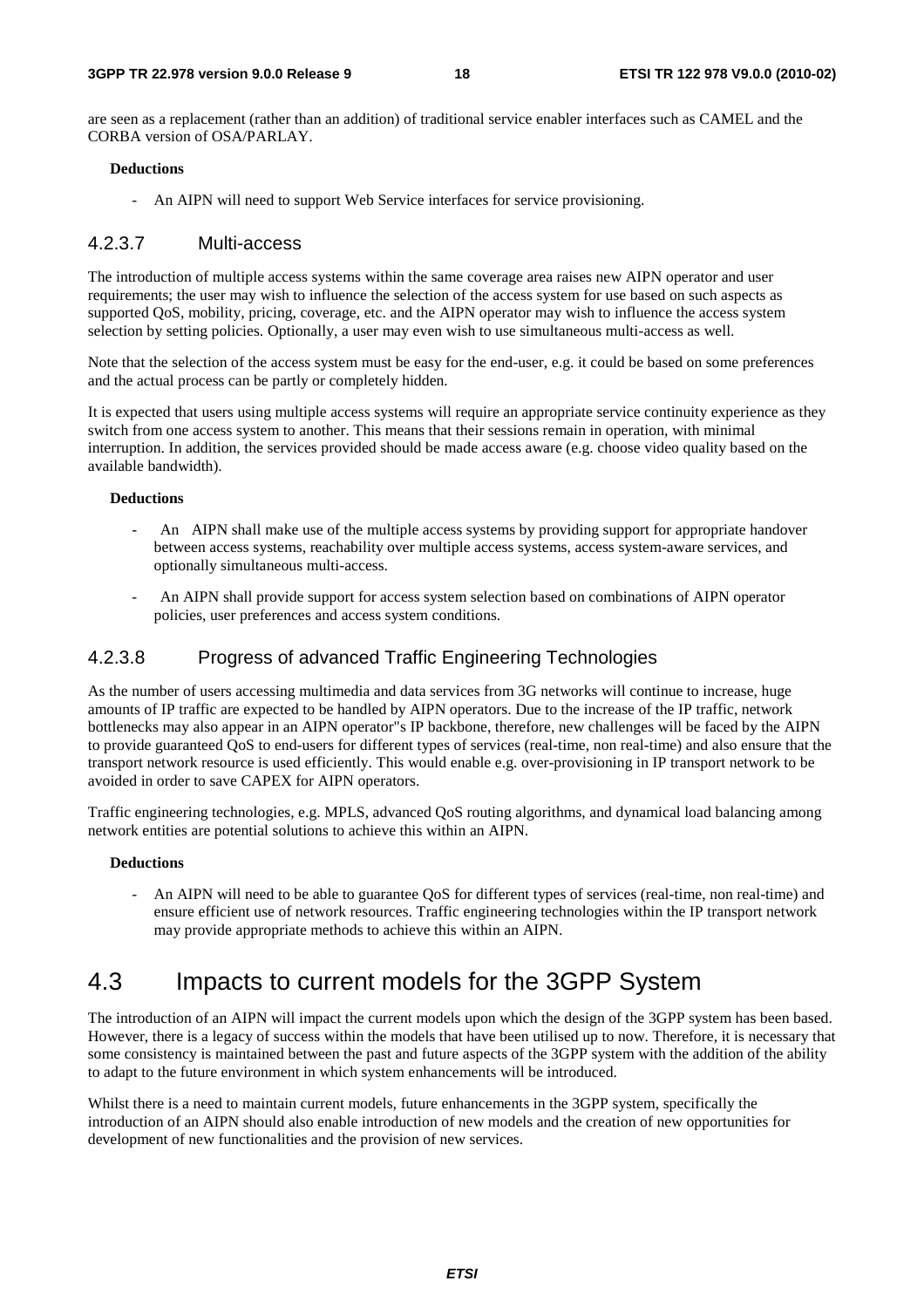### 4.3.1 Impacts to current charging models

Users are aware and understand the current charging models such as flow based charging and event based charging where a user pays for each time he/she uses a specific service, hence the possibility to provide these with an AIPN should be maintained. However, as the environment in which the 3GPP system is utilised adapts an AIPN should also provide the capabilities for and provide the necessary improvements in efficiency and cost reduction to enable new charging models to be introduced.

An AIPN should be flexible enough to support the different pricing models that are needed. Many Internet users expect that services such as email, news and search engines are free of charge and that they should pay only for the access via a flat rate pricing model. Other users will instead have to pay an additional amount according to the 'calling party pays' principle. Therefore AIPN operators will need to use sophisticated pricing models, including event based charging. AIPNs should support those models. What pricing model to utilize at a given time is dependant on the circumstance of the AIPN operator e.g. based on different strategies such as Cost Leadership or Differentiation. An AIPN needs to support a cost effective charging system in order to be able to quickly launch new services but yet be as flexible such that an AIPN operator can use price models such as:

- Charge extra for guaranteeing a OoS
- Charge extra for 'Calling Party Pays'
- Charge for the transport
- Charge for the event
- Additional charge (positive or negative) for the simultaneous use (combination) of services
- Adjust the price for different reasons e.g. to reward certain users, enable subscription bands (e.g. gold, silver, bronze)
- Charge for the content

Further the charging system for an AIPN shall contribute to minimizing the credit risks for the AIPN operator. The charging system in an AIPN shall in a cost efficient manner support various access systems with minimal impact on the terminal from a charging point of view. Further the AIPN shall from a control and charging point of view support different type of services e.g. RealTime and Bursty traffic such as PoC. Both real-time and none real-time schemes must be supported by an AIPN

In a multi-access system environment the current charging and policy control architecture needs to be enhanced in order to allow for the business models defined in 4.3.2 e.g.

- The service provider having a relationship with the AIPN operator provides rating information and minimal QoS he assessed (as well as other content related polices) that apply for different access systems a service should have.
- For seamless handover between access systems in a multi-access system environment the subscription class/credit availability may allow service continuity or may not allow it. Hence based on subscription class different redirection points are applied e.g. for top up or to initiate a subscription such that credit are given for a service in a new access system.

There is a need to support flexible charging models between operators so that it is possible to charge roaming subscribers according to the different charging models identified above.

## 4.3.2 Impacts to current business models

The current business model for network operators and manufacturers implementing the 3GPP system is comprised of a value chain of users to network operators to equipment manufacturers. This current business model is the foundation for the success of the 3GPP community. Hence, the essence of this model should be maintained. This includes the need to maintain the focus upon network operator considerations and the need to maintain the core "mobile" aspects of the system. This requires maintenance of factors such as the provision of network operator control at a common point within the network and the ability to utilise the wireless interface as efficiently as possible.

With the cost reductions provided by an AIPN there will be greater freedom for AIPN operators to apply varied business models within various environments.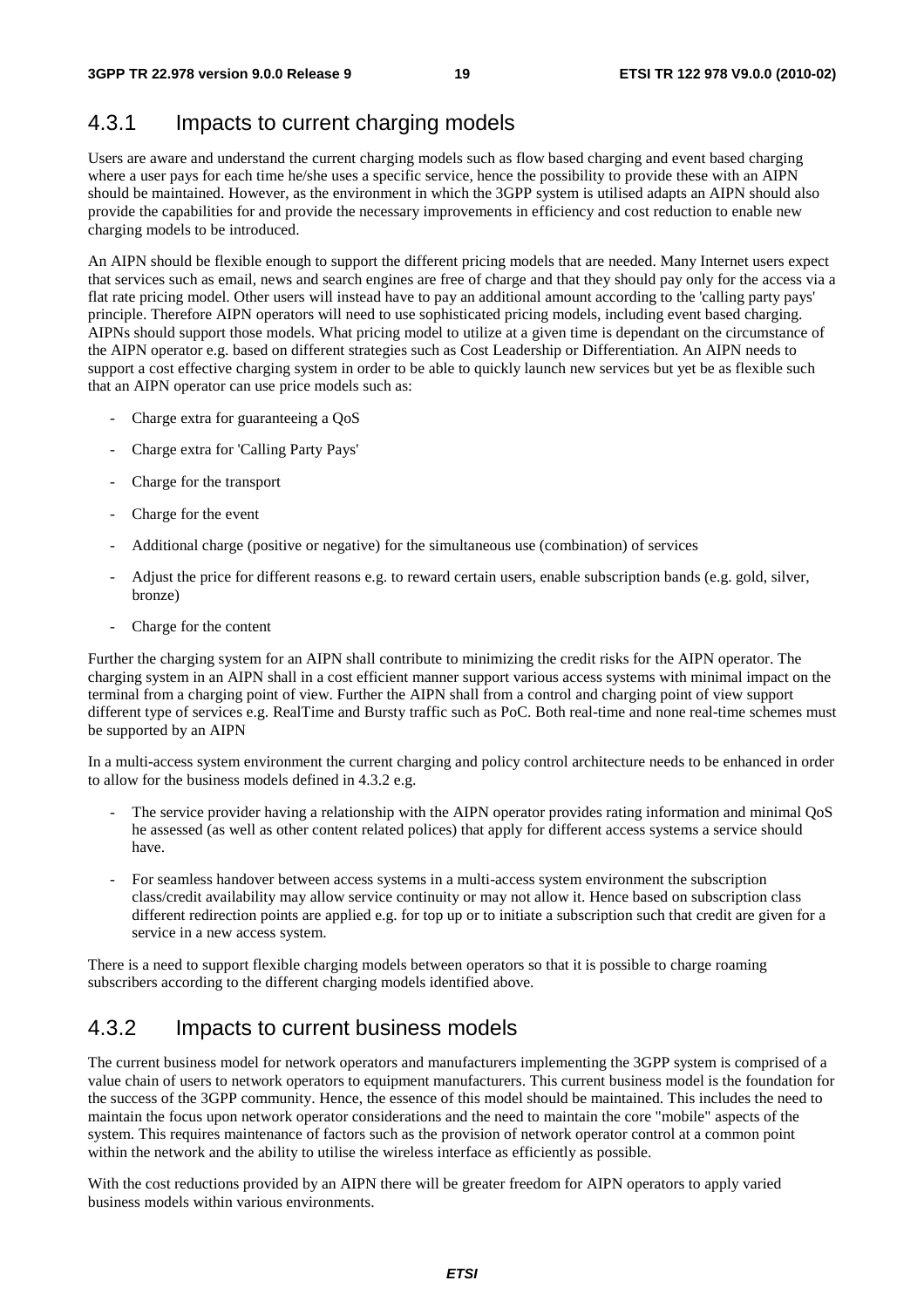#### **Support for business models with distinct AIPN/access/service separation**

More than today an AIPN will need to support business models that allow operation of AIPN, access systems and services by the different stakeholders. Often, a network operator will be the only stakeholder operating all three, AIPN, access systems and services, or these stakeholders will be individual business parts of a single network operator company, e.g. one company branch operating the AIPN, another one the access systems, while a third branch is concerned with end-user services, irrespective of the connectivity.

However, it should also not be precluded, that individual companies are able to operate AIPN, access systems and services in cooperation, but separately. An example of such a situation could be an AIPN operator, who has a business agreement with the operator of a particular access system (e.g. WLAN or shared UTRAN-based access system)) and allowing a third party service provider to offer services to their own customers.

It is understood, that the user is "owned" by the AIPN operator in the sense that the AIPN operator controls access of the user to the public network and has the prime commercial relationship with the user.

Therefore, an AIPN will need to follow architectural principles that facilitate operation of AIPN, access system and services by separate stakeholders. However this should not preclude the capability to efficiently operate all three domains by a single stakeholder, i.e. a network operator.

### 4.3.3 Impacts to current service models

#### **Impact on models for development and provisioning of services**

Even if the 3GPP system already allows the flexibility of IP based services through the PS domain today, the introduction of AIPN may bring the model for the development and provisioning of services one step further. The current model for the introduction of new services into 3GPP systems, often comprising standardisation of capabilities within 3GPP, followed by development by vendors and deployment by network operators, is rather cumbersome and has difficulties in quickly responding to changing market trends. Whilst also maintaining the traditional aspects of the 3GPP service model, it should be important to leverage new possibilities for service provisioning which may be enabled by the introduction of an AIPN. There is a potential demand for an extremely wide variety of mobile services. To meet this demand new models for service provisioning are essential.

Historical side note: An interesting comparison is the evolution of software applications within the computer industry. Only two decades ago software applications were limited in variety and cost was high. The emergence of a few de facto standards for software application environment propelled an unparalleled explosion of all foreseeable and unforeseen kinds of software applications. The economy of scale has also made it possible for them to be provided at a much lower cost level.

#### **Outlook on potential new models for development and provisioning of services**

The introduction of AIPN can similarly be an enabling factor for developing new models for easier, more flexible and more cost efficient introduction of mobile services. Today there exist several good examples where simplified service models have brought forward a wide variety of mobile services. But to meet the potential demand of mobile services, models must continue to be developed that allow services to be jointly provided by multiple stakeholders. Most likely the broadest range of mobile services will be possible when responsibility for service provisioning is opened for third party service providers e.g. via web services. Using policy and control frameworks, applying flow based charging concepts, establishing the IMS framework, and providing different sorts of open interfaces, will be important tools for AIPN operators to control how third party providers can provide their services. Changed business models must go hand in hand with this to give all parties incentive to put efforts into it. As in the software application domain, it is by releasing the innovative force of a larger group of creative people and companies that we can meet the demand for mobile services in the coming decades.

#### **New usage- and traffic patterns for mobile services**

Different service models also need to exist for different categories of mobile services. Person-to-content, person-toperson, and machine-to-machine type of services should for example require different service models to enable faster, more flexible and more cost efficient service provisioning.

The work within 3GPP will allow an evolution of the 3GPP system to enable these more advanced service models and to keep AIPN operators in control at their selected level.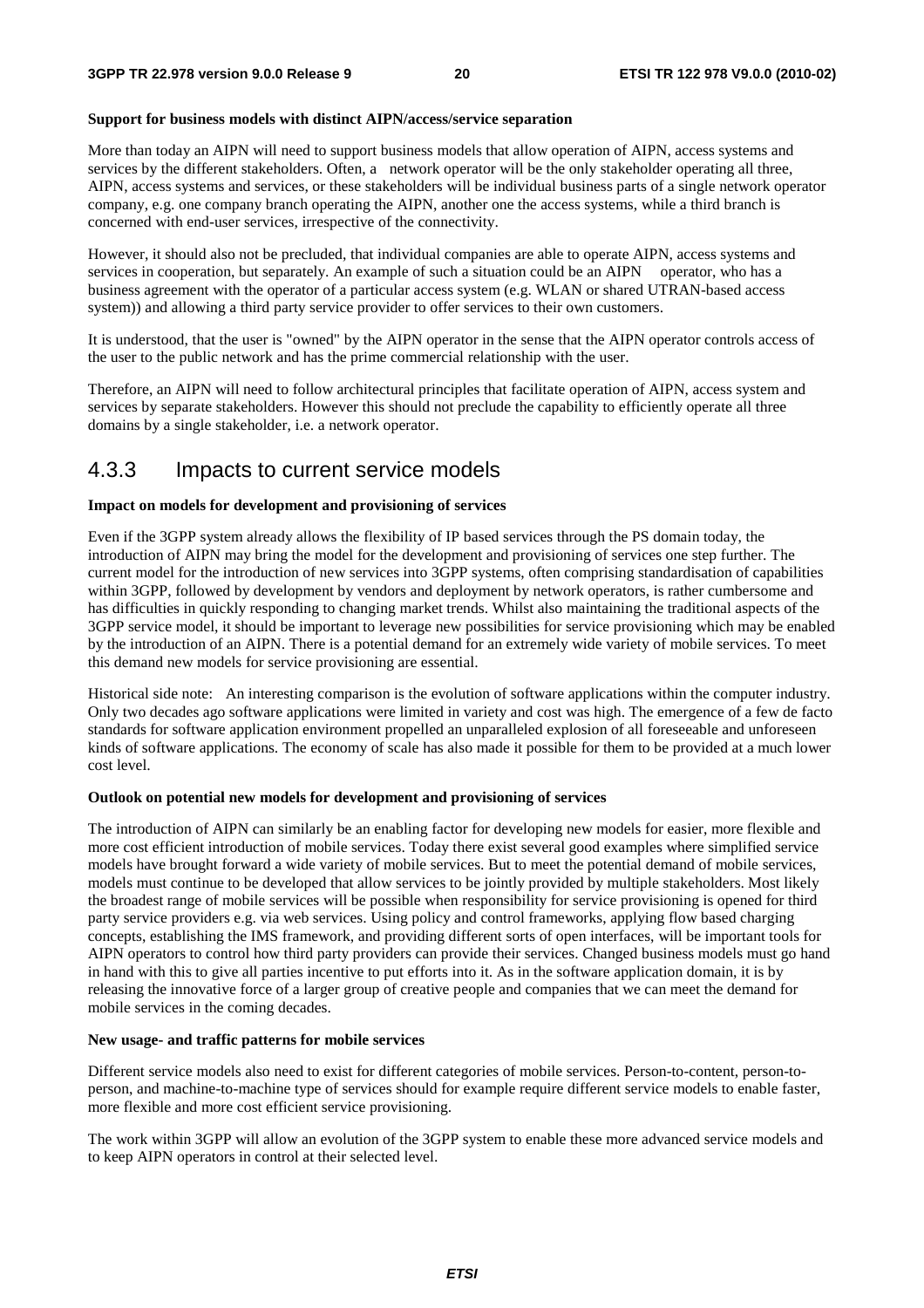## 5 End-user and AIPN operator aspects of an AIPN

## 5.1 AIPN Vision

An AIPN would enable the convergence of access systems and services onto a common network. In this emerging area users will demand more from their services and interaction with their technologies. Instead of the islands of capabilities that currently exist it is desirable to bring these capabilities under one umbrella whilst offering session continuity across multiple access systems. This seamless offering will be characterised by the provision of an effective management of mobility that consists of offering users a telecommunication service, continuously and transparently when the user"s terminal moves between various access systems or various services, whatever type of communication and wherever communication has been initiated. One of the key enablers within an AIPN will be the seamless mobility across terminals and access systems supported by a mobility manager that unobtrusively manages these interactions.

Delivering an AIPN will address these needs, extend the reach of 3G technologies and maintain a relationship with the user in each context. Multiple connected devices will enjoy interactivity, adopting principles including single sign on, seamless mobility, context sensing and the unobtrusive device management.

### 5.1.1 Key aspects of an AIPN

The following are the key aspects of an AIPN:

#### 5.1.1.1 Common IP-based network

- IP-based network control
	- Non-access system specific mobility control equivalent to that provided by cellular networks i.e. mobility control within the AIPN under the control of the AIPN operator, across the same and different access systems, that is not dependent upon specific access or transport technologies or IP version.
	- IP-based routing and addressing
- IP transport
- Communication quality, i.e. QoS, equivalent to or greater than already provided
- Inter-working with IP networks
- Inter-working with legacy networks
- Functionality at the edge of the network to support different access systems, legacy equipment.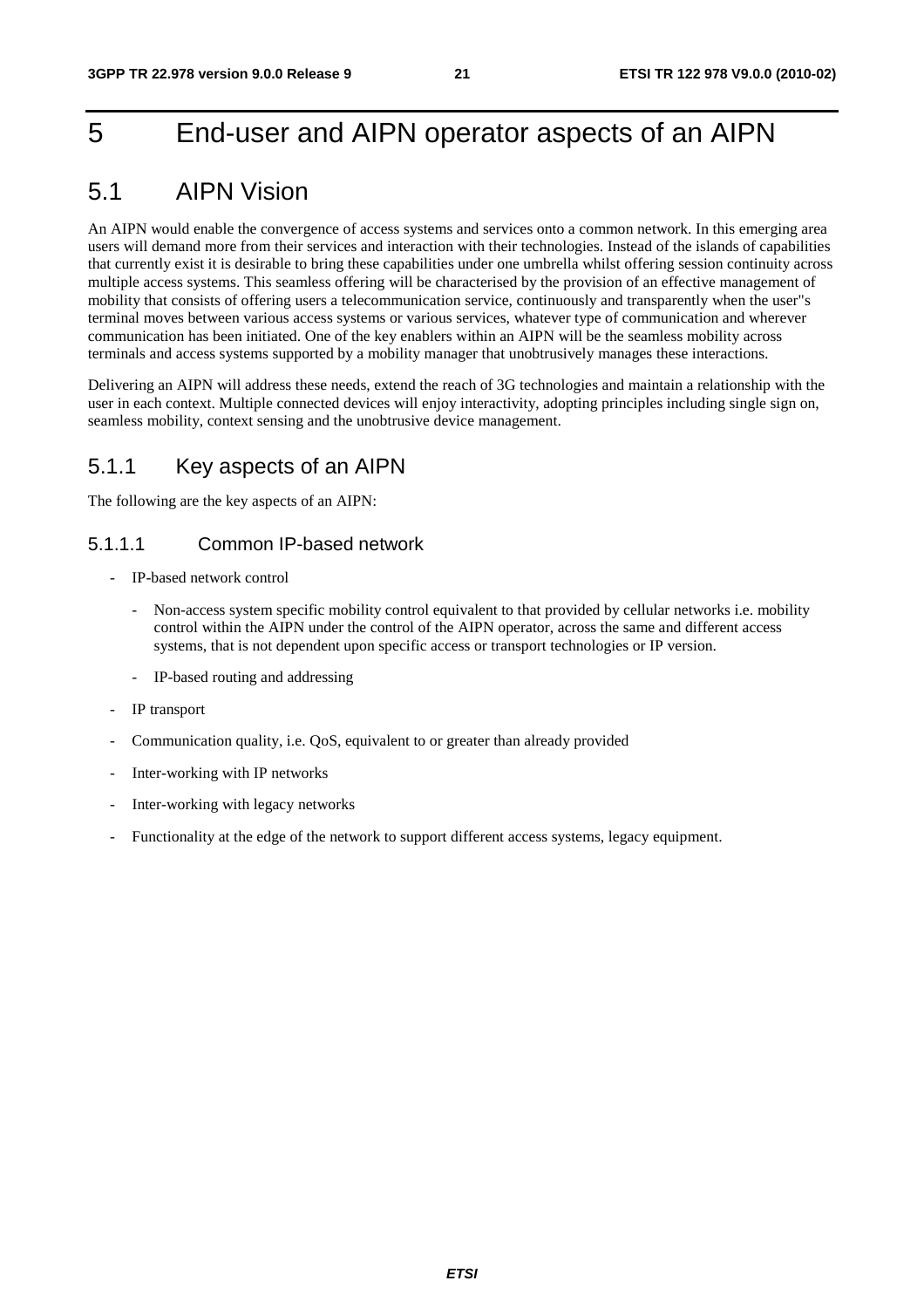

**Figure 1: Visual representation of the key aspects of an AIPN** 

#### 5.1.1.2 Support of a variety of different access systems (existing and future)

Service provision across different access systems

#### 5.1.1.3 Take advantage of convergence of telecommunications and IT industries towards IP technology

- An AIPN should aim to provide common capabilities independent to the type of service being provided (i.e. independent of whether it is a "traditional" telecomm service or a "traditional" data service).
- Convergence with IP technology should be considered within the AIPN system design from the perspective of the system as a whole (i.e. network and mobile terminals) to ensure that complexity is avoided within specific elements e.g. avoidance of complexity in mobile terminals due to a misalignment between technology convergence in the network and mobile terminals.

#### 5.1.1.4 Advanced mobility management:

- Mobility across access systems.
	- Support fast handover and/or lossless handover across different access systems
	- Provision of Seamless services and handover across different access systems.
	- Support the capability to apply handover mechanisms based on quality of service requirements of applications and capabilities of the access systems involved.
- Multiple dimensions of mobility

The AIPN shall support several dimensions to provide mobility: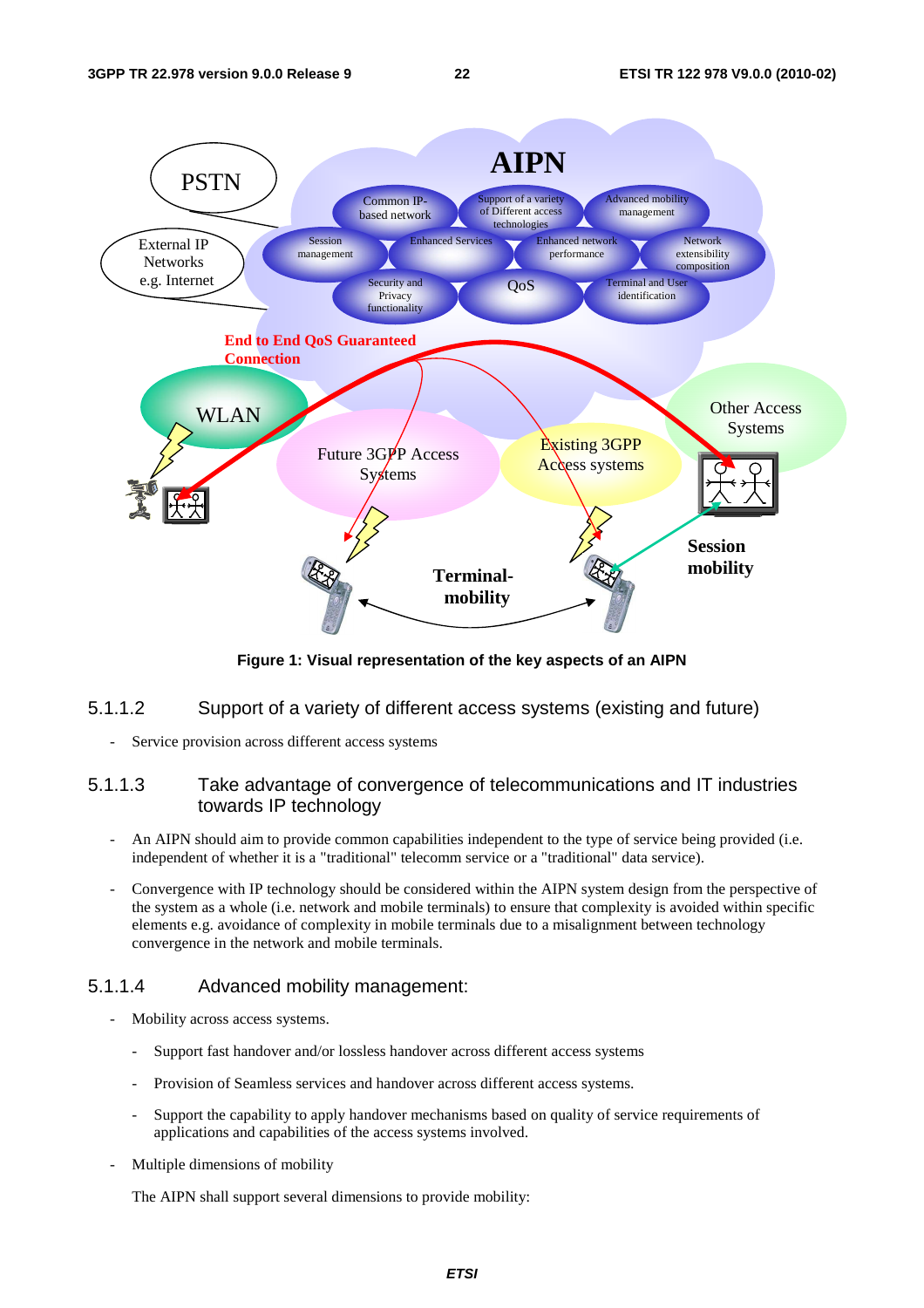- An end-user shall be able to use different devices ('end-user mobility').
- The terminal shall be able to communicate while moving. This includes both handover from one radio cell to another in the same access system, or switching from one access system to another in a multi-access system environment. ('terminal mobility').
- The user may be able to move some or all of his active communication sessions from one of his devices to another. ('session mobility') E.g., a user may wish to move a video streaming session from the handset to a car mounted TV screen.

Note that certain aspects of services may change as a result of mobility, but they must remain useful to the end-user.

To address these needs, advanced naming and addressing schemes are necessary that provide reachability for a given user or particular session.

Recommended requirements:

- An AIPN shall incorporate naming and addressing schemes that address a given user or session.
- The AIPN shall support end-user mobility.
- The AIPN shall support terminal mobility.
- The AIPN shall support session mobility.

#### 5.1.1.5 Enhanced session management:

- Service adaptation to terminal capabilities, user preferences, subscriber priorities, network conditions or other operator-defined criteria. Service adaption shall be under the control of the operator.

The services provided to users should be, as much as possible, independent of the terminal used and the condition of the network. An AIPN should be able to adapt the service (e.g. information rendering) to the capabilities of the terminal being used and the condition of the network with minimum or no user interaction.

- Note: this may not be feasible in all cases (e.g. some services will require "minimum terminal capabilities" to be able to be accessed, with these "minimum capabilities" being service dependent), but an AIPN will be designed to enable this property in as many cases as possible.
- Session mobility: seamless mobility of sessions between terminals.

It should be possible to move sessions from one terminal (or a set of terminals) to another according to the preferences of the user e.g. automatically with minimum user involvement or based upon a specific user request/pre-determined user preference settings.

- An end-user shall be able to select how calls and services directed towards her through each of her public IDs will be treated. For example, for a given public ID, she may set which of her terminal device(s) is used and with what priority, through which access system(s), and whether calls are automatically answered by the network at certain times of day.

Care needs to be taken to ensure there is no burden on the user to interact in a complex way.

#### 5.1.1.6 Access system selection

In an AIPN the applications are based on IP and will evolve towards access system independence. An AIPN is expected to support multiple access systems.

The selection of the access system may need to take into account several aspects of an AIPN, e.g. service requirements of an application, load balance of the network, and charging & billing.

#### 5.1.1.7 Enhanced services

- Support for advanced application services
- Support for group communication services, e.g. voice group call, instant group messaging, and multicast delivery. In some cases, a group may include a large number of participants.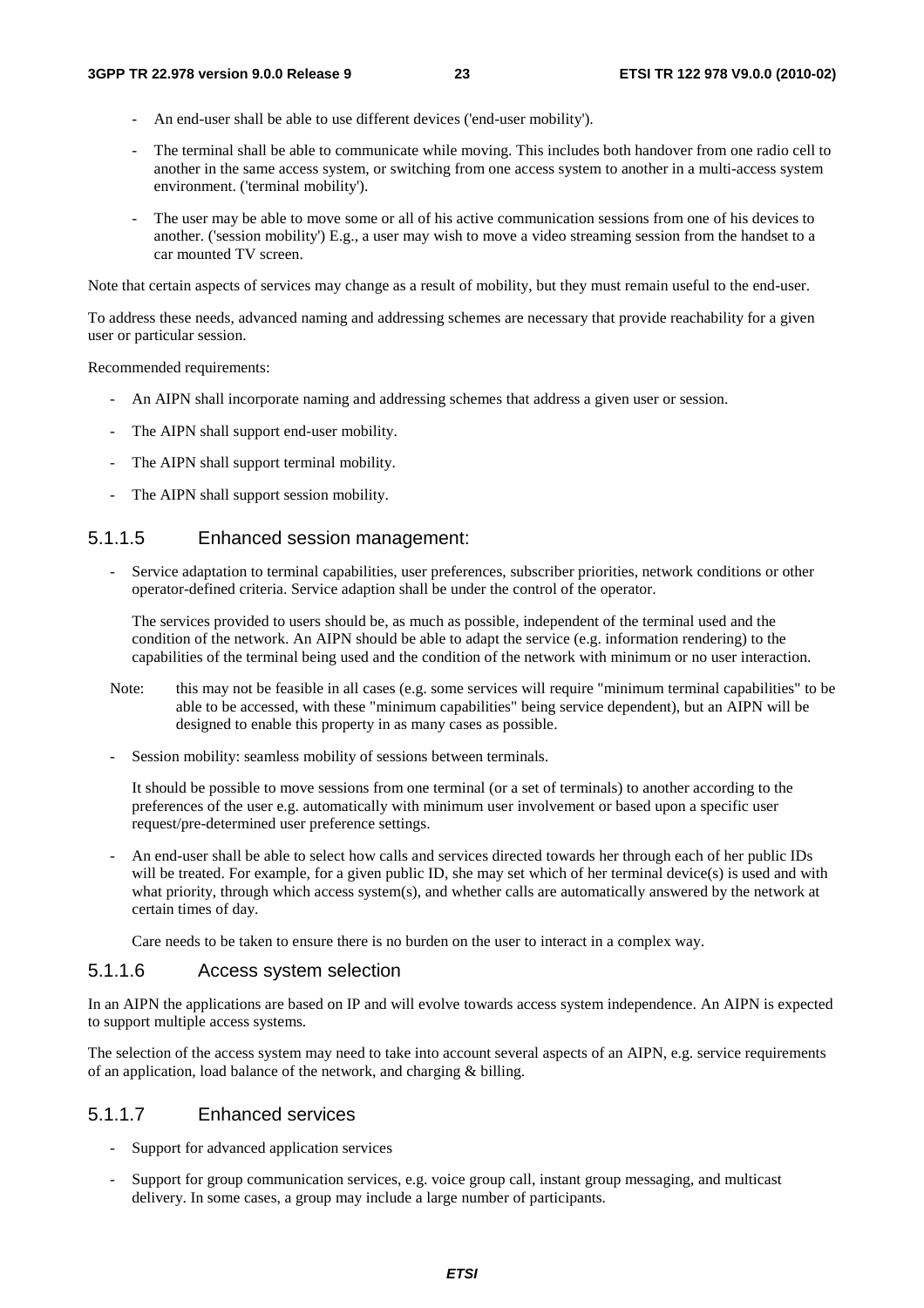- Support for integrated services, e.g. a service including a mixture of services among SMS/MMS/Instant Message, or a service including voice call/video call/voice mail.
- Provision of seamless services (e.g. transparent to access systems, adaptable to terminal capabilities, etc)

 Users should be able to move transparently and seamlessly between access systems and to move communication sessions between terminals.

Support ubiquitous services (e.g. associations with huge number of sensors, RF tags, etc.)



PAN, Moving Network

#### **Figure 2: Support of ubiquitous services**

Improve disruption-prone situations when network connectivity is intermittent.

Disruption-free network connectivity may not be cost effective, or even feasible, in all cases (e.g. cell planning for full radio coverage for all services, disruption-free inter-access system handovers, disruption-free IP connectivity in all network links). An AIPN should consider solutions for making services as resilient to temporary lack of connectivity as possible.

#### 5.1.1.8 Enhanced network performance

- Ability to efficiently handle a variety of different types of IP traffic including user-to-user and user-to-multicast traffic models
- Optimized routing of IP traffic

#### 5.1.1.9 Network extensibility/composition

- Facilitate integration of networks with different administrative domains (e.g. handle negotiation of administrative issues, security, trust, etc).
- Solutions should be studied for facilitating the integration of different networks of the same or different AIPN operators in order to enhance the services provided to their customers, and enable the introduction of new services. This includes, but it is not limited to, the sharing of some parts of the network.
- Allow dynamic and flexible integration of 'Ad-hoc Networks at the edge (e.g. Personal Area Networks, sensor networks, etc).

#### 5.1.1.10 Network management

Introduction of self-managing technologies (e.g. Plug-and-Play) should be considered for faster deployment and reduction of operational cost. In particular, an AIPN should be designed from an early phase to include:

- Plug-and-play components to ease the setup and operation of the AIPN.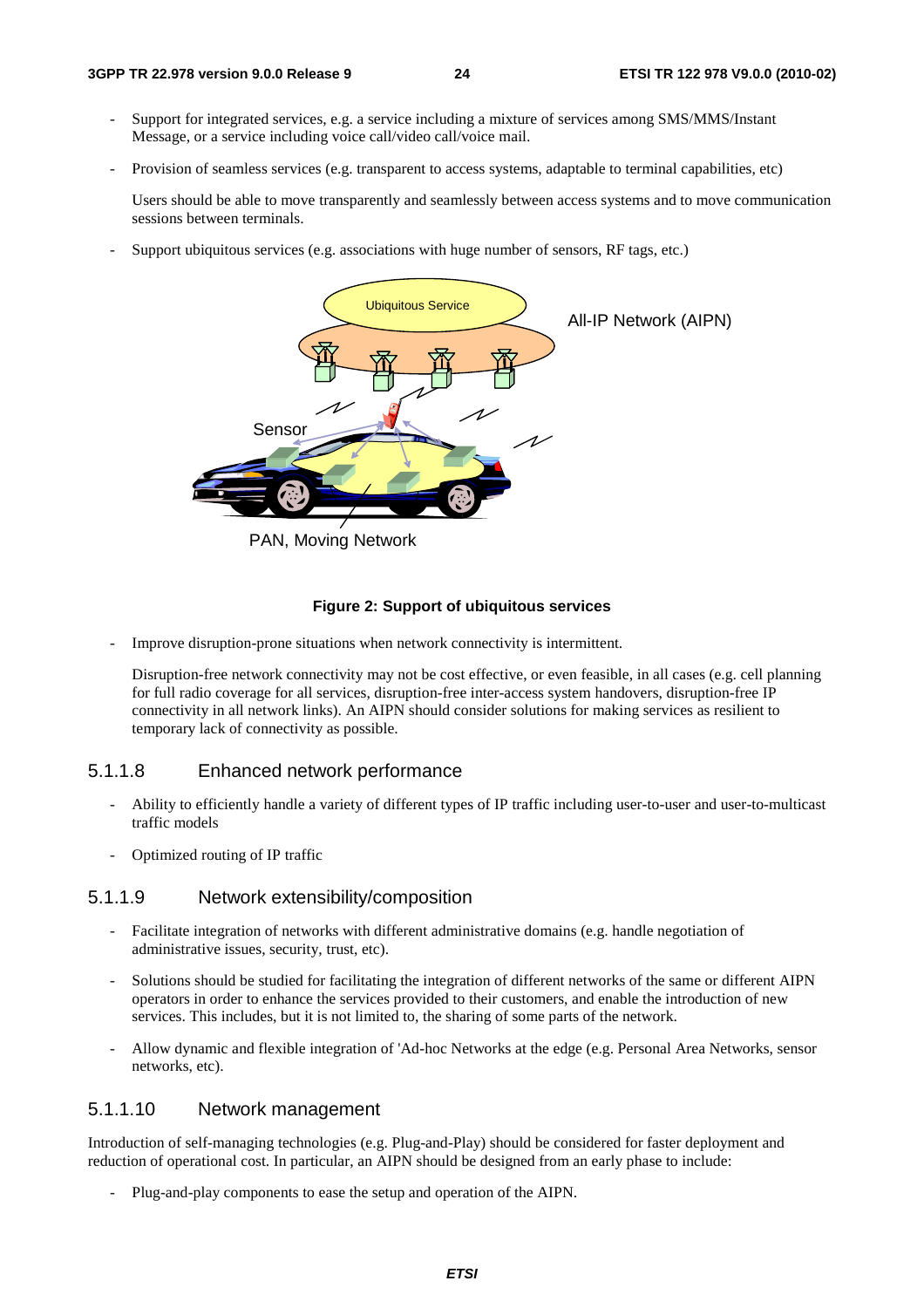#### 5.1.1.11 Maintenance and improvement of the level of security and privacy functionality

- Security equivalent to or greater than that already provided including the hiding of internal network elements
- Support for user privacy, e.g. location privacy, identity privacy

#### 5.1.1.12 Quality of Service

- AIPN operators should be able to guarantee OoS within their networks.
- The QoS mechanisms used by an AIPN should be able to guarantee end to end QoS for a unicast and multicast traffic when all network segments (including access, core network and inter-connecting networks) are able to provide the requested QoS.
- Note: Business agreements for QoS guarantees between the parties (e.g. operators, national- and international carriers, corporate customers) are today regularly based on static agreements. These types of agreements may need to be re-considered in order to reflect the advanced means to guarantee QoS between AIPNs.

#### 5.1.1.13 Terminal, Subscription and User identification

Terminal identification in an AIPN should be scalable enough to cover a very large population of diverse terminals (e.g. huge number of mobile terminals which main purpose is to include a sensor or an RF tag, as well as more conventional mobile terminals).



Appliances

#### **Figure 3: Terminal and User identification within an AIPN**

- It should be possible to identify and address terminals, subscriptions, and users.
- It should be possible that more than one user can have active sessions on a single terminal at the same time (e.g. in the case of an Ad-hoc Network, several users may use a single terminal to gain access to the AIPN).

Note: It is for further study which of these identities are routable identities.

#### 5.1.1.14 Flexible future development

- Extensibility
- Modularity of AIPN functions and commoditization of AIPN components. Open interfaces between appropriate network layers
- Ability to evolve individual AIPN entities independently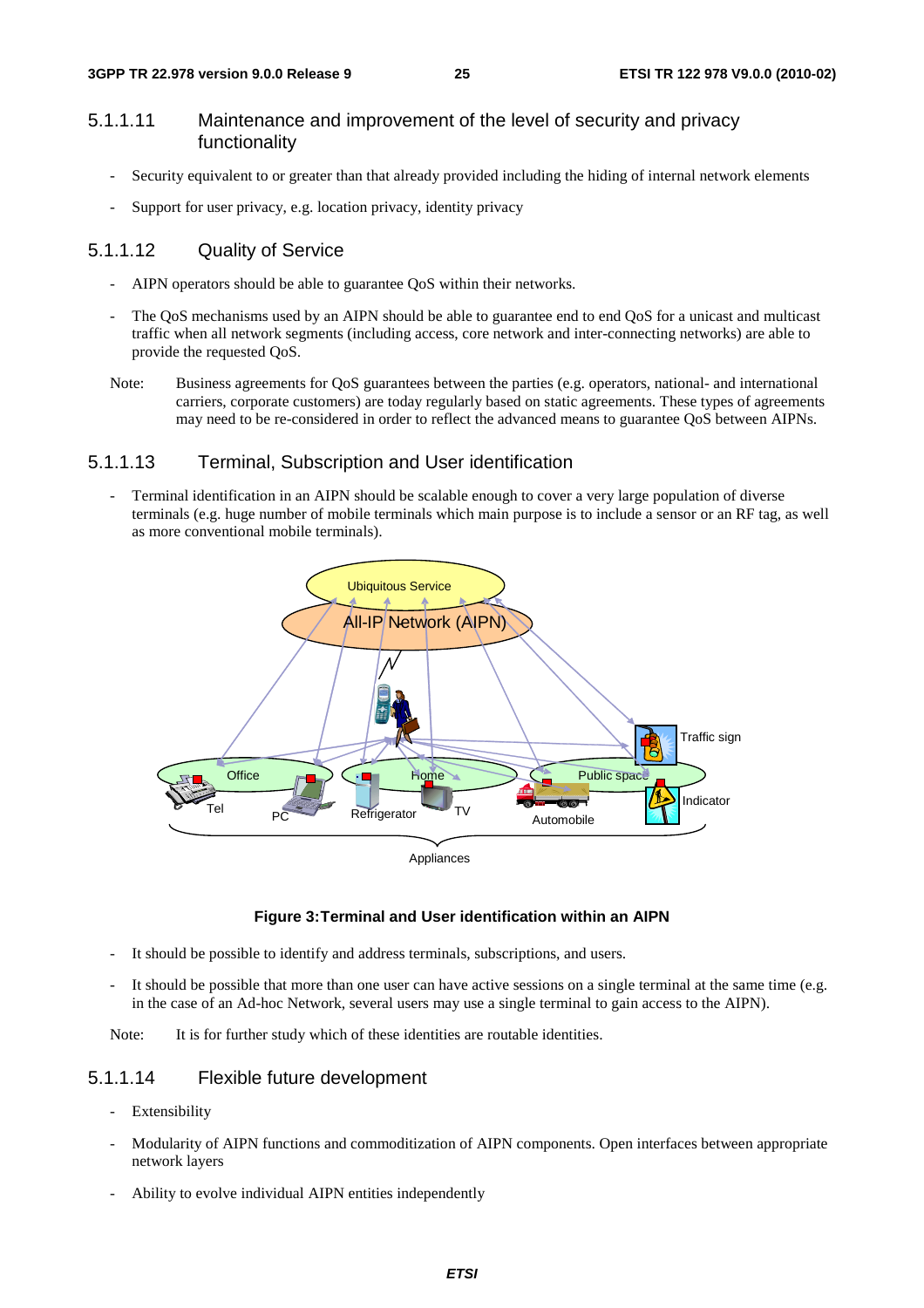Evolution path from previous releases of 3GPP specifications *i.e.* Rel-6

#### 5.1.1.15 Identity Federation

In an AIPN a user may subscribe to services of many service providers. Accordingly he may hold several accounts (i.e. business agreements) with these service providers, some of these accounts providing the user with new identities. These identities are the means to authenticate the user to the service provider. Examples for identities could be the (U)SIM, username/password combinations, a credit/debit card number in combination with the PIN etc. Identity federation denotes the binding of two or more identities for a given user.

Identity federation for example enables a user, once he has been authenticated to a service provider through one identity, to be automatically authenticated to another service provider through a different identity if this different identity is federated to the first one. The latter process, the automatic authentication to several service providers through a single identity by means of identity federation, is often referred to as "Single Sign On".

Recommended requirement:

- An AIPN should support Identity Federation and Single Sign On for the end user. This would allow automatic authentication of the user to a multitude of service providers once the user has been authenticated by the AIPN.

### 5.1.2 Continued support of 3GPP system key aspects within an AIPN

Together with the introduction of new functionalities to realise an AIPN several key aspects of the existing 3GPP system need to be maintained in order to ensure that an AIPN is developed in accordance with the needs of the 3GPP community.

The following represent key aspects of the existing 3GPP system that are to be continually supported within an AIPN.

#### 5.1.2.1 Efficiency of resource usage

- Effective usage of power resources within mobile terminals shall be maintained within an AIPN i.e. evolution to an AIPN should not have adverse effects on the battery life of mobile terminals.
- The scarcity of the radio resource shall be respected within an AIPN by ensuring that radio resources are utilised as efficiently as possible.

#### 5.1.2.2 Charging

The capability to maintain support of existing charging models shall be provided within an AIPN.

#### 5.1.2.3 Roaming

- An AIPN shall provide functionality as appropriate to enable continued support of international roaming with other AIPNs and legacy 3GPP systems.

## 5.2 Evolution of the 3GPP system to an AIPN

### 5.2.1 Requirements for the evolution of the 3GPP system to an AIPN

The following represent requirements for the evolution of the 3GPP system to an AIPN:

Note: The term "3GPP system" used within this section refers to the 3GPP system as specified up to and including Rel-6.

#### 5.2.1.1 Build upon existing 3GPP capabilities

- Evolution of the 3GPP system to an AIPN shall leverage and build upon the existing capabilities of the 3GPP system wherever possible. System performance shall also be maintained and improved.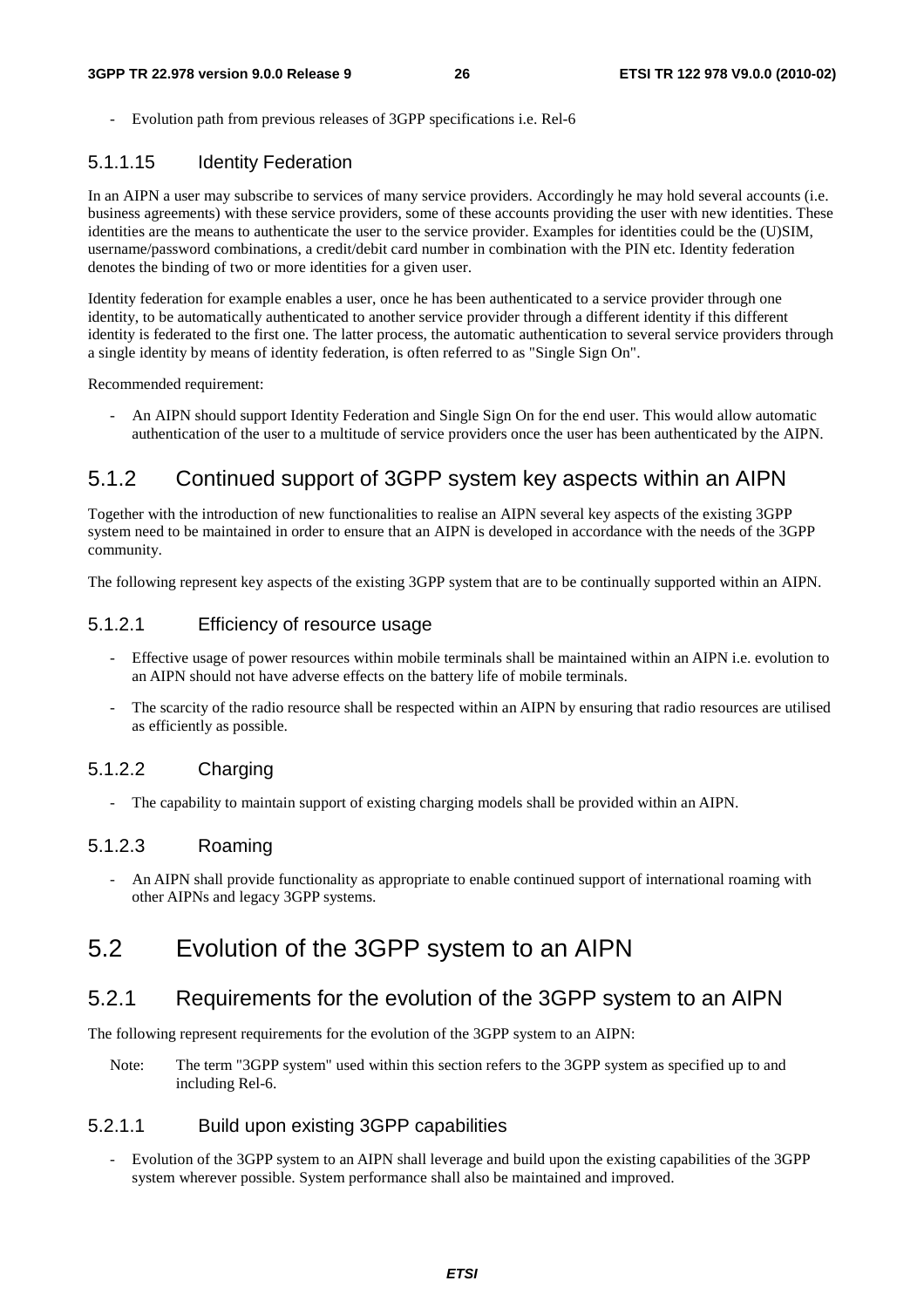- The primary focus of evolution to an AIPN shall be the realisation of scenarios for a mobile network, including associated access systems, operated by a network operator (which is also the AIPN operator) e.g. by maintaining the provision of network control at a common point within the AIPN under the control of the network operator.
- In order for users to enjoy the full capabilities of an AIPN, enhancements to GERAN and/or UTRAN may be required. End users may only receive a subset of the available services or not be able to enjoy the full performance enhancements provided by an AIPN if the access system belongs to a 3GPP release that does not fully support AIPN.

#### 5.2.1.2 Access systems

- Evolution of the 3GPP system to an AIPN shall not be limited to consideration of only those access systems currently defined by 3GPP.
- Extensibility to enable step-by-step implementation of the system without adversely affecting basic system performance shall be provided within evolution of the 3GPP system to an AIPN. Evolution of the 3GPP system to an AIPN shall enable modularisation of the system as appropriate and provide an architectural structure that allows decomposition of common layers of functionality with open interfaces provided as appropriate.
- Evolution of the 3GPP system to an AIPN shall enable the accommodation of diverse devices.

#### 5.2.1.3 Security and Privacy

- Evolution of the 3GPP system to an AIPN shall maintain and improve upon existing security and privacy features of the 3GPP system.

#### 5.2.1.4 Network and mobility

- An AIPN shall be designed as a common IP-based network system, hence evolution of the 3GPP system to an AIPN shall be realised with minimum duplication of network functionality wherever possible.
- Evolution of mobility mechanisms

 In the evolution towards an AIPN, the integration of the telecom and datacom worlds, which has been discussed for a long time, materializes. The integration of WLAN into 3GPP systems is already a good example of this. As part of this trend, the mobility mechanisms must be evolved.

 Nevertheless, new mobility mechanisms of AIPN must be introduced in such a way that there is a migration path from current 3GPP systems (i.e., Rel-6). New features, nodes or protocols should be introduced such that an incremental introduction is facilitated.

 Specifically, the large installed base of UTRAN and GERAN based access systems must continue to be supported. In the AIPN, mobility mechanisms must be able to co-exist with current PS core network mobility mechanisms in a cost-efficient way.

#### **Recommended requirements:**

- An AIPN mobility solution must support UTRAN and GERAN based systems as possible access systems besides supporting alternative existing accesses such as WLAN and other emerging new technologies.
- An AIPN mobility solution must be able to co-exist with the current 3GPP PS core network in a cost-efficient way.
- An AIPN mobility solution should support seamless terminal mobility across various access systems.
- AIPN should support services handover between 3GPP CS services (e.g. CS telephony) and AIPN equivalent services (e.g. Voice over IP).

#### 5.2.1.5 Evolution of 3GPP to keep current and facilitate new business models

Requirements for support of business models with distinct AIPN/access system/service separation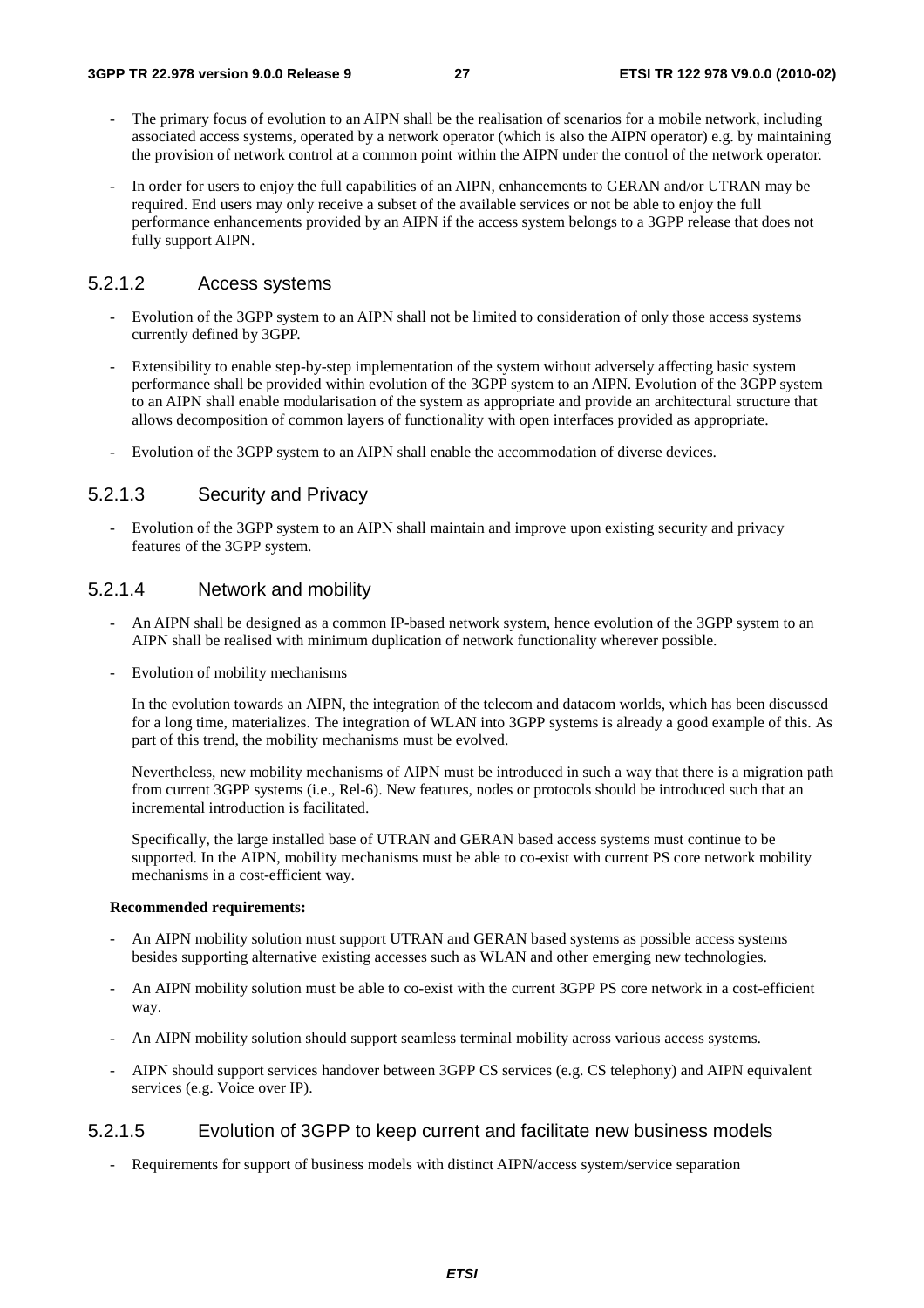- Standardised functional interface between the AIPN and access systems: To support business models with a distinct AIPN/access system separation a standardised functional interface between AIPN and access systems is required.
- Evolution of IMS to control IP traffic of a user To support business models, that allow separate handling of IP based user services from the underlying transport system it could become necessary, that IMS is able to control and create charging information for IP flows to and from the user's terminal, that are currently not handled by IMS. An example would be FTP or TELNET.

#### 5.2.1.6 Lawful Intercept

Even if the 3GPP system already today allows the capability to intercept IP based services through the IMS/PS domains, it should be investigated whether the introduction of AIPN requires further enhancements to lawful interception capabilities already existing in the 3GPP system.

### 5.2.2 Relationship of the AIPN to existing capabilities

By the time AIPN deployment starts, a significant amount of R99/Rel-4/5/6 infrastructure will already be rolled out in many different networks. All major areas will be covered, most of them with high-speed HSDPA / HSUPA connectivity, and there will be many millions of subscribers with terminals compliant to such releases. Therefore, AIPN can only be introduced in a non-disruptive way by reuse of existing equipment as much as possible.

A way to maximize the amount of existing equipment that can be reused by AIPN is to take 3GPP Rel-6 as the starting point for AIPN for stages 1, 2 and 3. This does come with requirements on backward compatibility, which do put restrictions on which solutions are possible for each given AIPN requirement that needs to be fulfilled. However, it also sets the starting point as a well known system, which is the only realistic way to proceed with AIPN.

Reuse of equipment is, however, not a well defined term, so it should not be understood as a requirement for AIPN but more as a working assumption.

#### 5.2.2.1 Reuse of legacy infrastructure

The current R99/Rel-4/5/6 3GPP system includes two domains, CS and PS. The focus for evolution for AIPN is the PS domain, including IMS, together with areas such as I-WLAN. AIPN does not consider evolution of the CS domain but should still be able to interwork with the CS domain (e.g. 3GPP CS domain, PSTN). CS infrastructure will still be used in networks well after AIPN is rolled out. As the AIPN becomes more and more widespread, the conditions for the phasing out of the CS domain may be met. This could lead to an overall simplification of the core network architecture as well as to a reduction of OPEX costs. However, since this process will not happen overnight, the AIPN should still be capable of handling access systems based on CS and the necessary interworking with CS domains.

#### 5.2.2.2 Reuse of legacy terminals

AIPN will be backward compatible on all existing Rel-6 3GPP UNI interfaces and, therefore, it will support all R99/Rel-4/5/6 terminals for all services that these terminals get under Rel-6.

Compatibility with legacy terminals for all new services enabled by AIPN should be considered on a case-by-case basis (e.g. it may be possible to provide session mobility even to existing terminals), but it is not a requirement for AIPN.

## 5.3 Migration and cost effective introduction of new technology

One of the primary motivations for the introduction of an AIPN is the ability to realise significant cost reduction when deploying the 3GPP system. This clause will describe how this can be achieved.

The introduction of an AIPN will enable further utilisation of general-purpose equipment with some enhancements to tailor it to the needs of the mobile community. This will further enable the commoditisation of mobile network components and will not only make it possible for considerable portions of mobile networks to be built `off the shelf` but will remove the need to purchase wholly mobile network specific equipment that is expensive to purchase as well as maintain. With a basis of general-purpose technology equipment can also be maintained in a general manner and so the need for specialised equipment maintenance is removed.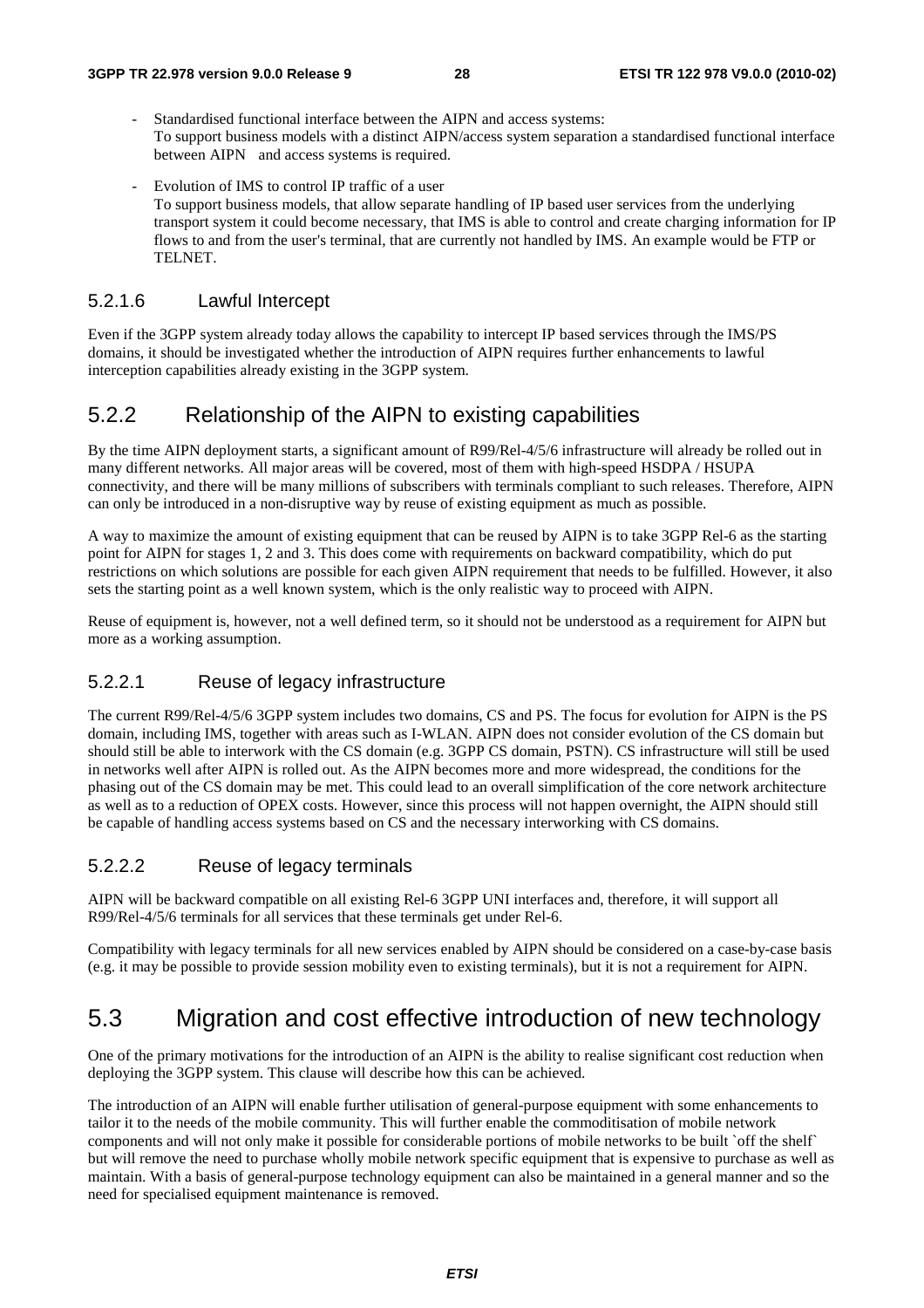In order to achieve a high level of cost efficiency instead of replacing all equipment it is necessary to enable old equipment that still performs adequately to be accommodated and reused in the new system design. It is also necessary to ensure that legacy terminals are still supported. This coupled with the introduction of new technology providing equipment and operational cost reductions should lead to a steady improvement in the cost effectiveness of the network overall without wasting equipment, including legacy terminals, that still provide adequate performance. Moreover, in the case legacy terminals are still used by subscribers, support of these should be maintained to enable continuation of service provision to the user and revenue generation for the AIPN operator.

When an AIPN is introduced it should be designed to not only provide new improved functionality and performance but the system should also be extensible and if necessary it should be possible to deploy the system not in one single large scale implementation but step-by-step. This requires that the system be modularised and provide open interfaces between appropriate layers of functionality so that new functionality can be added as needed, and from the opposite point of view, functionality that is not required can be left out without reducing the performance of the system or leaving substantial deficiencies in the functionality of the deployed network.

The accommodation of a variety of access systems will enable an AIPN operator to optimise their coverage for particular environments. For example radio access that does not provide a particularly high speed connection but can cover a wide area can be deployed nationwide, whilst an access system that provides a high speed connection but has limited coverage can be provided in an environment in which there are users with high demands for speed but only require this over a limited area. This ability to optimise the access system coverage enables AIPN operators to offer services in a cost efficient manner which is not limited to just one or two methods for providing users with access to services offered by an AIPN operator.

The ability to be able to develop different elements of the network independently, for example the ability to develop the access system independent to the AIPN enables investment to be focused on the area requiring enhancement, not on the system as a whole. Therefore, it is possible to design and develop the system efficiently and focus on specific aspects in order to achieve maximum returns.

## 5.4 Security and Privacy considerations

User and network security and privacy issues, despite being a key concern in today's networks, tend not to be in the top list of priorities when evolving existing systems or designing new ones. The results of this tend to be that security is added to the system instead of being native in the system, which translates into insecure systems or unnecessarily complex security solutions which are often very user unfriendly. For this reason security and privacy considerations are considered within this Technical Report.

- Note 1: The feasibility of "user issues" should be considered within the regulation for lawful interception that exists in some countries i.e. it may be required that some of the features above are disabled in some networks in order to comply with local lawful interception regulations.
- Note 2: Further information regarding security issues is provided within Annex D.

### 5.4.1 Security Considerations

Transforming today"s 3GPP system into an AIPN will introduce changes in the threat environment, introducing new threats but also changes in risk levels of already identified threats. Threats previously seen as having low risks may need to be reassessed leading to new security requirements and the need for new and/or improved security mechanisms. The changes in the threat environment will mainly be due to qualitative and quantitative changes in e.g.

- Threat environment (more and more severe attacks) but also increased risks of particular threats (i.e., the impacts and probabilities that attacks occur may increase as a result of the changed threat environment).
- System heterogeneity and multi-access (GSM, UMTS, WLAN, new accesses, etc)
- Fragmentation of security solutions
- Usage patterns (many more users of existing services and many new services)
- Requirements on user convenience (e.g. SSO, etc)
- Use of trust establishment mechanisms (To counter threats and to enable trusted transactions)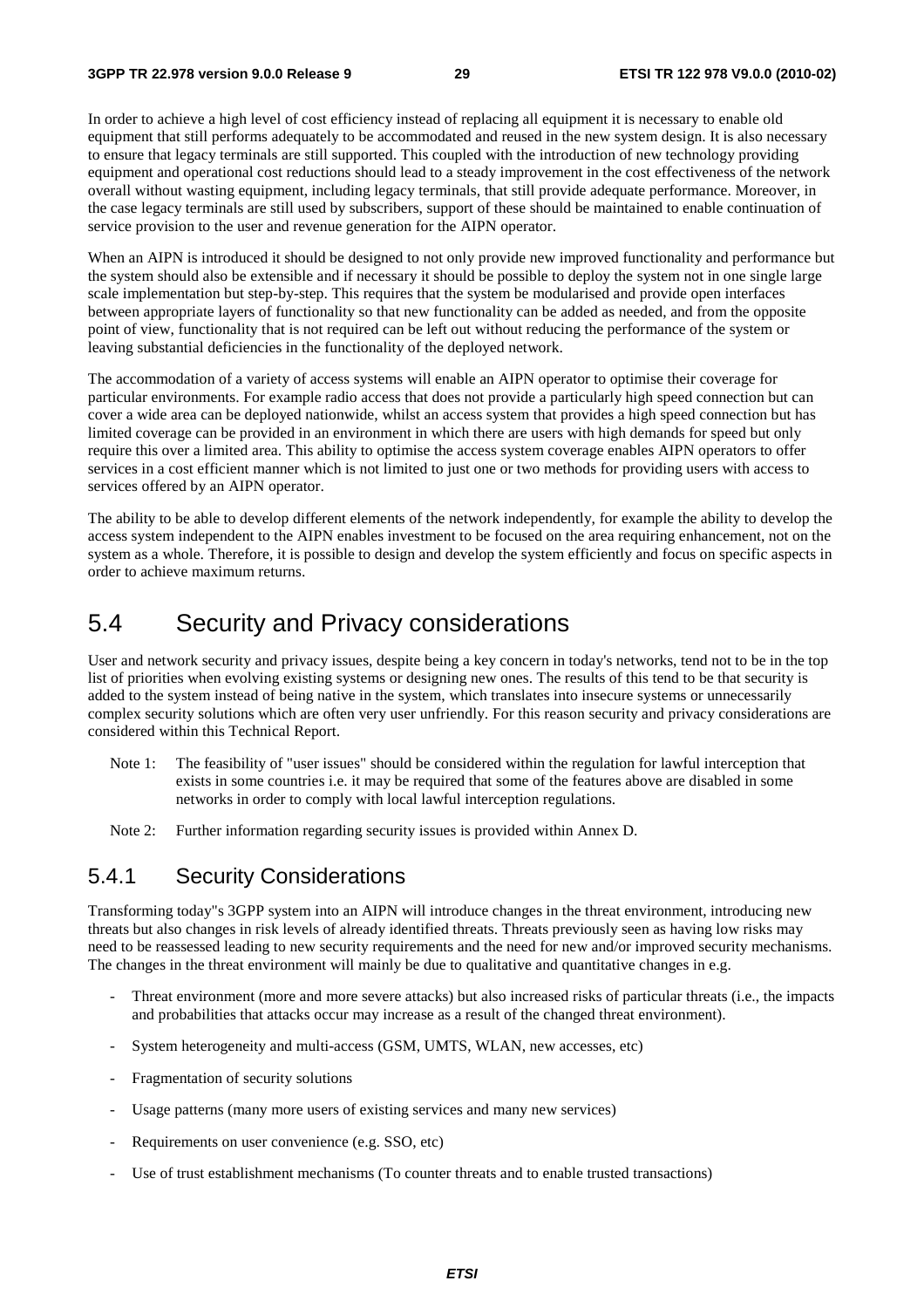The changes in these areas will certainly motivate a review and revision of currently employed security principles and solutions.

An important process will also be to collect the high-level principles and requirements. Examples of proposed highlevel requirements for an AIPN are:

Security shall be equivalent or better than with the current system i.e. 3GPP Rel-6.

This includes support of:

- easy portability of subscriber identities to different UEs
- cost effective protection against unauthorized duplication of security related information such as keys for authentication purposes, key derivation purposes and protection of a session
- the possibility for an AIPN operator to control security algorithms (and level of security) that apply for particular services e.g. for authentication purposes
- AIPN operator controlled distribution of security information to devices used for the purpose of giving cost effective protection of access to the AIPN.
- An AIPN shall be security-conscious from its early phase, not just have security added later on. The shift to AIPN provides an opportunity to introduce new security paradigms and enhancements/upgrades and optimizations of current security solutions.
- Usability: maximum transparency to the user i.e. high levels of security should be provided with minimum user involvement.
- Ensure authenticity so that the user can trust the information he is receiving. This should cover private user to private user communications as well as private user to service provider communications.
- Networks shall be protected against attacks such as Denial-of-Service attacks and unauthorised access.
- Networks shall be able to authenticate each other and authorize services that need signalling between servers.
- Fast re-authentication shall be possible.
- Hiding of internal network elements shall be provided by an AIPN.
- It should be possible for the AIPN operator to select among several levels of security (e.g. 3GPP Rel-6 equivalent security or better)

#### 5.4.1.1 Threat environment

The Internet is rapidly becoming a very hostile environment. Unless proper countermeasures are installed, the threats found in the Internet will soon be prevalent in mobile networks.

With 3G and upcoming extensions of it, many new players will enter the scene. Small and very large AIPN operators and service providers will work together to offer the services the users expect in a competitive way. At the same time, the equipment of the end-users will become more complex and capable. Users will connect PANs over multi-access links to the AIPN and users will act as Ad-hoc Network extensions of the access system. In this environment, attacks may occur in many different places and in many different ways.

#### 5.4.1.2 Network heterogeneity and traffic protection

AIPNs will become increasingly heterogeneous as more and more types of access systems are tied into the cellular environment. To be able to handle new and legacy systems in a uniform way some generic principles for traffic protection have to be established. It is assumed that the existing principle that the system should protect user traffic over the radio access and into the network still holds. It is also assumed that user payload traffic is forwarded in plaintext unless protection is provided as an application specific service.

### 5.4.2 Privacy considerations

- User issues: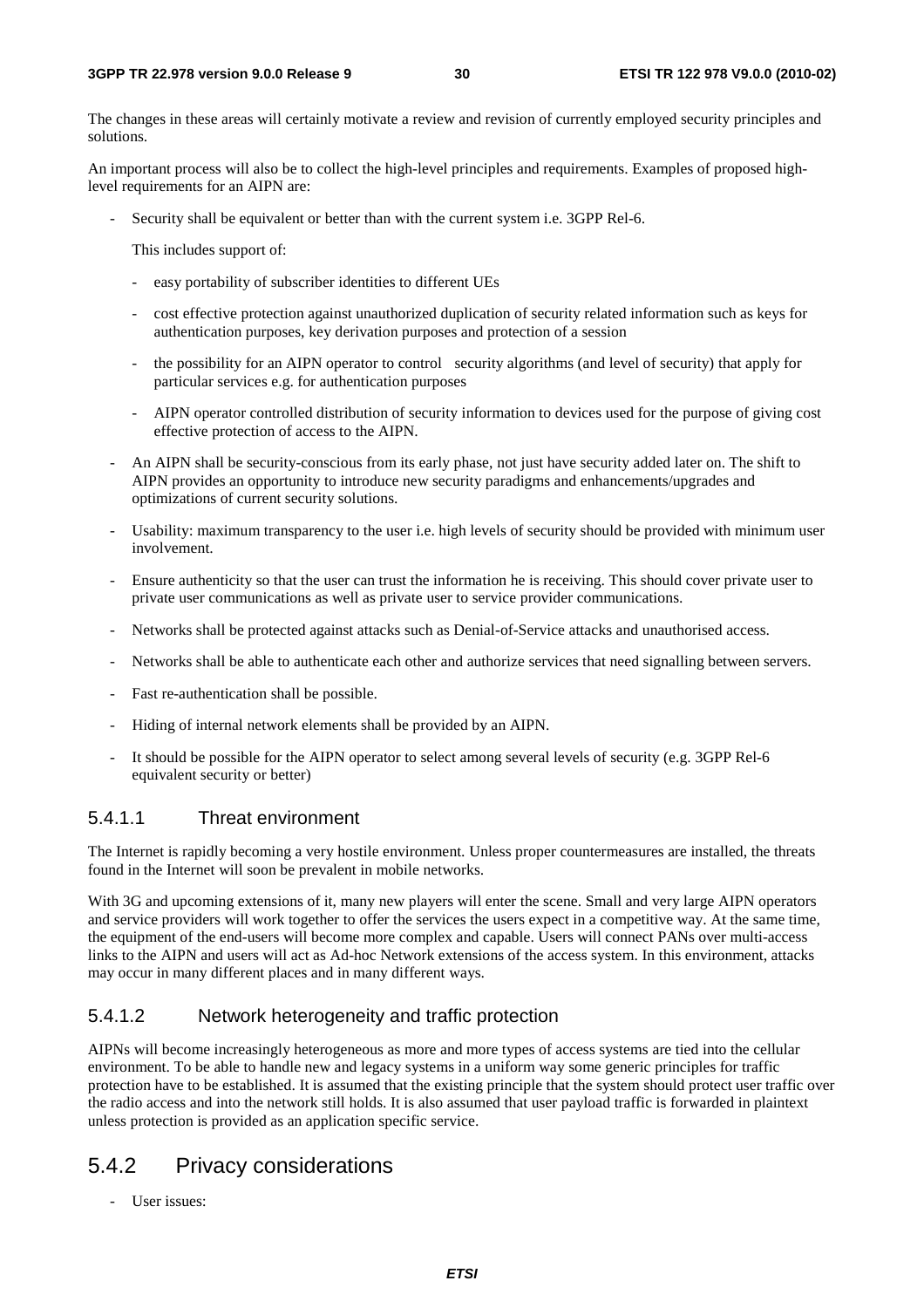Location privacy. User location privacy should be guaranteed.

 The location of a user has to be known by some instances in the AIPN to insure reachability and delivery of packets. But only these instances shall know the location to the necessary level of detail.

- Communication confidentiality. Privacy of content and origin/destination of information in all user communications should be guaranteed.

 The information sent and received by the user should be protected in a way that neither the content nor the origination or destination of this information is accessible to non-authorised parties.

- Non-disclosure of identity. Users should be allowed to hide their identities from non-authorised parties.

 Users should be able to have multiple identities from different providers with the relationship between the identities hidden from particular providers (thus supporting privacy).

Note: 2 use cases on this issue are described in Annex C.

## 6 Capability expansion required for the introduction of an AIPN

The AIPN vision provided in clause 5 of this Technical Report lists the desired capabilities of an AIPN. This clause provides a detailed gap-analysis between the existing capabilities of the 3GPP system and the capabilities of an AIPN. Based on this analysis it will be possible to obtain a clear picture of the work that needs to be undertaken within 3GPP to evolve to an AIPN.

## 6.1 Existing capabilities suitable for an AIPN

Note: The term "3GPP system" used within this clause refers to the 3GPP system as specified up to and including Rel-6.

It should be possible to evolve the 3GPP system to an AIPN without degradation in the capabilities [5] of the current 3GPP system whilst also maintaining the 3GPP system service principles [4]. More specifically, the following capabilities provided within the 3GPP specifications are felt to be suitable for an AIPN:

- Provision of IMS services [6]
	- Support for IP multimedia sessions
		- IP Multimedia Session control [4]
	- QoS for IP multimedia sessions
	- Support of multiple UEs with a single IMS subscription.
- Cost effective Control and Charging of IP Flows through FBC [7]
	- Identify IP flows for charging and policy control in a generic manner
	- Perform Real Time Charging
	- Support differentiated charging including zero rating of the bearer and event charging
	- Authorization of IP Flows
	- Awareness of user identity, subscription class, time-of-day, roaming status, QoS, Service input etc

## 6.2 New capabilities required for an AIPN

An AIPN will enhance the 3GPP system from the perspectives of providing enhanced functionality as well as improvements in system performance (e.g. communication delay, communication quality, connection set-up time).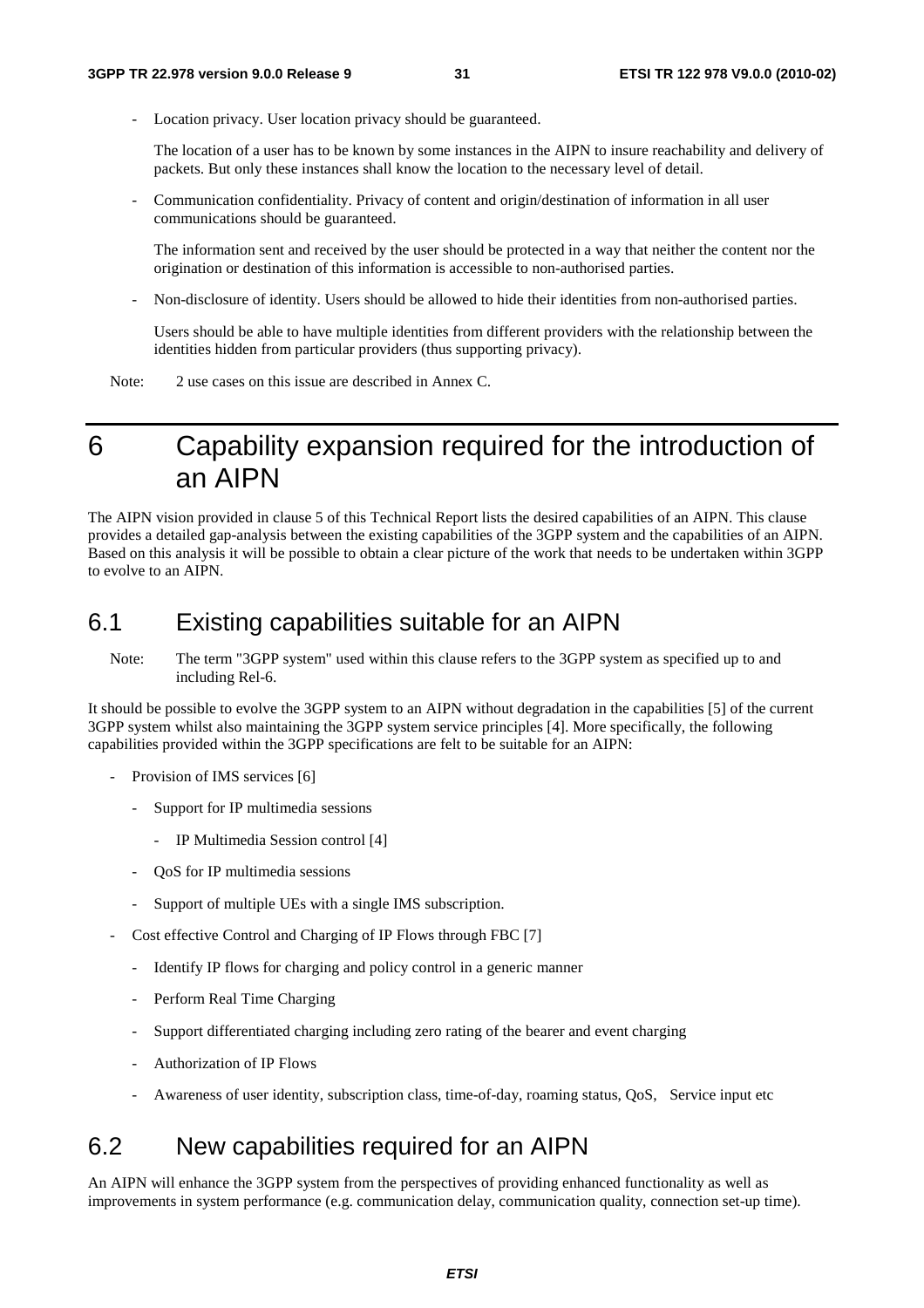## 6.2.1 Enhanced network performance

Together with the diversification of the services, requirements for network resource utilization will become diversified. It is necessary that network resources, especially the wireless resource, be used effectively and efficiently, including selection of the access system used based on the provided service.

The main traffic use case when defining the connection and routing methods of the current PS domain has been user-toserver communication. However, user-to-user communication is expected to increase more and more as services and service usage diversifies. Therefore, it is necessary that an AIPN provides the ability to efficiently handle a variety of different types of IP traffic and has optimized routing mechanisms, in particular for user-to-user traffic.

Recommended requirements:

- An AIPN shall provide the following features:
	- Ability to efficiently handle a variety of different types of IP traffic including user-to-user and user-tomulticast traffic models
	- Optimized routing of IP traffic, in particular for user-to-user traffic.
	- Efficient usage of radio resources (e.g. signalling optimization, compression), including selection of access system, based on the provided service.

### 6.2.1.1 IP-based routing and addressing

Due to future increases in the number of users and terminals accommodated by mobile networks it is necessary to ensure that addressing and routing schemes can accommodate a number of users and terminals significantly greater than the present number of mobile subscribers. Due to the limited amount of available MSISDN numbering capacity it would be desirable to be able to accommodate new users and terminals without the need to associate an MSISDN with terminals for which there are no need to receive calls addressed to E.164 numbers.

Moreover, adoption of 3GPP specific technology in existing 3GPP system results in cost increases for network operators (which are subsequently passed on to users) due to the need to deploy specialised network equipment. The use of specialised equipment also makes flexible service expansion difficult.

The use of IP technology is widespread which results in low costs for equipment based on IP technology. Moreover, the use of IP technology is standard throughout both the telecommunications and IT industries and it is necessary to enable the 3GPP system to be realised based wholly upon IP technology in the future. In particular, the use of IP technology for addressing and the routing technology within an AIPN is applicable.

Recommended requirements:

- An AIPN shall enable the accommodation of a vast number of users and terminals.
- Based upon industry trends IP technology shall be applied to the addressing and routing technology within an AIPN to enable accommodation of a vast number of users and terminals.

## 6.2.2 Support of a variety of different access systems (existing and future)

Wireless coverage is different depending on the radio technology and the radio signals of each of the accesses used may not necessarily be available within a particular area. Also, in the future it may be possible for AIPN operators to realise cost reduction by efficiently introducing appropriate access systems within different geographical areas. Therefore, in order to facilitate efficient provision of services, an AIPN shall support accommodation of several access systems (existing and future). The 3GPP system currently provides access to the CS and PS domain via UTRAN and GERAN as well as access to PS services over I-WLAN. However, currently there is no detailed specification for accommodation of access systems other than those based on UTRAN, GERAN and WLAN. Therefore, it is necessary that the accommodation of access systems be expanded to include other different access systems within an AIPN.

Concerning the provision of IP based services an AIPN shall support provisioning of services over several access systems accommodated within an AIPN. However, there will be some differences for the provision of IP services over different access systems hence it shall be possible for an AIPN to coordinate service provision across a variety of different access systems.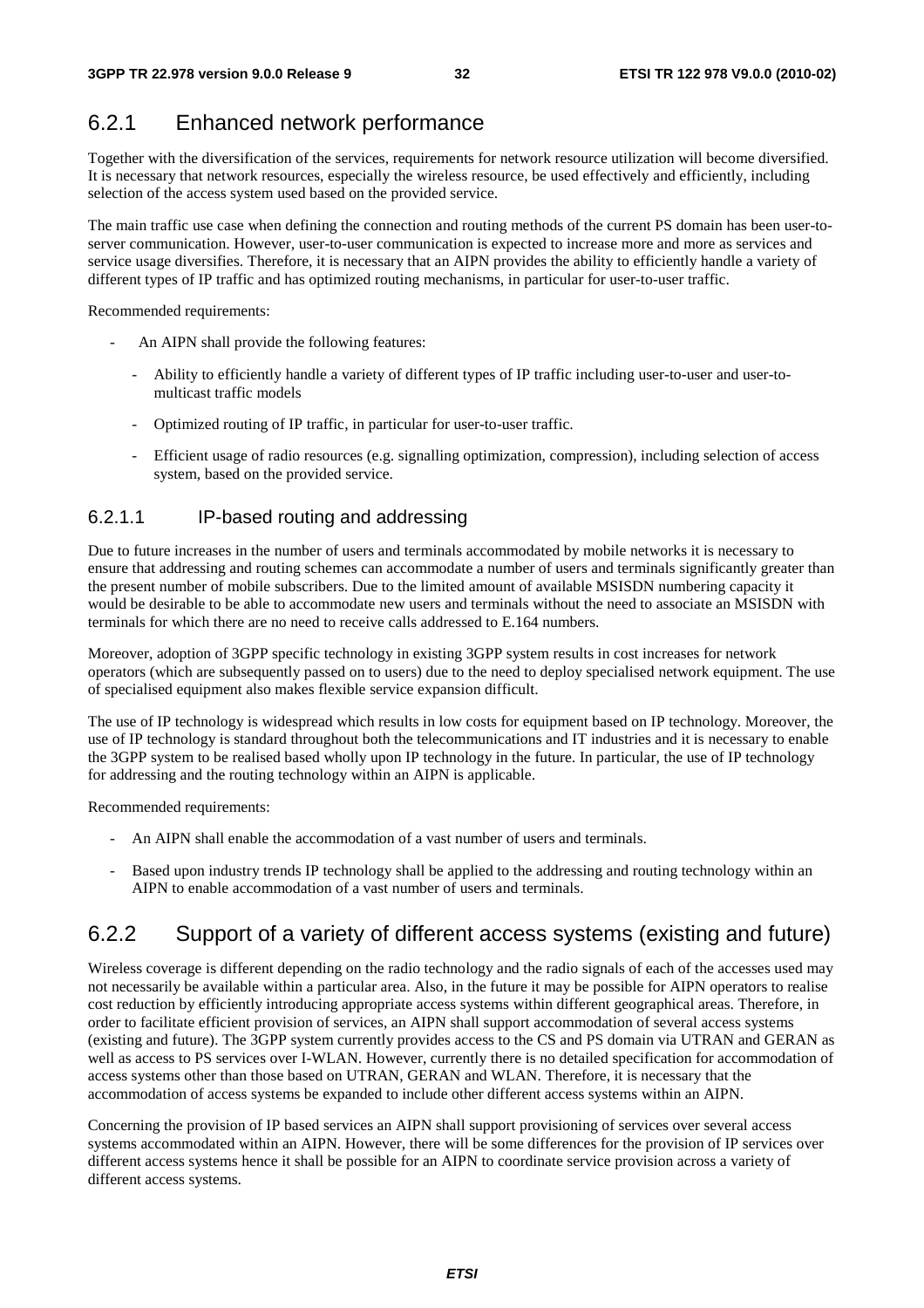Recommended requirements:

- An AIPN shall support accommodation of several access systems (existing and future).
	- An AIPN shall support service provision across different access systems.
		- An AIPN shall support adaptation of service provision across different access systems.

#### 6.2.2.1 Access system selection

The introduction of multiple access systems within the same coverage area raises new AIPN operator and user requirements; the user may wish to influence the selection of the access system for use based on such aspects as supported QoS, mobility, pricing, coverage, etc. and the AIPN operator may wish to influence the access system selection by setting policies. Optionally, a user may even wish to use simultaneous multi-access as well.

Note that the selection of the access system needs to be easy for the end user, e.g., it could be based on some preferences and the actual process can be partly or completely hidden.

It is expected that users using multiple access systems will require an appropriate service continuity experience as they switch from one access system to another. This means that their sessions remain in operation, with minimal interruption. In addition, the services provided should be made access system aware (e.g., choose video quality based on the available bandwidth).

Recommended requirements:

- An AIPN shall enable use of multiple access systems
- It should be possible to reach a user over multiple access systems simultaneously.
- It should be possible to provide access system-aware services.
- An AIPN shall provide support for access system selection based on combinations of AIPN operator policies, user preferences, service requirements of applications, access system conditions, and/or other AIPN operatordefined criteria.
- Note: The user preferences shall be respected as long as they do not negatively effect the operation of the system.

### 6.2.3 Enhanced Mobility

#### 6.2.3.1 Heterogeneous Access Systems Mobility

An AIPN shall allow connectivity via a wide variety of access systems (both fixed and wireless). Some of these systems are specified by 3GPP where others are developed and specified by other organisations.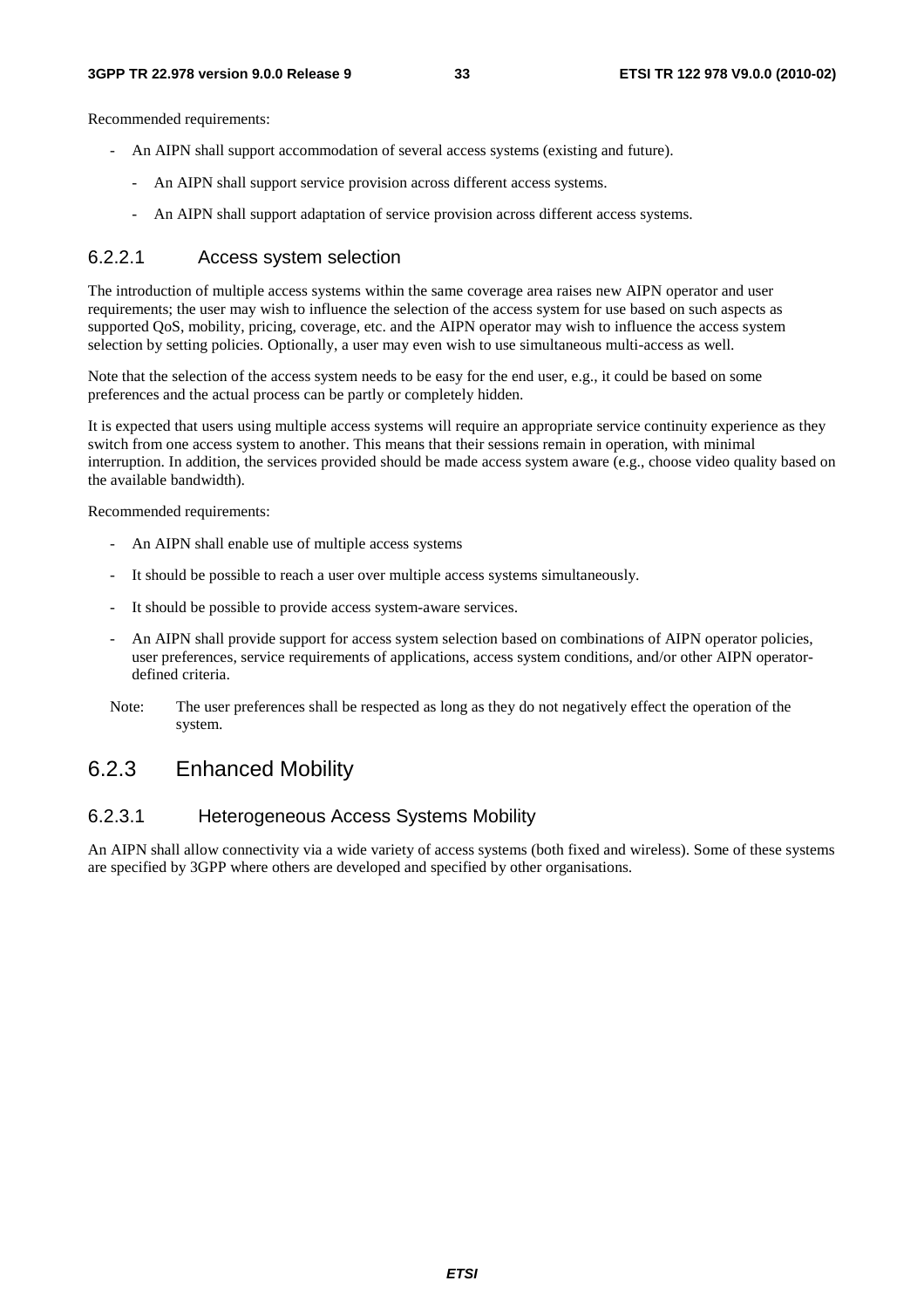

**Figure 4: AIPN and Heterogeneous Access Systems** 

For the purpose of optimising the mobility among diverse access systems, the AIPN shall provide open interfaces that allow the AIPN operator to direct the terminal towards the most suitable access system. The decision to move a terminal from one access system to another should be based on the information available in the AIPN e.g. load balancing, subscriber"s profile as well as on the information provided by the terminal. Mobility within a given non-3GPP access system is not under the responsibility of the AIPN.

The AIPN should provide common open interfaces to allow the AIPN to exercise the control on the inter-access system mobility of the terminal. Furthermore, an AIPN should also provide other open interfaces that allow the terminal to access the other AIPN services needed for the management of the subscribers in the AIPN, i.e. session control, AAA, policy control (see figure 4 above).

Recommended requirements:

An AIPN should provide open interfaces to AIPN services such as mobility management in order to ease the terminal mobility across different access systems.

#### 6.2.3.2 Heterogeneous mobility mechanisms

An AIPN shall support not only a heterogeneous set of access systems, but also the inter-working of heterogeneous mobility mechanisms in the AIPN as well. This is needed because the AIPN will have to provide an evolution from currently deployed core network technologies. As an example, both legacy 3GPP PS mobility and IP based mobility schemes may co-exist.

In principle, AIPN should aim to minimise the number of different mobility solutions. However, adoption of multiple mobility solutions may be necessary in the AIPN due to the following reasons:

- The access system, terminal technology, the services or roaming agreements provided may put varying requirements on the AIPN mobility solution.
- The mobility mechanisms must also satisfy security, QoS or other requirements, which may also vary.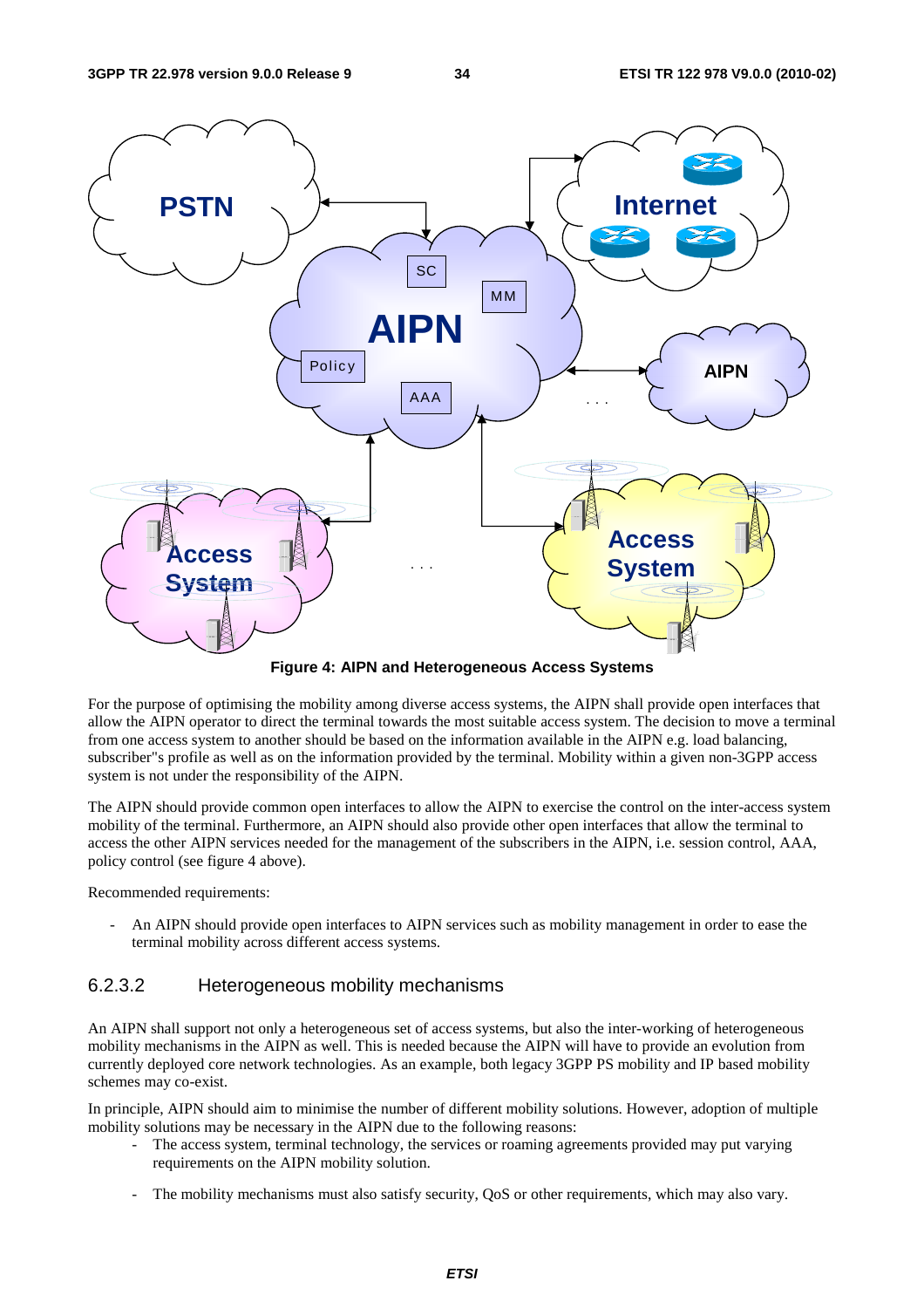The AIPN may incorporate multiple administrative domains.

Heterogeneous mobility mechanisms allow local optimizations. For example, parts of the AIPN may provide improved mobility performance by a solution that is tailor-made for the particular network configuration.

Recommended requirements:

- An AIPN must work with mobility mechanisms used by the specific networks it connects, including legacy mobility mechanisms of the current 3GPP PS core network.

#### 6.2.3.3 Frequent mobility

Since an AIPN shall allow for multiple access systems optimized to particular user requirements, it will need to support access systems with highly varying characteristics in terms of robustness, quality and throughput as well as complexity and geographical coverage.

While 2G and 3G access systems provided a RAN with mobility support that can cover a large geographical area, an AIPN may need to accommodate access systems with RANs that provide mobility support only in a very limited area. In the extreme case, the access system may consist of base stations that are directly connected to the AIPN, or even access systems without any mobility management procedures at all.

Consequently, while in 2G and 3G networks most of the terminal mobility was handled in the radio access network and the core network had to handle only infrequent mobility, an AIPN shall support new access systems where handovers between AIPN nodes are also very frequent.

As a result, handover support in the AIPN has to provide a seamless user experience. Note that the corresponding performance requirements for a seamless user experience will depend on the service provided. This seamless user experience must be maintained even with an increasing AIPN size and increasing number of terminals.

Recommended requirements:

- An AIPN must support procedures related to frequent terminal mobility between AIPN nodes.
- Whenever feasible, the AIPN mobility solution must support seamless user experience for all services provided by the AIPN.
- The mobility solution must scale with the number of terminals and size of the AIPN.
- An AIPN shall be able to support access systems with very limited or no mobility management procedures.

### 6.2.4 Optimised IP session control

In principle it is assumed that session control within AIPN shall be optimised for user-to-user communication, i.e. from one user"s mobile terminal to another user"s mobile terminal, and for other traffic models such as those of streaming services, and shall be extended beyond IMS functionalities that are already provided. Some new session control mechanisms are introduced within an AIPN e.g. session mobility, session adaptation to terminal capability, user preferences, subscriber priorities, network conditions or other operator-defined criteria. Session adaption shall be under the control of the operator. The AIPN shall support session control for multicast sessions (e.g. user-to-multicast) and the solution shall scale with the number of participants.

Additionally, it is necessary for an AIPN to ensure efficient use of wireless resources and effective usage of power resources within mobile terminals whilst maintaining the appropriate usability for a particular service.

Recommended requirements:

- The IP session control mechanisms of AIPN shall be enhanced from the functionalities of IMS to provide session mobility, session adaptation to terminal capability, user preferences, subscriber priorities, network conditions or other operator-defined criteria. Session adaption shall be under the control of the operator. The AIPN shall support session control for multicast sessions (e.g. user-to-multicast) and the solution shall scale with the number of participants.
- Users shall perceive continuous service whilst ensuring the efficient use of wireless resources and the effective usage of power resources within mobile terminals.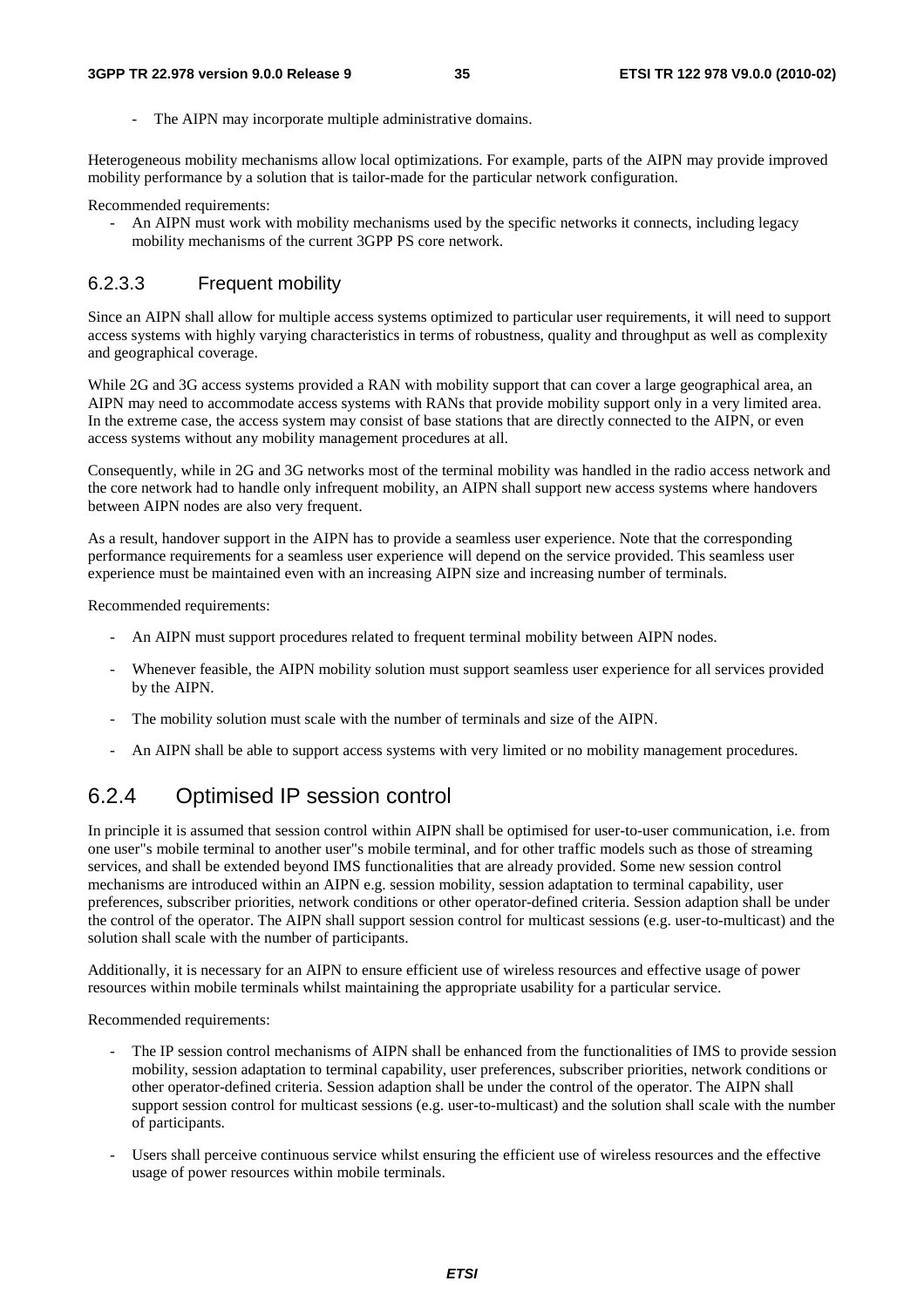## 6.2.5 Enhanced support of IP traffic

An AIPN will provide a variety of new mechanisms to support IP traffic.

### 6.2.5.1 Support of increased IP traffic demand

As the number of users accessing multimedia and data services from 3G networks will continue to accelerate, huge amounts of IP traffic are expected to be generated in the AIPN. Therefore, an AIPN must be able to accommodate a large increase of IP traffic whilst being able to guarantee QoS for different services, i.e. ensure that quality conditions for a particular communication are fulfilled without deterioration between the communication end-points, and ensure that network resources are used efficiently. This will enable the additional cost to AIPN operators to be minimised.

Advanced QoS control mechanism and traffic engineering techniques are possible methods to achieve better IP traffic performance and increase the efficiency of the AIPN resource usage.

Recommended requirements:

An AIPN shall be able to provide guaranteed OoS for services and use AIPN resources with high efficiency i.e. ensure that quality conditions for a particular communication are fulfilled without deterioration between the communication end-points.

Possible methods to achieve this within an AIPN include:

- a) The ability to control routing of IP traffic dynamically according to the actual resource usage condition from an end to end point of view which includes the end user devices, network entities and application servers. This could be achieved by using intelligent QoS routing algorithms taking into consideration of resource usage conditions.
- b) The ability to be able to monitor the AIPN entities statistics in real time, e.g. current reserved resources, unused resource in order to route IP traffic dynamically based on network conditions.

#### 6.2.5.2 Ability to effectively handle a variety of different types of IP traffic

An AIPN is expected to handle different types of IP traffic: real-time (e.g. VoIP), non-real time (e.g. Web browsing) and mission critical (e.g. M-Commerce). However it is not easy to predict the traffic model in an AIPN. Sometimes it will need to handle a large amount of IP traffic which requires higher QoS class traffic and less traffic for lower QoS class traffic and vice versa. This may result in a worst case scenario in which most of the AIPN resources are used to handle higher QoS class IP traffic (e.g. guaranteed services) and so lower QoS class IP traffic (e.g. best effort traffic) suffers congestion and long delays.

It is believed that even under such situations, AIPN should still be able to provide satisfactory QoS to lower QoS class traffic e.g. best effort traffic. A possible method to achieve this could be to use dynamical load balancing mechanisms in the AIPN to control the load in the AIPN entities in terms of handling different type of traffic class according to the actual traffic model in real time.

Recommended requirements:

- AIPN shall be able to support different levels of QoS according the type of the IP traffic.
- Mechanisms should be available to the AIPN operator to enable AIPN congestion for the lower QoS class IP traffic to be avoided when a large amount of AIPN resource is used to handle higher QoS class traffic. A possible method to achieve this could be by using dynamic load balancing among the AIPN entities.

## 6.2.6 Enhanced Quality of Service

Though existing 3GPP systems guarantee end-to-end QoS for a session between 3GPP systems, a similar function is also needed for AIPNs. However, within an AIPN, this functionality shall be enhanced to enable guarantee of end-toend QoS across a variety of different access systems. Also, it is required that the continuation of QoS provision be possible whilst moving within an AIPN including when moving across access systems during handover. It is also required to provide QoS control for multicast (e.g. user-to-multicast) traffic.

The QoS ensuring methods have to consider cost aspects. Therefore, it is very important to support a variety of QoS ensuring methods, cost effective and adapted to the operator needs. Different operators have different cost structures,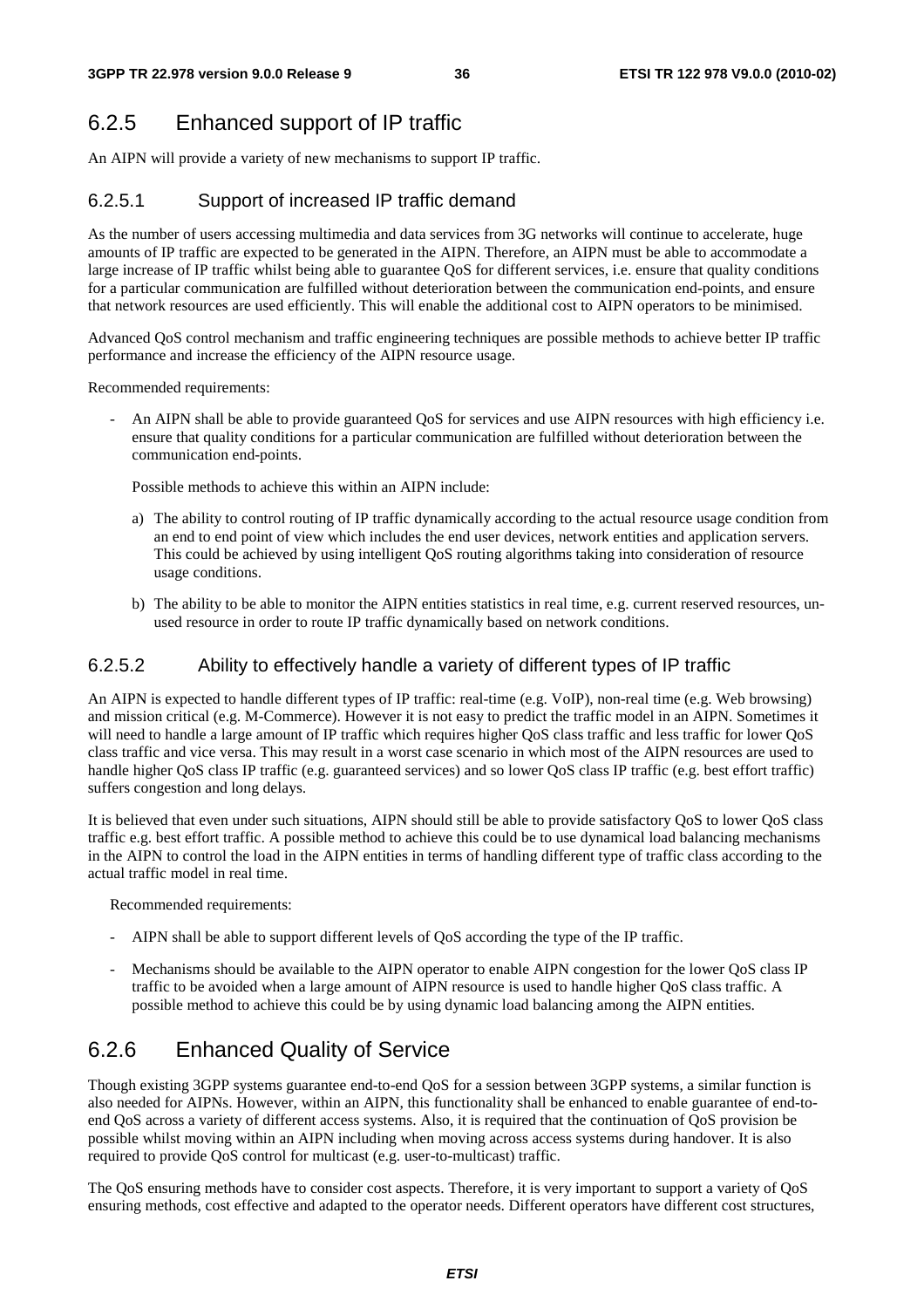i.e. multiple QoS ensuring methods may need to be supported in the end-to-end path. This may be also valid in a single operator case due to different cost structures of the different network parts.

Recommended requirements:

- It shall be possible to guarantee end-to-end QoS for a user-to-user or multicast (e.g. user-to-multicast) session between AIPNs. This includes the case where more than one network administration is involved in the provision of the end-to-end service.
- It shall be possible to support different QoS ensuring methods within the same AIPN and between different AIPNs.
- Interworking between different QoS ensuring methods in the end-to-end path has to be supported.
- QoS considerations need to be taken into account in handover decisions:
	- It shall be possible for AIPN to guarantee end-to-end QoS without modification when the terminal or session moves from one access system to another, if the target access system supports the required QoS.
	- It shall be possible for AIPN to guarantee end-to-end QoS, with QoS modification, when the terminal or session moves from one access system to another, if the target access system has a QoS mechanism but can not be guaranteed to support the required QoS.
	- It should be possible for AIPN to provide mobility for a terminal or session between an access system that provides QoS and one that does not. However, in this case, seamless experience is not guaranteed, the terminal/application/user may need to be notified via some means and the network may need to adjust service setting for the session(s) accordingly to the change (e.g. charging adjustments, etc).
- It shall be possible for an AIPN to guarantee QoS of a multicast session without modification to QoS of other terminals when one of the terminals moves from one access system to another (e.g. for multimedia streaming with adaptation to the conditions of each recipient).
	- It shall be possible for an AIPN to guarantee QoS of a multicast session without modification to QoS of other terminals when one of the terminals moves from one access system to another, when the target access system for this terminal does not support the required QoS.
	- It shall be possible for an AIPN to guarantee OoS of a multicast session with OoS modification to one of the terminals, when this terminal moves from one access system to another, if the target access system has a QoS mechanism but can not be guaranteed to support the required QoS. The QoS of the other terminals of the multicast session are unaffected by the modification of QoS of the terminal moving from one access system to another.
- It shall be possible for an AIPN to control guarantee of QoS of a multicast session with QoS modification to all of the terminals, when one of the terminals moves from one access system to another, if the target access system for this terminal has a QoS mechanism but can not be guaranteed to support the required QoS (e.g. for a gaming application where the conditions are to be equal for each of the players).

### 6.2.7 Personal Network, Personal Area Network (PAN), Ad-hoc Network and Moving Network Support

An AIPN will offer users the services through Personal Networks, PANs, Ad-hoc Networks and Moving Networks (see Annex E), which will encourage users to utilize the 3GPP services. Therefore, it is required that AIPN shall support Personal Networks, Personal Area Networks (PAN), Ad-hoc Networks and Moving Networks.

Recommended requirements:

#### **Personal Networks:**

- AIPN shall support a wide variety of service capabilities with the different (U)SIMs from the same AIPN operator (e.g. twin (U)SIMs) associated with a single user.
- AIPN shall provide a connection between the terminal devices of a Personal Network that is reliable and provides adequate protection to the user"s data to give confidence that his data is adequately protected.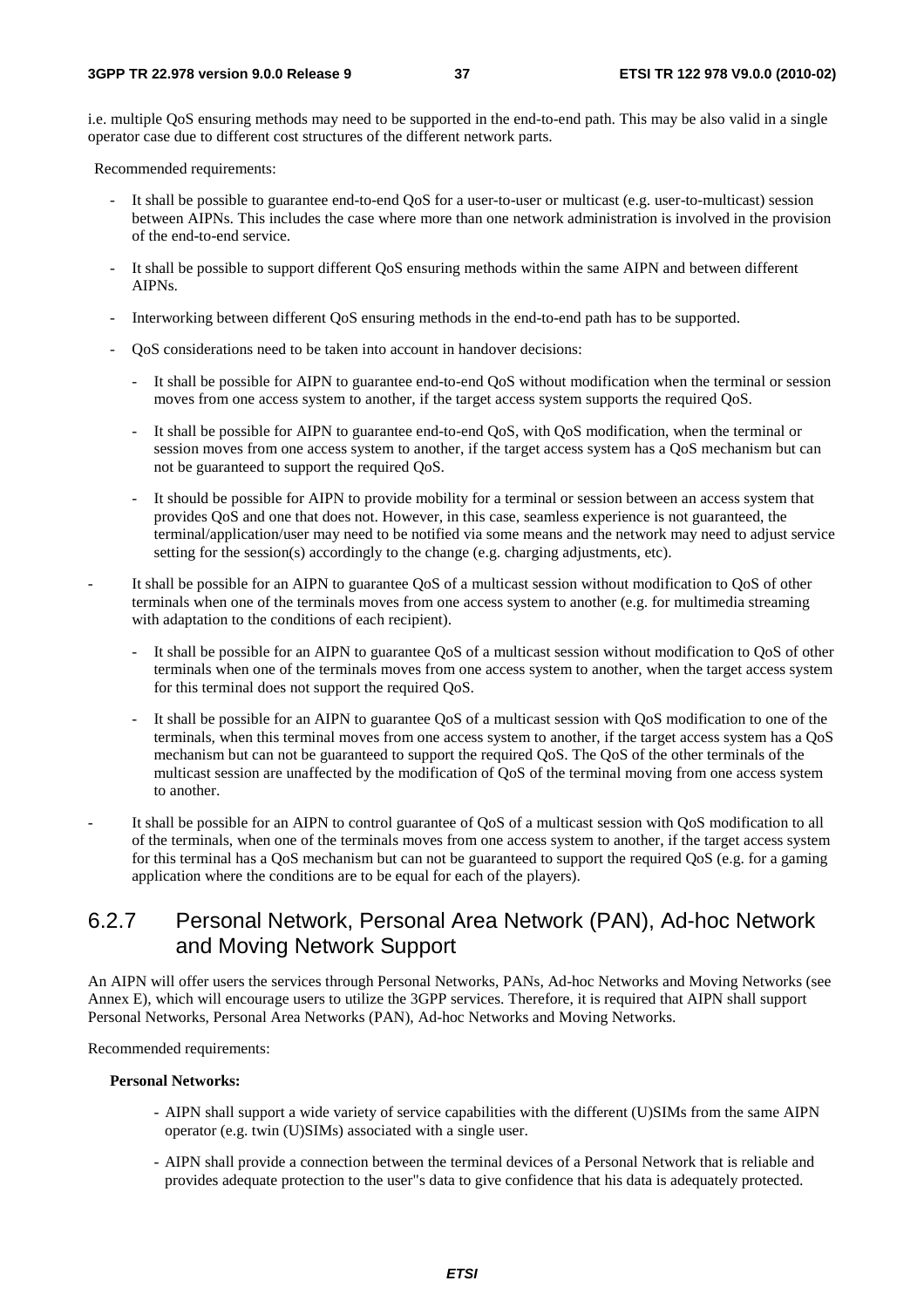#### **Personal Area Networks:**

- The AIPN shall support multiple simultaneous sessions originated from one or several devices using the same (U)SIM authority.

#### **Ad-hoc Networks:**

- The AIPN shall accept consolidated and distributed traffic from a group of users arriving through various access routes.
- The AIPN shall be able to re-route traffic to Ad-hoc Network devices via another gateway.
- The AIPN shall support changes in the access route for the consolidated traffic from an Ad-hoc Network. These changes may take place with no warning to the AIPN.
- Elements of the consolidated traffic from an Ad-hoc Network may originate from a PAN.
- Accurate charging records shall be created and maintained for the originating terminal when the traffic is routed through a terminal belonging to another subscriber.

Requirements for devices (terminals):

- A gateway device (terminal) must be able to route and forward packets to other devices in the Ad-hoc Network
- Ad-hoc Network UEs must be able to discover 'near by' gateway devices
- Note: Some type of incentives will need to be created for devices to act as gateways (e.g. a reward scheme whereby a gateway can "earn" something)

#### **Moving Networks:**

Use Case 1:

The AIPN shall support a point of access to the access system that has full mobility throughout the geographic region that uses the 3GPP access system for backhaul.

#### Use Case 2

- The AIPN shall accept consolidated traffic from a 3GPP terminal mounted in a vehicle with a router.
- The AIPN shall support changes in the alternate access route as the wireless access router moves throughout the service region.
- Accurate charging records shall be created and maintained for the originating terminal when the traffic created is routed through a Wireless Access Router.

Use Case 3:

- The AIPN shall support a mobile router connected directly to the AIPN using an alternate access route, e.g. via satellite.
- The AIPN shall support handovers of whole Moving Networks; i.e. it must be able to continuously route traffic for AIPN nodes of a Moving Network to a mobile router travelling as part of the Moving Network
- Accurate charging records shall be created and maintained for the originating terminal when the traffic routed through a Mobile Router.

## 7 Conclusions

This clause describes the conclusions of this Technical Report.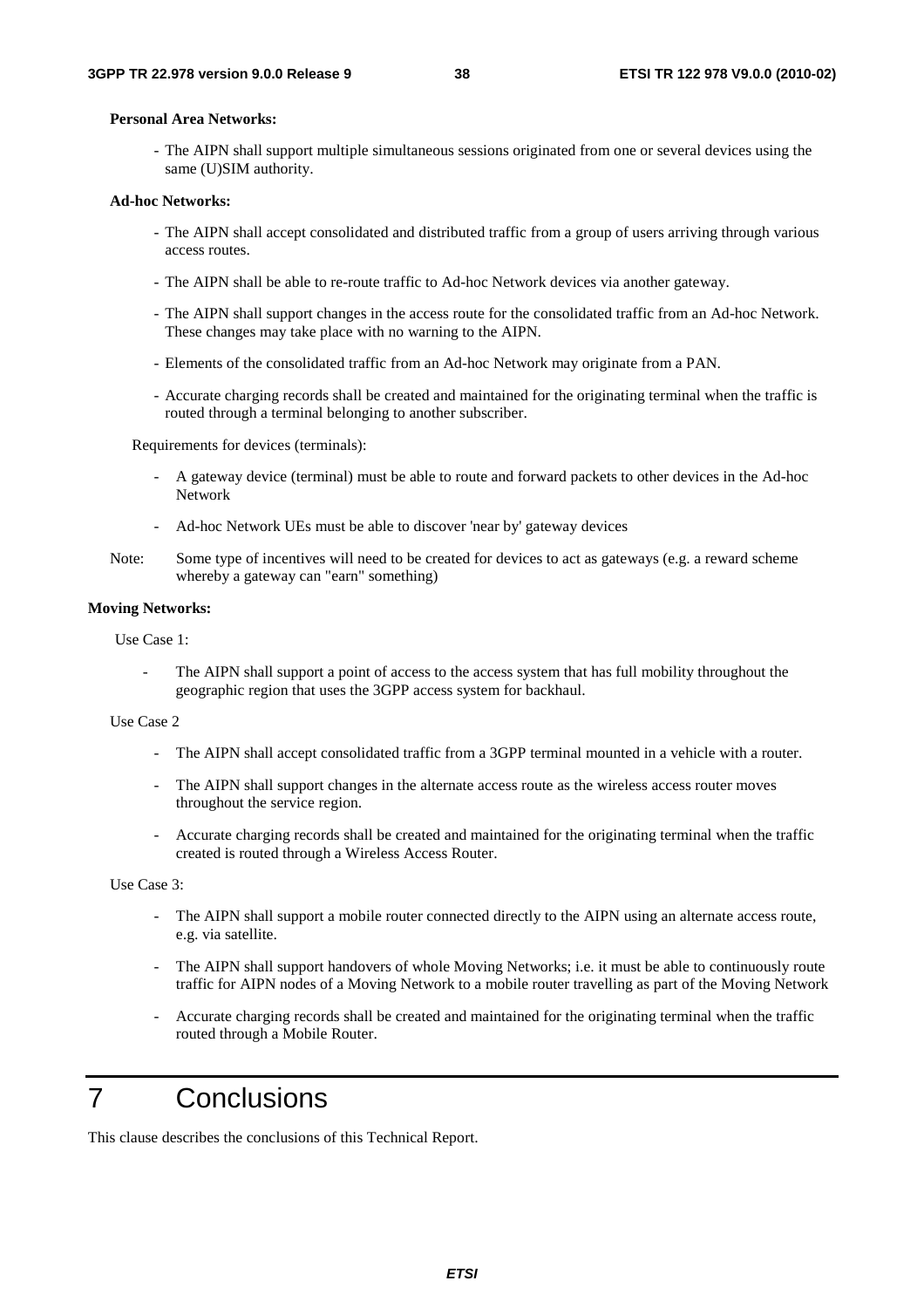## 7.1 Roadmap for work within Rel-7

### 7.1.1 New requirements for introduction to the 3GPP specifications in Rel-7

New requirements for the 3GPP system that should be specified to enable introduction of an AIPN have been identified in Clause 6.2 of this Technical Report. It is therefore recommended that the content of this clause be used as a basis for introducing AIPN service requirements in to the 3GPP Technical Specifications in Rel-7. Additionally, the content of other clauses may be considered within specification work for an AIPN as appropriate.

The introduction of new functionalities and the enhancement of existing functionalities are necessary to achieve multiple access system accommodation and the mobility across multiple different access systems which are the fundamental key aspects of an AIPN. For this reason it is recommended that these functionalities are captured by new service requirements for the 3GPP system with the highest priority.

## 7.1.2 Impact on specifications in Rel-7

The following table lists the recommended requirements described within this Technical Report and indicates the relevant existing SA1 Technical Specifications. These requirements should be analysed and captured within SA1 Technical Specifications as appropriate.

| <b>Clause</b> | <b>Recommended requirement</b>                                                                                                                                                                                                                                                                                                                                                                                                                                                                                                                                                                | <b>Relevant</b><br><b>Existing SA1</b><br><b>Technical</b><br><b>Specification</b> |
|---------------|-----------------------------------------------------------------------------------------------------------------------------------------------------------------------------------------------------------------------------------------------------------------------------------------------------------------------------------------------------------------------------------------------------------------------------------------------------------------------------------------------------------------------------------------------------------------------------------------------|------------------------------------------------------------------------------------|
| 5.1.1.4       | - An AIPN shall incorporate naming and addressing schemes that address a given<br>user or session.<br>- The AIPN shall support end-user mobility.<br>- The AIPN shall support terminal mobility.<br>- The AIPN shall support session mobility.                                                                                                                                                                                                                                                                                                                                                | TS 22.101<br>TS 22.129<br>TS 22.228                                                |
| 5.1.1.15      | - An AIPN should support Identity Federation and Single Sign On for the end user.<br>This would allow automatic authentication of the user to a multitude of service<br>providers once the user has been authenticated by the AIPN.                                                                                                                                                                                                                                                                                                                                                           | TS 22.101<br>(possibly)<br>Note 4                                                  |
| 5.2.1.4       | - An AIPN mobility solution must support UTRAN and GERAN based systems as<br>possible access systems besides supporting alternative existing accesses such as<br>WLAN and other emerging new technologies.<br>- An AIPN mobility solution must be able to co-exist with the current 3GPP PS core<br>network in a cost-efficient way.<br>- An AIPN mobility solution should support seamless terminal mobility across<br>various access systems.<br>- AIPN should support services handover between 3GPP CS services (e.g. CS<br>telephony) and AIPN equivalent services (e.g. Voice over IP). | TS 22.101<br>TS 22.129                                                             |
| 6.2.1         | An AIPN shall provide the following features:<br>- Ability to efficiently handle a variety of different types of IP traffic including user-<br>to-user and user-to-multicast traffic models<br>- Optimized routing of IP traffic, in particular for user-to-user traffic.<br>- Efficient usage of radio resources (e.g. signalling optimization, compression),                                                                                                                                                                                                                                | TS 22.101<br>TS 22.105                                                             |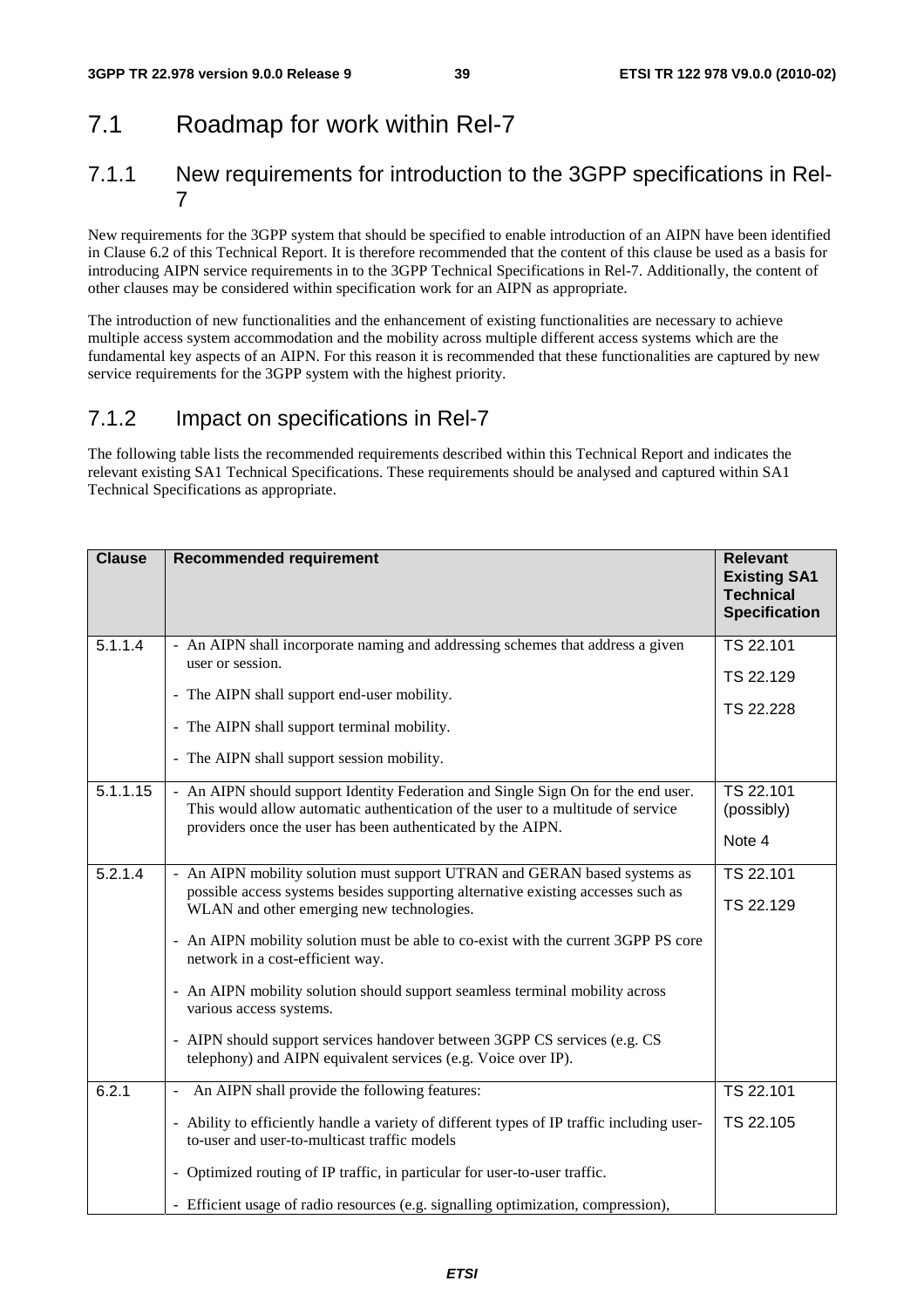| <b>Clause</b> | <b>Recommended requirement</b>                                                                                                                                                                                                                                                                                                                                                                                                | <b>Relevant</b><br><b>Existing SA1</b><br><b>Technical</b><br><b>Specification</b> |  |  |  |
|---------------|-------------------------------------------------------------------------------------------------------------------------------------------------------------------------------------------------------------------------------------------------------------------------------------------------------------------------------------------------------------------------------------------------------------------------------|------------------------------------------------------------------------------------|--|--|--|
|               | including selection of access system, based on the provided service.                                                                                                                                                                                                                                                                                                                                                          |                                                                                    |  |  |  |
| 6.2.1.1       | - An AIPN shall enable the accommodation of a vast number of users and terminals.                                                                                                                                                                                                                                                                                                                                             | TS 22.101                                                                          |  |  |  |
|               | - Based upon industry trends IP technology shall be applied to the addressing<br>and routing technology within an AIPN to enable accommodation of a vast<br>number of users and terminals.                                                                                                                                                                                                                                    | TS 22.105                                                                          |  |  |  |
| 6.2.2         | - An AIPN shall support accommodation of several access systems (existing and<br>future).                                                                                                                                                                                                                                                                                                                                     | TS 22.101                                                                          |  |  |  |
|               |                                                                                                                                                                                                                                                                                                                                                                                                                               | TS 22.105                                                                          |  |  |  |
|               | - An AIPN shall support service provision across different access systems.                                                                                                                                                                                                                                                                                                                                                    | TS 22.011                                                                          |  |  |  |
|               | - An AIPN shall support adaptation of service provision across different access<br>systems.                                                                                                                                                                                                                                                                                                                                   |                                                                                    |  |  |  |
| 6.2.2.1       | - An AIPN shall enable use of the multiple access systems                                                                                                                                                                                                                                                                                                                                                                     | TS 22.101                                                                          |  |  |  |
|               | - It should be possible to reach a user over multiple access systems simultaneously.                                                                                                                                                                                                                                                                                                                                          | TS 22.105                                                                          |  |  |  |
|               | - It should be possible to provide access system-aware services.                                                                                                                                                                                                                                                                                                                                                              | TS 22.011                                                                          |  |  |  |
|               | - An AIPN shall provide support for access system selection based on<br>combinations of AIPN operator policies, user preferences, service<br>requirements of applications access system conditions, and/or other AIPN<br>operator-defined criteria.                                                                                                                                                                           |                                                                                    |  |  |  |
| 6.2.3.1       | - An AIPN should provide open interfaces to AIPN services such as mobility                                                                                                                                                                                                                                                                                                                                                    | TS 22.101                                                                          |  |  |  |
|               | management in order to ease the terminal mobility across different access<br>systems.                                                                                                                                                                                                                                                                                                                                         | TS 22.129                                                                          |  |  |  |
|               |                                                                                                                                                                                                                                                                                                                                                                                                                               | TS 22.234                                                                          |  |  |  |
| 6.2.3.2       | - An AIPN must work with mobility mechanisms used by the specific networks it                                                                                                                                                                                                                                                                                                                                                 | TS 22.101                                                                          |  |  |  |
|               | connects, including legacy mobility mechanisms of the current 3GPP PS core<br>network.                                                                                                                                                                                                                                                                                                                                        | TS 22.129                                                                          |  |  |  |
|               |                                                                                                                                                                                                                                                                                                                                                                                                                               | TS 22.234                                                                          |  |  |  |
| 6.2.3.3       | - An AIPN must support procedures related to frequent terminal mobility between                                                                                                                                                                                                                                                                                                                                               | TS 22.101                                                                          |  |  |  |
|               | AIPN nodes.                                                                                                                                                                                                                                                                                                                                                                                                                   | TS 22.129                                                                          |  |  |  |
|               | - Whenever feasible, the AIPN mobility solution must support seamless user<br>experience for all services provided by the AIPN.                                                                                                                                                                                                                                                                                               | TS 22.234                                                                          |  |  |  |
|               | - The mobility solution must scale with the number of terminals and size of the<br>AIPN.                                                                                                                                                                                                                                                                                                                                      |                                                                                    |  |  |  |
|               | - An AIPN shall be able to support access systems with very limited or no mobility<br>management procedures.                                                                                                                                                                                                                                                                                                                  |                                                                                    |  |  |  |
| 6.2.4         | The IP session control mechanisms of AIPN shall be enhanced from the<br>$\overline{\phantom{a}}$                                                                                                                                                                                                                                                                                                                              | TS 22.101                                                                          |  |  |  |
|               | functionalities of IMS to provide session mobility, session adaptation to terminal<br>capability, user preferences, subscriber priorities, network conditions or other<br>operator-defined criteria. Session adaption shall be under the control of the<br>operator. The AIPN shall support session control for multicast sessions (e.g. user-<br>to-multicast) and the solution shall scale with the number of participants. | TS 22.228                                                                          |  |  |  |
|               | - Users shall perceive continuous service whilst ensuring the efficient use of<br>wireless resources and the effective usage of power resources within mobile<br>terminals.                                                                                                                                                                                                                                                   |                                                                                    |  |  |  |
| 6.2.5.1       | - An AIPN shall be able to provide guaranteed QoS for services and use AIPN                                                                                                                                                                                                                                                                                                                                                   | TS 22.105                                                                          |  |  |  |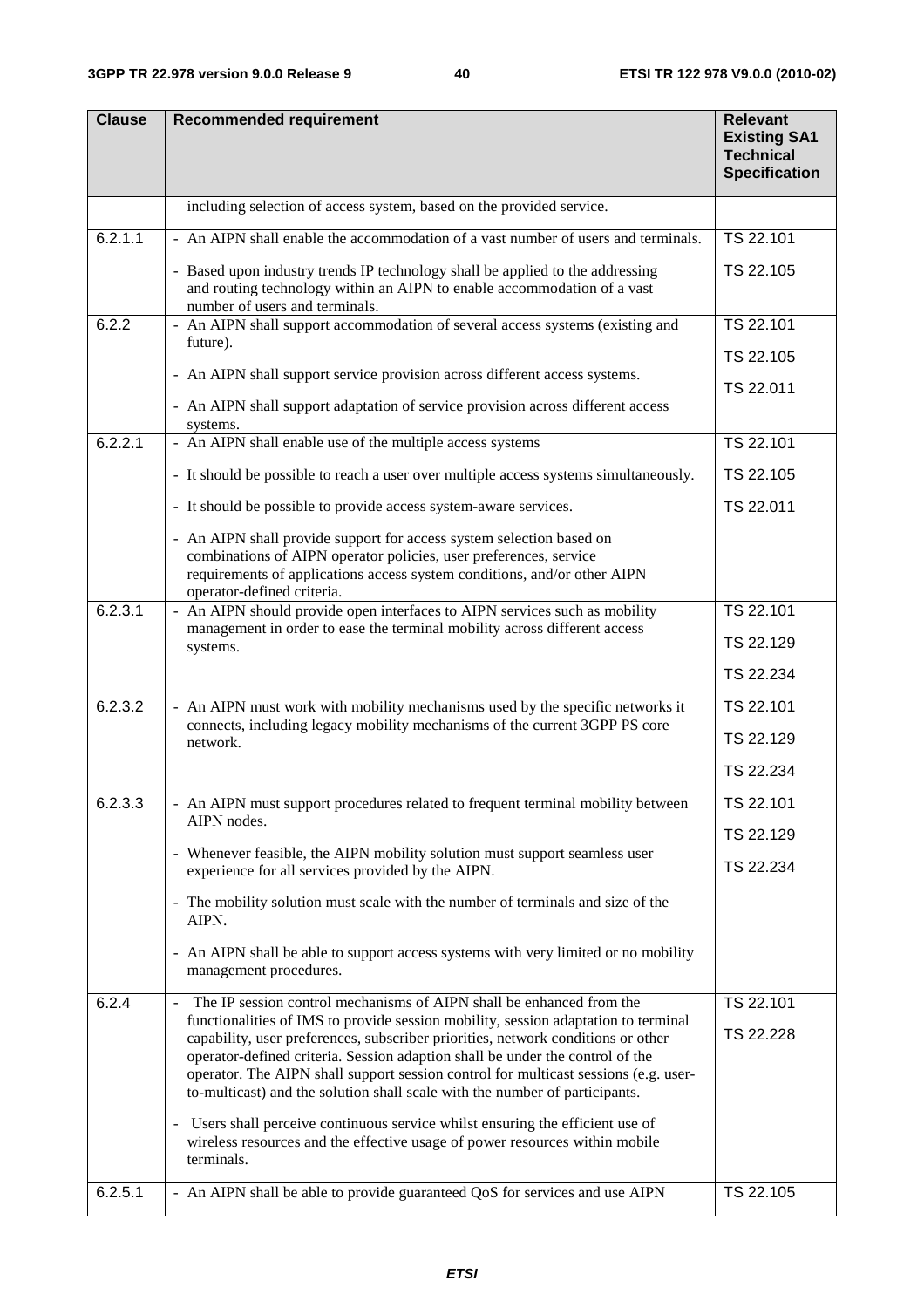| <b>Clause</b> | <b>Recommended requirement</b>                                                                                                                                                                                                                                                                                                                                                                                                                                                                           | <b>Relevant</b><br><b>Existing SA1</b><br><b>Technical</b><br><b>Specification</b> |  |  |  |  |  |  |  |  |
|---------------|----------------------------------------------------------------------------------------------------------------------------------------------------------------------------------------------------------------------------------------------------------------------------------------------------------------------------------------------------------------------------------------------------------------------------------------------------------------------------------------------------------|------------------------------------------------------------------------------------|--|--|--|--|--|--|--|--|
|               | resources with high efficiency i.e. ensure that quality conditions for a particular<br>communication are fulfilled without deterioration between the communication end-<br>points.                                                                                                                                                                                                                                                                                                                       |                                                                                    |  |  |  |  |  |  |  |  |
| 6.2.5.2       | - AIPN shall be able to support different levels of QoS according the type of the IP<br>TS 22.105<br>traffic.                                                                                                                                                                                                                                                                                                                                                                                            |                                                                                    |  |  |  |  |  |  |  |  |
|               | - Mechanisms should be available to the AIPN operator to enable AIPN congestion<br>for the lower QoS class IP traffic to be avoided when a large amount of AIPN<br>resource is used to handle higher QoS class traffic. A possible method to achieve<br>this could be by using dynamic load balancing among the AIPN entities.                                                                                                                                                                           |                                                                                    |  |  |  |  |  |  |  |  |
| 6.2.6         | - It shall be possible to guarantee end-to-end QoS for a user-to-user or multicast (e.g.<br>user-to-multicast) session between AIPNs. This includes the case where more than<br>one network administration is involved in the provision of the end-to-end service.                                                                                                                                                                                                                                       | TS 22.105                                                                          |  |  |  |  |  |  |  |  |
|               | - It shall be possible to support different QoS ensuring methods within the same<br>AIPN and between different AIPNs.                                                                                                                                                                                                                                                                                                                                                                                    |                                                                                    |  |  |  |  |  |  |  |  |
|               | - Interworking between different QoS ensuring methods in the end-to-end path has<br>to be supported.                                                                                                                                                                                                                                                                                                                                                                                                     |                                                                                    |  |  |  |  |  |  |  |  |
|               | QoS considerations need to be taken into account in handover decisions:                                                                                                                                                                                                                                                                                                                                                                                                                                  |                                                                                    |  |  |  |  |  |  |  |  |
|               | It shall be possible for AIPN to guarantee end-to-end QoS without<br>$\equiv$<br>modification when the terminal or session moves from one access system<br>to another, if the target access system supports the required QoS.                                                                                                                                                                                                                                                                            |                                                                                    |  |  |  |  |  |  |  |  |
|               | It shall be possible for AIPN to guarantee end-to-end QoS, with QoS<br>$\qquad \qquad \blacksquare$<br>modification, when the terminal or session moves from one access system<br>to another, if the target access system has a QoS mechanism but can not be<br>guaranteed to support the required QoS.                                                                                                                                                                                                  |                                                                                    |  |  |  |  |  |  |  |  |
|               | It should be possible for AIPN to provide mobility for a terminal or<br>session between an access system that provides QoS and one that does not.<br>However, in this case, seamless experience is not guaranteed, the<br>terminal/application/user may need to be notified via some means and the<br>network may need to adjust service setting for the session(s) accordingly<br>to the change (e.g. charging adjustments, etc).                                                                       |                                                                                    |  |  |  |  |  |  |  |  |
|               | It shall be possible for an AIPN to guarantee QoS of a multicast session<br>without modification to QoS of other terminals when one of the terminals<br>moves from one access system to another (e.g. for multimedia streaming with<br>adaptation to the conditions of each recipient).                                                                                                                                                                                                                  |                                                                                    |  |  |  |  |  |  |  |  |
|               | It shall be possible for an AIPN to guarantee QoS of a multicast session<br>without modification to QoS of other terminals when one of the terminals<br>moves from one access system to another, when the target access system<br>for this terminal does not support the required QoS.                                                                                                                                                                                                                   |                                                                                    |  |  |  |  |  |  |  |  |
|               | It shall be possible for an AIPN to guarantee QoS of a multicast session<br>$\qquad \qquad \blacksquare$<br>with QoS modification to one of the terminals, when this terminal moves<br>from one access system to another, if the target access system has a QoS<br>mechanism but can not be guaranteed to support the required QoS. The<br>QoS of the other terminals of the multicast session are unaffected by the<br>modification of QoS of the terminal moving from one access system to<br>another. |                                                                                    |  |  |  |  |  |  |  |  |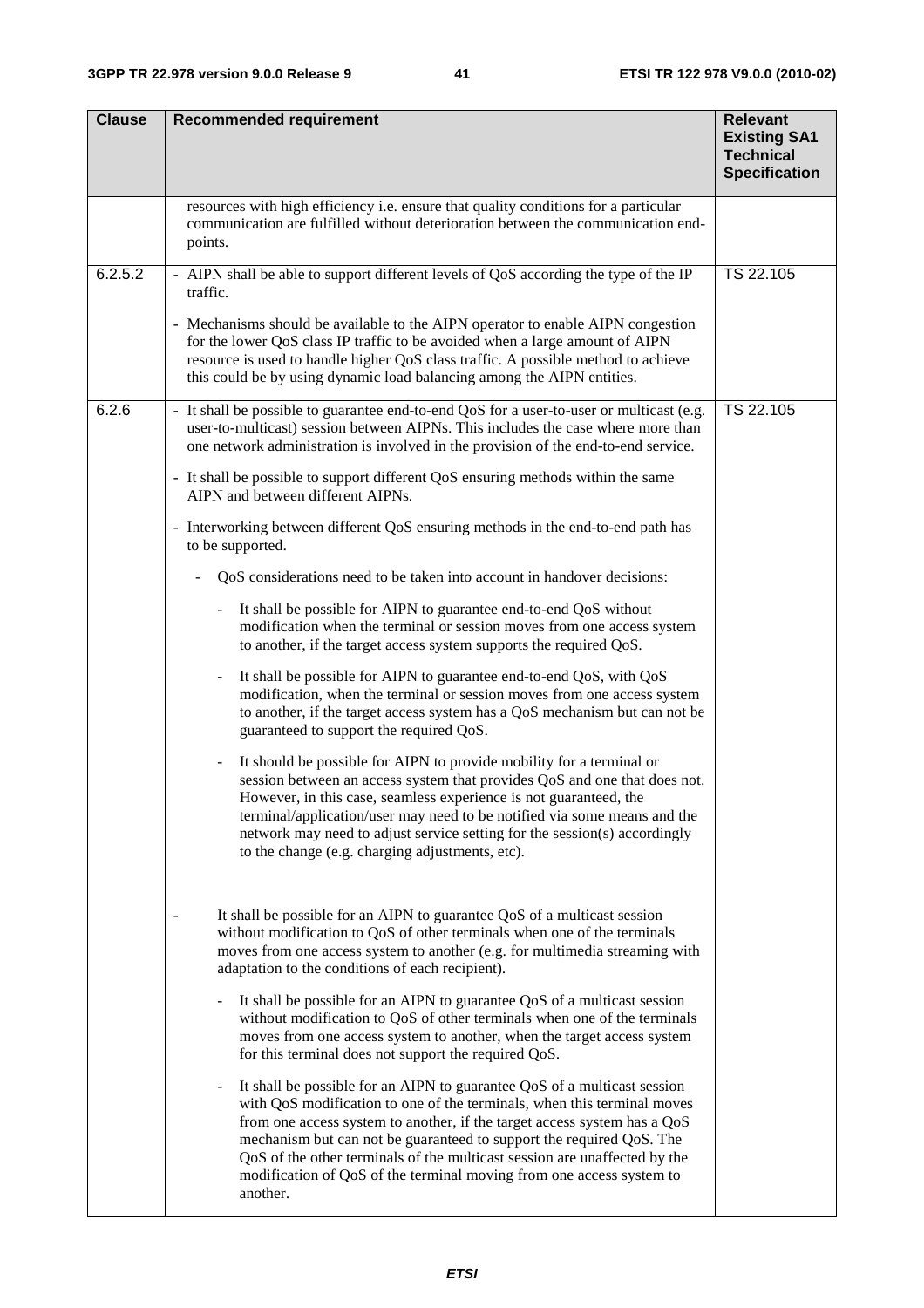| <b>Clause</b> | <b>Recommended requirement</b>                                                                                                                                                                                                                                                                                                                                                                                                            | <b>Relevant</b><br><b>Existing SA1</b><br><b>Technical</b><br><b>Specification</b> |
|---------------|-------------------------------------------------------------------------------------------------------------------------------------------------------------------------------------------------------------------------------------------------------------------------------------------------------------------------------------------------------------------------------------------------------------------------------------------|------------------------------------------------------------------------------------|
|               | - It shall be possible for an AIPN to control guarantee of QoS of a multicast session<br>with QoS modification to all of the terminals, when one of the terminals moves<br>from one access system to another, if the target access system for this terminal has<br>a QoS mechanism but can not be guaranteed to support the required QoS (e.g. for a<br>gaming application where the conditions are to be equal for each of the players). |                                                                                    |
| 6.2.7         | Personal Networks:                                                                                                                                                                                                                                                                                                                                                                                                                        | TS 22.011                                                                          |
|               | - AIPN shall support a wide variety of service capabilities with the different USIMs<br>from the same AIPN operator (e.g. twin USIMs) associated with a single user.                                                                                                                                                                                                                                                                      | Note <sub>3</sub>                                                                  |
|               | - AIPN shall provide a connection between the terminal devices of a Personal<br>Network that is reliable and provides adequate protection to the user"s data to give<br>confidence that his data is adequately protected.                                                                                                                                                                                                                 |                                                                                    |
|               | Personal Area Networks:<br>- The AIPN shall support multiple simultaneous sessions originated from one<br>or several devices using the same (U)SIM authority.                                                                                                                                                                                                                                                                             |                                                                                    |
|               | <b>Ad-hoc Networks:</b><br>- The AIPN shall accept consolidated and distributed traffic from a group of<br>users arriving through various access routes.<br>- The AIPN shall be able to re-route traffic to Ad-hoc Network devices via                                                                                                                                                                                                    |                                                                                    |
|               | another gateway.<br>- The AIPN shall support changes in the access route for the consolidated<br>traffic from an Ad-hoc Network. These changes may take place with no<br>warning to the AIPN.<br>- Elements of the consolidated traffic from an Ad-hoc Network may originate                                                                                                                                                              |                                                                                    |
|               | from a PAN.<br>- Accurate charging records shall be created and maintained for the originating<br>terminal when the traffic is routed through a terminal belonging to another                                                                                                                                                                                                                                                             |                                                                                    |
|               | subscriber.<br>Requirements for devices (terminals):<br>A gateway device (terminal) must be able to route and forward packets to<br>other devices in the Ad-hoc Network                                                                                                                                                                                                                                                                   |                                                                                    |
|               | Ad-hoc Network UEs must be able to discover 'near by' gateway devices<br>Moving Networks:                                                                                                                                                                                                                                                                                                                                                 |                                                                                    |
|               | Use Case 1:<br>- The AIPN shall support a point of access to the access system that has full<br>mobility throughout the geographic region that uses the 3GPP access system<br>for backhaul.                                                                                                                                                                                                                                               |                                                                                    |
|               | Use Case 2<br>- The AIPN shall accept consolidated traffic from a 3GPP terminal mounted in<br>a vehicle with a router.                                                                                                                                                                                                                                                                                                                    |                                                                                    |
|               | - The AIPN shall support changes in the alternate access route as the wireless                                                                                                                                                                                                                                                                                                                                                            |                                                                                    |
|               | access router moves throughout the service region.<br>- Accurate charging records shall be created and maintained for the originating<br>terminal when the traffic created is routed through a Wireless Access Router.                                                                                                                                                                                                                    |                                                                                    |
|               | Use Case 3:<br>- The AIPN shall support a mobile router connected directly to the AIPN using<br>an alternate access route, e.g. via satellite.                                                                                                                                                                                                                                                                                            |                                                                                    |
|               | - The AIPN shall support handovers of whole Moving Networks; i.e. it must be                                                                                                                                                                                                                                                                                                                                                              |                                                                                    |
|               | able to continuously route traffic for AIPN nodes of a Moving Network to a<br>mobile router travelling as part of the Moving Network                                                                                                                                                                                                                                                                                                      |                                                                                    |
|               | - Accurate charging records shall be created and maintained for the originating                                                                                                                                                                                                                                                                                                                                                           |                                                                                    |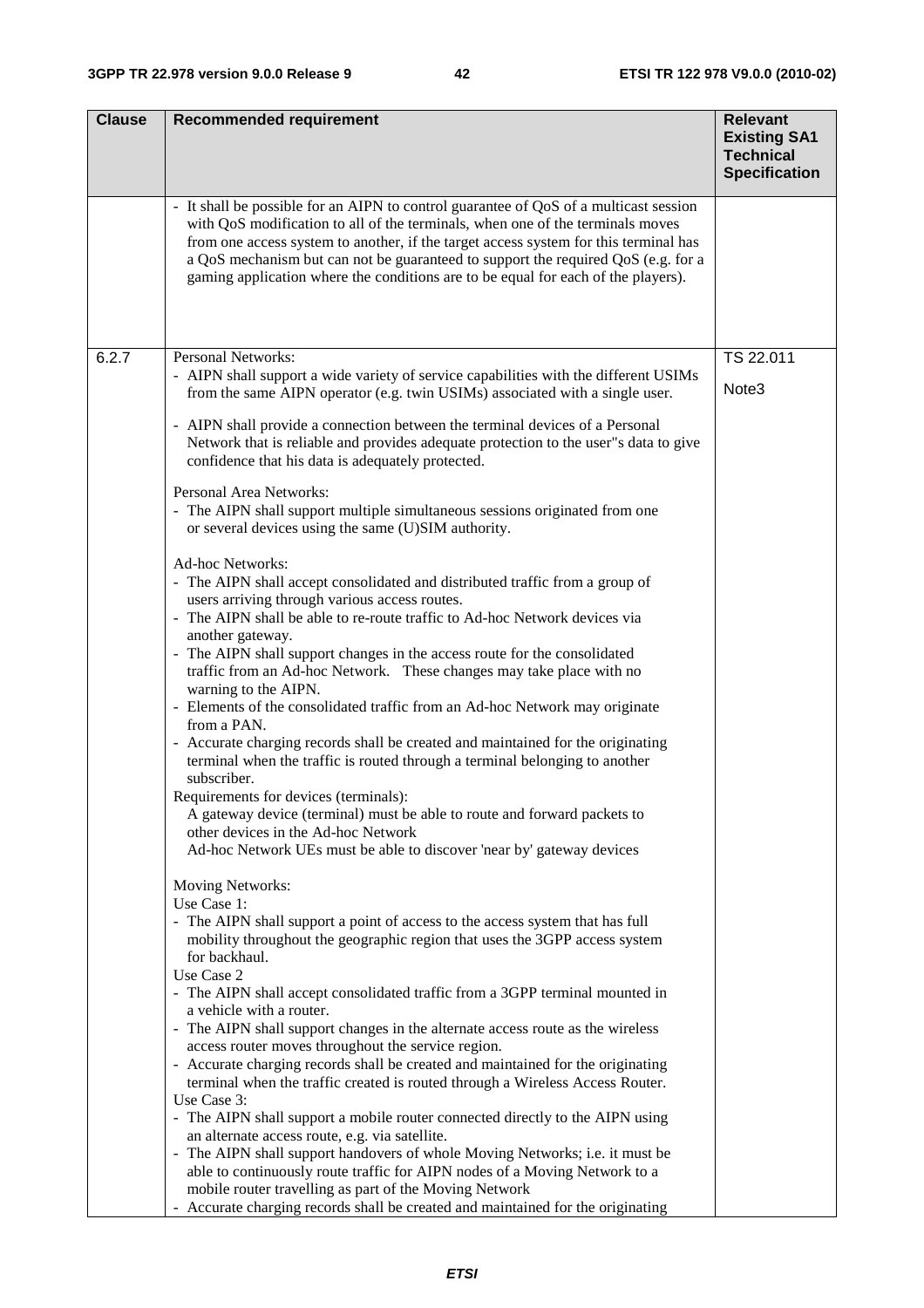| <b>Clause</b> | Recommended requirement                                                                                                                                                                                                                  | <b>Relevant</b><br><b>Existing SA1</b><br><b>Technical</b><br><b>Specification</b> |
|---------------|------------------------------------------------------------------------------------------------------------------------------------------------------------------------------------------------------------------------------------------|------------------------------------------------------------------------------------|
|               | terminal when the traffic is routed through a Mobile Router.                                                                                                                                                                             |                                                                                    |
| Note 1:       | The introduction of aspects relevant to Technical Specifications not under SA1 responsibility is to be<br>determined by the appropriate 3GPP TSG WG.                                                                                     |                                                                                    |
| Note 2:       | The content of the column entitled 'Relevant Technical Specification' is non-exhaustive, i.e. the introduction<br>of requirements for an AIPN into Technical Specifications other than those stated may be considered if<br>appropriate. |                                                                                    |
| Note 3:       | No SA1 Technical Specification appropriate to fully capture these requirements.                                                                                                                                                          |                                                                                    |
| Note 4:       | The relevant existing SA1 Technical Specification for this functionality is for further study.                                                                                                                                           |                                                                                    |

## 7.2 Overall conclusion

This Technical Report has analysed the vision and the key aspects of AIPN and identified new capabilities to be specified for the 3GPP system to enable evolution to an AIPN. It is concluded that the capabilities required for introduction of an AIPN into the 3GPP system require new specification work within 3GPP. The recommendation of this Technical Report is that the work be undertaken as a single Feature. A new Technical Specification may be produced to capture the service requirements for an AIPN. It is also recommended that new requirements identified within this Technical Report relevant to existing features of the 3GPP system, i.e. indicating that expansion of an existing capability (e.g. IMS), be added to existing specifications where appropriate.

Note 1: When undertaking specification work for an AIPN care should be taken to ensure that service requirements are not duplicated across multiple Technical Specifications. This could be achieved by e.g. adding the text for a new requirement to a single Technical Specification and referencing this requirement within other Technical Specifications as appropriate.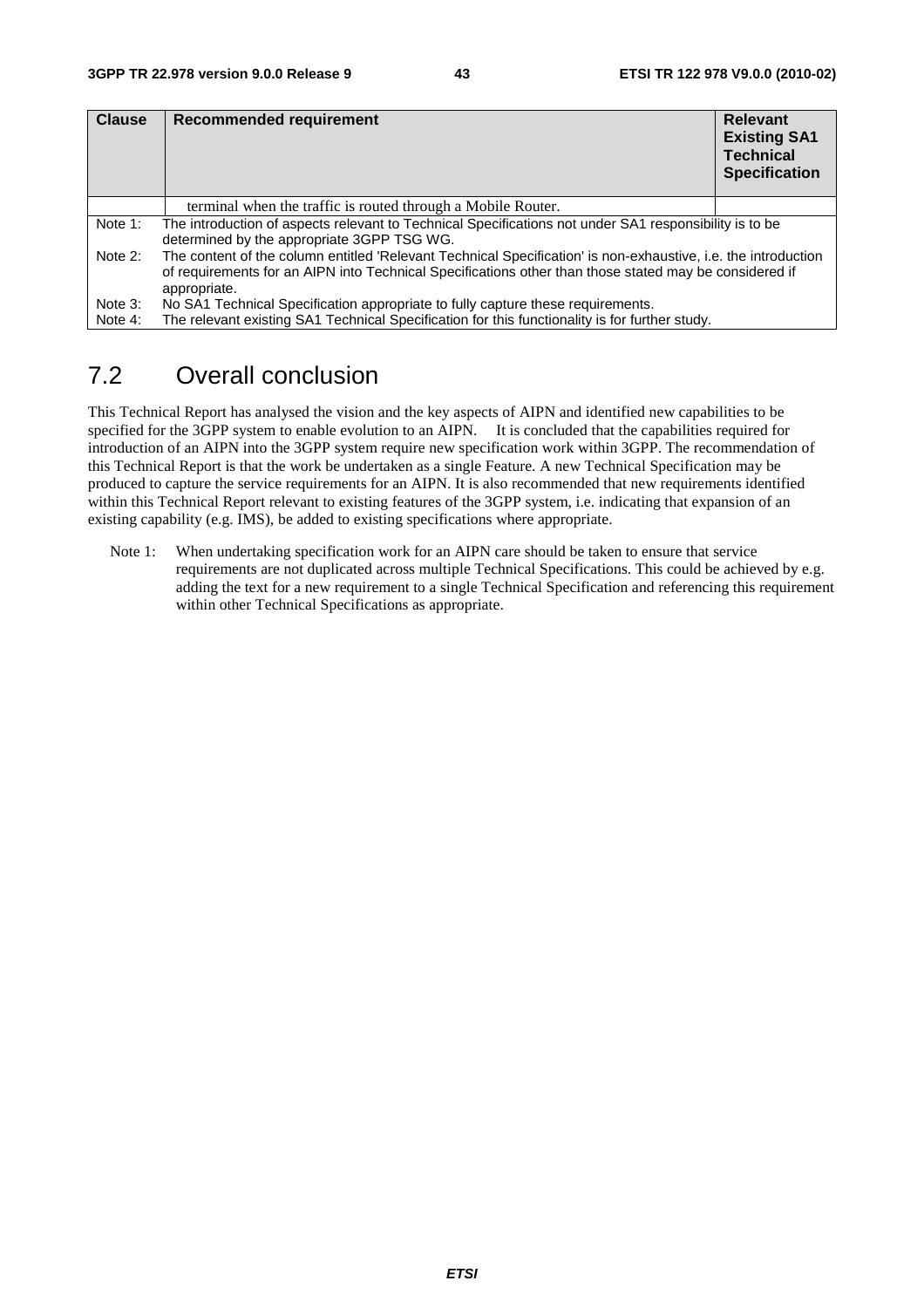## Annex A: Mapping of AIPN Motivations to Key Aspects of an AIPN

This annex contains a matrix mapping the AIPN Motivations and Drivers (Clause 4) to the Key Aspects of an AIPN (Clause 5).

|                                                |                                                                                                   |                            |                                                         |                                           |                                   |                       |                               |                           |                                 | Key Aspects of an AIPN                   |                         |                                             |                    |                                     |                                   |                     |
|------------------------------------------------|---------------------------------------------------------------------------------------------------|----------------------------|---------------------------------------------------------|-------------------------------------------|-----------------------------------|-----------------------|-------------------------------|---------------------------|---------------------------------|------------------------------------------|-------------------------|---------------------------------------------|--------------------|-------------------------------------|-----------------------------------|---------------------|
|                                                |                                                                                                   | Common IP-based<br>network | access<br>$\rm ^{6}$<br>different<br>Support<br>systems | ٩<br>Convergence<br>towards<br>technology | managemen<br>Advanced<br>mobility | management<br>Session | system<br>selection<br>Access | Enhanced services         | Enhanced network<br>performance | Network<br>extensibility/comp<br>osition | management<br>Network   | and<br>functionality<br>Security<br>privacy | Quality of Service | Terminal and User<br>identification | future<br>development<br>Flexible | Identity federation |
|                                                | Consumer<br>demanding<br>trend<br>diversification of mobile services                              | $\boldsymbol{\mathsf{X}}$  | $\mathsf X$                                             | $\mathsf X$                               | $\overline{\mathsf{x}}$           | X                     | $\mathsf X$                   | X                         | $\overline{\mathsf{x}}$         |                                          |                         |                                             | X                  | X                                   |                                   | $\overline{X}$      |
| <b>Social Drivers</b>                          | Human need to be able to interact with<br>his personal environment                                |                            |                                                         |                                           |                                   |                       |                               | X                         |                                 |                                          |                         |                                             |                    | X                                   | X                                 |                     |
| md                                             | Social behaviour and the<br>need to<br>understand one's environment                               |                            |                                                         |                                           | $\mathsf X$                       | X                     | $\mathsf X$                   | $\pmb{\times}$            | X                               |                                          |                         | X                                           | X                  |                                     |                                   |                     |
| related                                        | The social trend of increasing differences<br>in income within societies                          |                            |                                                         |                                           |                                   |                       |                               | X                         |                                 |                                          |                         |                                             | X                  |                                     |                                   |                     |
| User                                           | The need to satisfy user experience of<br>"early-adopters"                                        |                            |                                                         |                                           | X                                 |                       |                               | X                         | $\pmb{\times}$                  |                                          |                         |                                             |                    |                                     |                                   |                     |
|                                                | Mobile industry anticipating PS traffic to<br>surpass CS                                          | $\mathsf{X}$               |                                                         | X                                         |                                   |                       |                               |                           | X                               |                                          |                         |                                             |                    |                                     |                                   |                     |
| <b>Business Perspective</b>                    | Desire of AIPN operators to encompass<br>various access systems that are not<br>specified by 3GPP | $\overline{\mathsf{x}}$    | $\overline{\mathsf{x}}$                                 | $\overline{\mathsf{x}}$                   | X                                 |                       | X                             | $\mathsf{X}$              |                                 |                                          |                         |                                             |                    |                                     | X                                 | $\overline{X}$      |
|                                                | Marriage of IT- and telecom world                                                                 | $\overline{\mathsf{x}}$    |                                                         | $\overline{\mathsf{x}}$                   |                                   |                       |                               |                           |                                 | X                                        |                         |                                             |                    |                                     |                                   | $\overline{X}$      |
| $\mathbf{\sigma}$                              | Need for increased system efficiency<br>leading to substantial cost reduction                     | $\overline{\mathsf{x}}$    | $\overline{\mathsf{x}}$                                 | $\overline{X}$                            |                                   |                       |                               |                           | $\overline{\mathsf{x}}$         |                                          | $\overline{\mathsf{x}}$ |                                             |                    |                                     | X                                 |                     |
| <b>Motivations and Drivers</b><br>from<br>vers | Trend of the industry to align along the<br>structure: access / transport / control /<br>services |                            |                                                         |                                           |                                   |                       |                               |                           |                                 | X                                        |                         |                                             |                    |                                     | X                                 |                     |
|                                                | Fixed/Mobile network convergence                                                                  |                            | $\overline{\mathsf{x}}$                                 |                                           |                                   |                       |                               |                           |                                 | $\pmb{\times}$                           |                         |                                             |                    |                                     |                                   |                     |
|                                                | Evolution of next generation radio access<br>systems (3GPP specified)                             | $\mathsf{X}$               | X                                                       |                                           | $\mathsf X$                       |                       | $\mathsf X$                   | $\boldsymbol{\mathsf{X}}$ | $\mathsf{X}$                    |                                          |                         |                                             |                    |                                     |                                   |                     |
|                                                | Progress of broadband wireless IP-based<br>networks (non-3GPP specified)                          | $\mathsf{X}$               | $\pmb{\times}$                                          |                                           | $\pmb{\times}$                    |                       | X                             | $\pmb{\times}$            | $\pmb{\times}$                  |                                          |                         |                                             |                    |                                     |                                   |                     |
| gy Perspective                                 | Progress in ad-hoc networking for user<br>defined services.                                       |                            |                                                         |                                           |                                   |                       |                               |                           | $\pmb{\times}$                  | $\pmb{\times}$                           |                         | X                                           |                    |                                     |                                   |                     |
| Technol                                        | Dawning of new, radio based services                                                              |                            |                                                         |                                           |                                   |                       |                               | X                         | X                               | X                                        |                         |                                             |                    | X                                   |                                   |                     |
|                                                | Reconfigurable Radio                                                                              |                            | $\pmb{\mathsf{X}}$                                      |                                           | $\mathsf{X}$                      |                       | $\mathsf{X}$                  |                           | $\mathsf{X}$                    |                                          |                         |                                             |                    |                                     |                                   |                     |
| from                                           | Web services                                                                                      |                            |                                                         |                                           |                                   |                       |                               | X                         |                                 |                                          |                         |                                             |                    |                                     |                                   | X                   |
| Drivers                                        | Multi-access                                                                                      |                            | $\overline{X}$                                          |                                           | $\overline{\mathsf{x}}$           |                       | $\pmb{\times}$                | $\mathsf{X}$              |                                 |                                          |                         |                                             |                    |                                     |                                   |                     |
|                                                | Progress<br>of<br>advanced<br>Traffic<br><b>Engineering Technologies</b>                          |                            |                                                         |                                           |                                   |                       |                               |                           | X                               |                                          |                         |                                             | $\mathsf{X}$       |                                     |                                   |                     |

**Note1:** This matrix maps the sub-clauses of clauses 4.2 and 5.1.1 of this Technical Report. In some cases the subclause headings have been abbreviated to improve readability.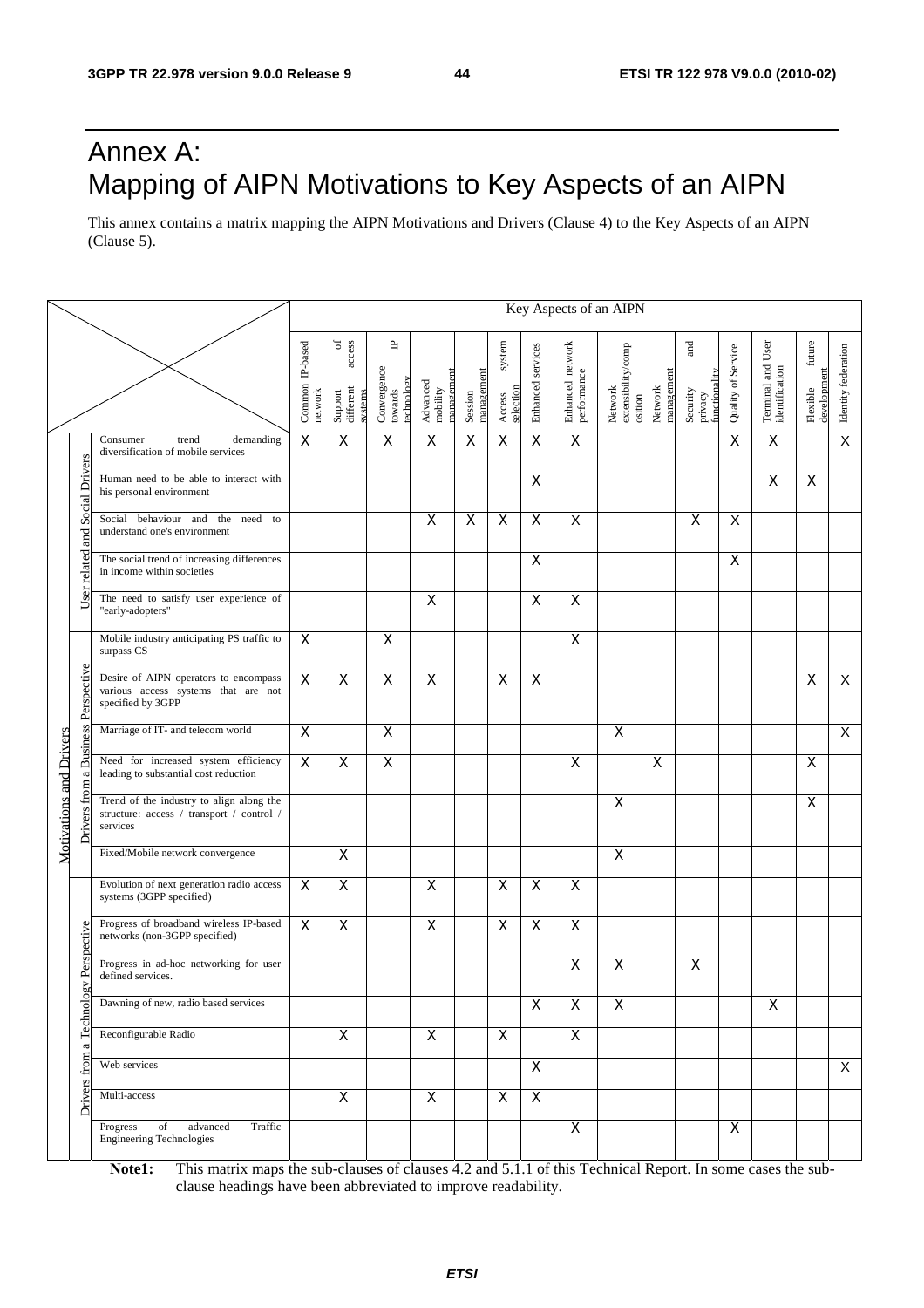## Annex B: Use cases for AIPN key aspects

## B.1 Resilience in the presence of network disruptions and intermittent connectivity

#### **Use case:**

This use case is illustrated in the figure below.



The user is driving a car. While being under good radio coverage, he starts an IMS session with several media. The car goes through a tunnel where there is no radio coverage, and comes out of the tunnel into good radio coverage a minute later. Connections using disruption resilient transport protocols are automatically re-established and these protocols restore the communication to the point they were before the interruption.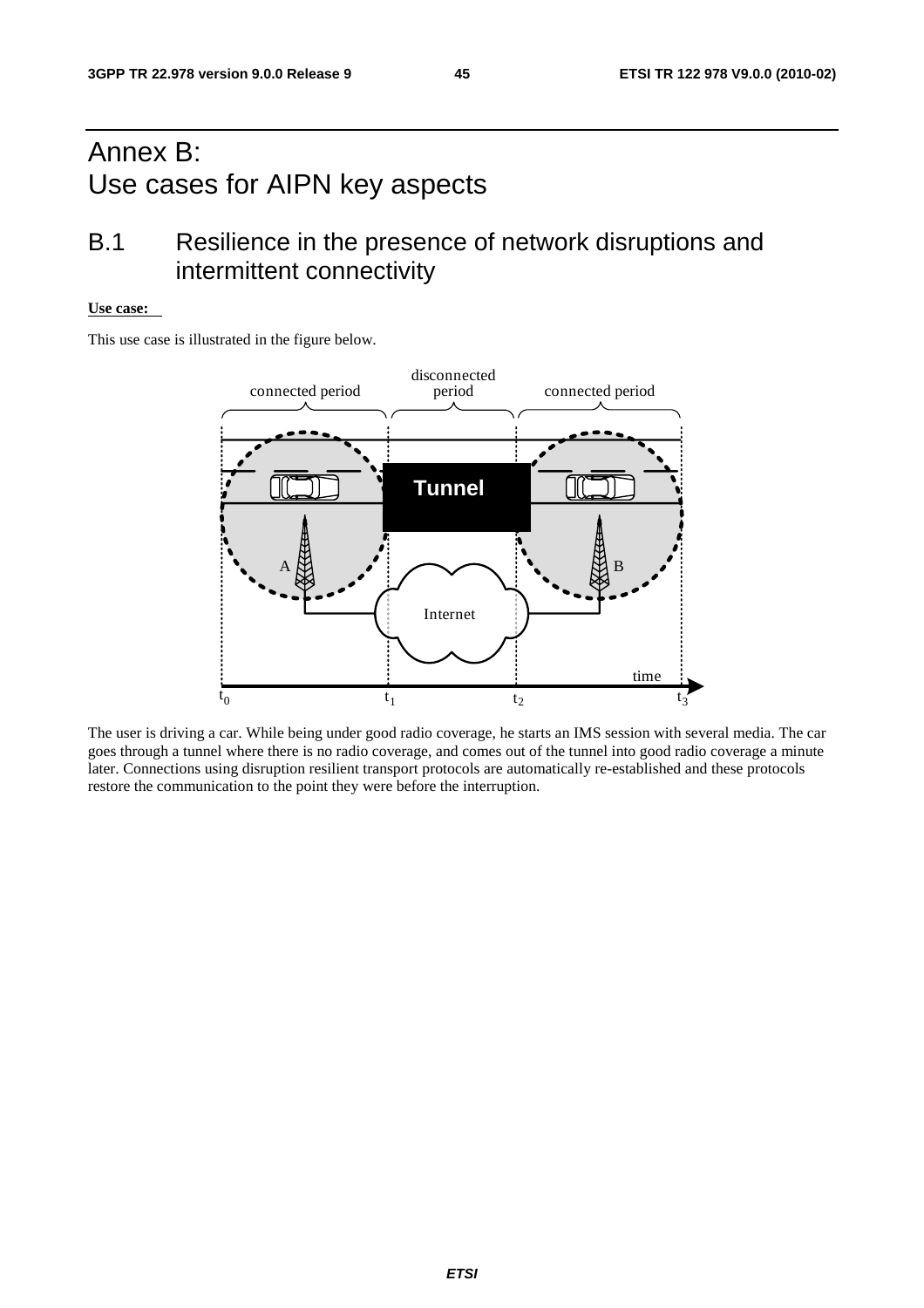## B.2 Service adaptation to terminal capabilities

#### **Use case:**

This use case is illustrated in the figure below.



Alice has a mobile device and Bob has a fixed one. Both devices have equal audio but different video capabilities in terms of screen size, number of colors and video codecs supported. Alice establishes a multimedia connection with audio and video components to Bob. The terminal capabilities are discovered and it is realized that Bob's terminal has better video capabilities than Alice. The terminal informs the network that it is unable to support new the new video codec and the AIPN then introduces a video transcoder in the path of the video media to adapt the video signal (stream, codec, format, etc) to the video capabilities and bit rates available on each side of the transcoder.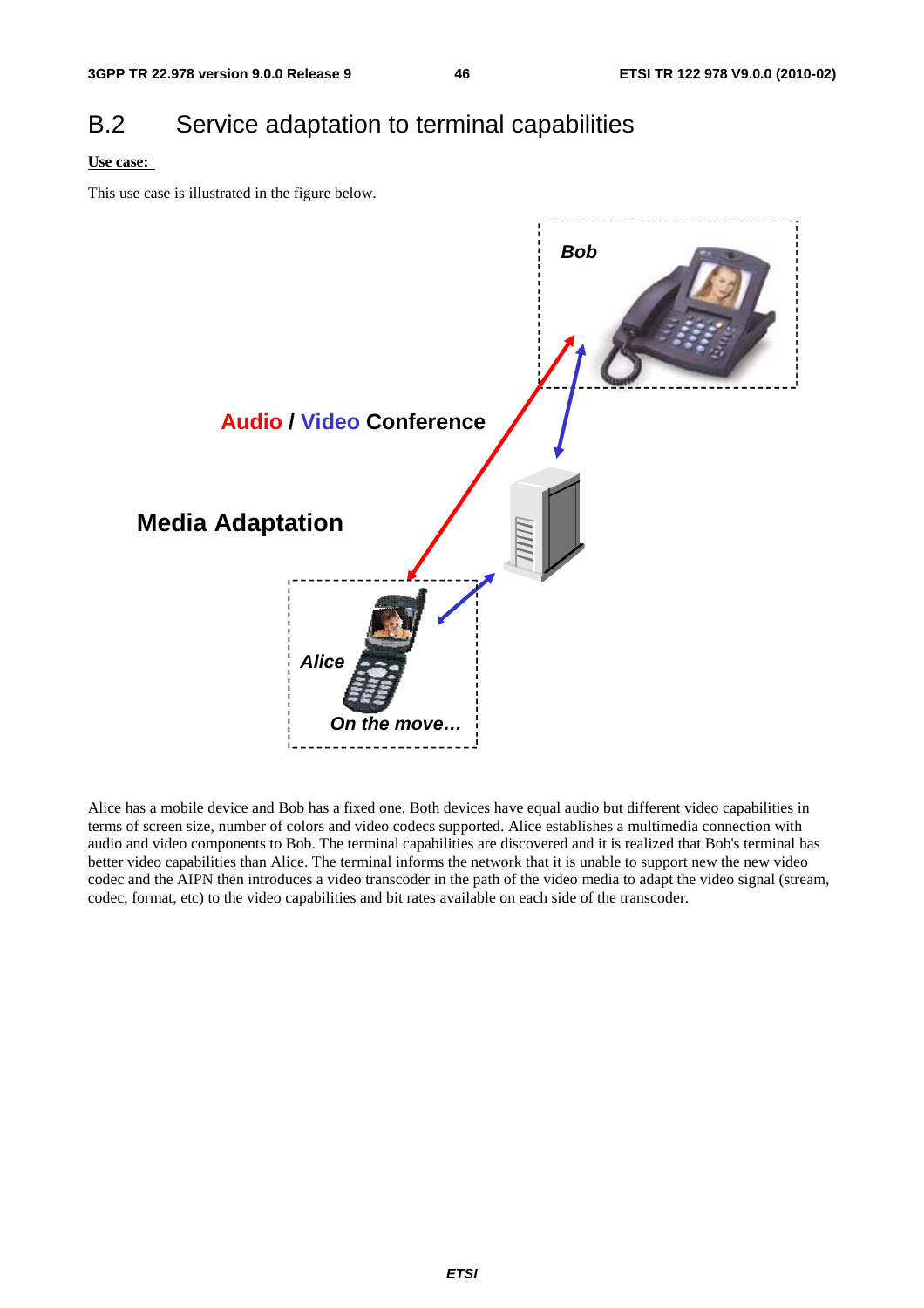## B.3 Facilitate integration of networks with different administrative domains (e.g. handle negotiation of administrative issues, security, trust, etc)

#### **Use case:**

The following picture illustrates this use case.



Bob has his own Personal Area Network (PAN). While at home, this network is composed with the Home Area Network using WLAN, which in turn connects externally with a local hotspot service, which in turn connects to a cellular network. Bob's PAN, Bob"s Home-WLAN, the local hotspot service and the AIPN cellular access system are under different administrative domains. Still, if Bob moves outside coverage of his Home-WLAN, his PAN will communicate with the outside world via the local hotspot service. If he moves outside coverage from the hotspot service, his PAN will communicate with the outside world via the AIPN cellular access system.

## Annex C: Use cases for Security

- C.1 User issues
- C.1.1 Ensure privacy and authenticity so that the user can trust the information he is receiving. This should cover private user to private user communications as well as private user to service provider communications

#### **Use case:**

Using the AIPN operator as a certificate checking authority.

The figure below illustrates this case: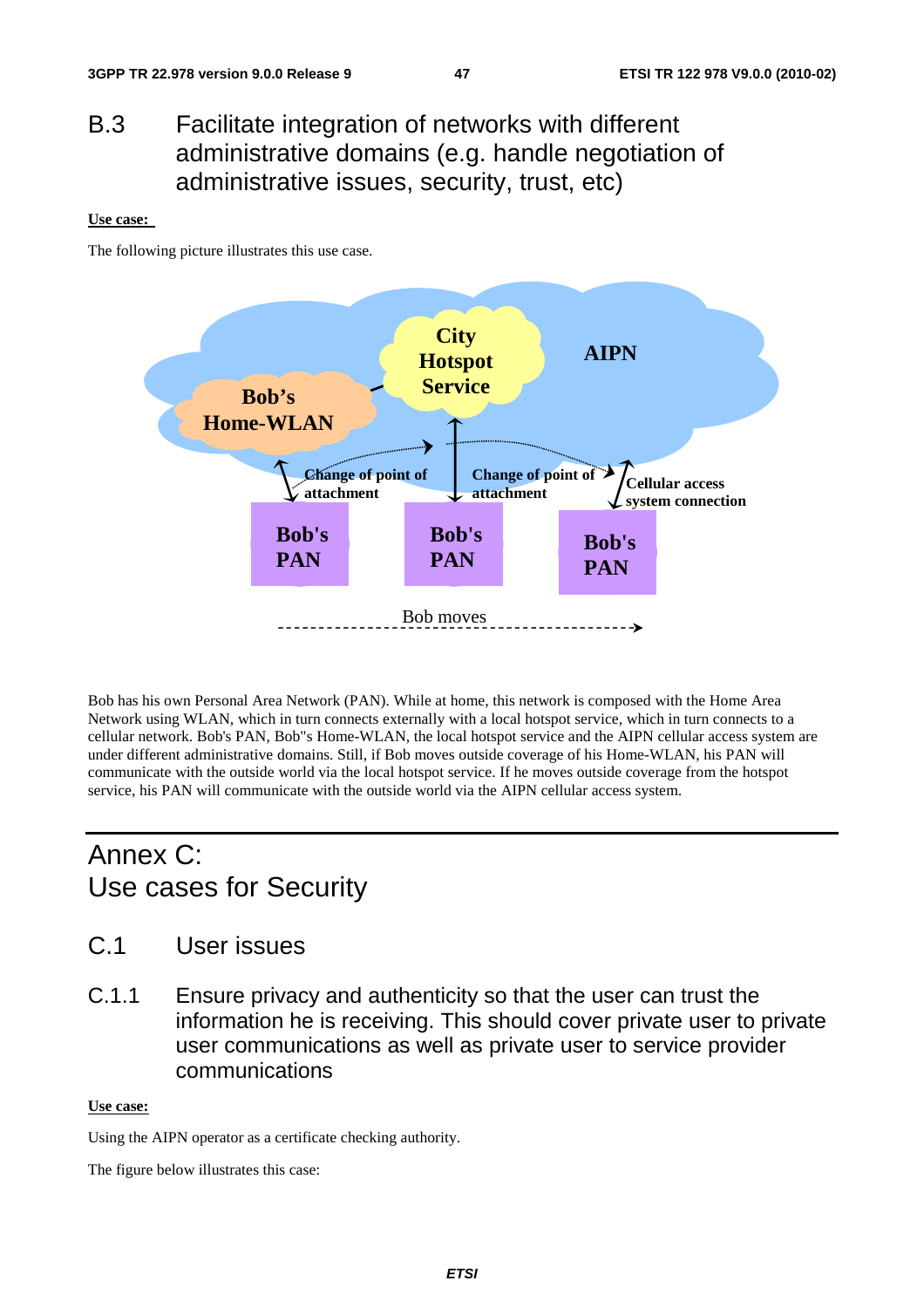

A user wants to access his medical records, stored in the hospital server, with his mobile terminal. The user connects with the hospital and authenticates itself. The hospital authenticates to the user by sending a certificate CH signed by certification authority CA. The user, however, does not recognize CA and asks the AIPN operator to check the validity of CH. The AIPN operator checks the validity of CH and informs the user about the positive result. At that point the user is sure that the information is really coming from the hospital.

### C.1.2 Multiple user identities: Users should be able to have multiple identities from different providers, with the relationship between identities hidden to particular providers (thus supporting privacy)

**Use case:**

The AIPN operator generates temporary identities for the user to be used towards different providers.

The figure below illustrates this case: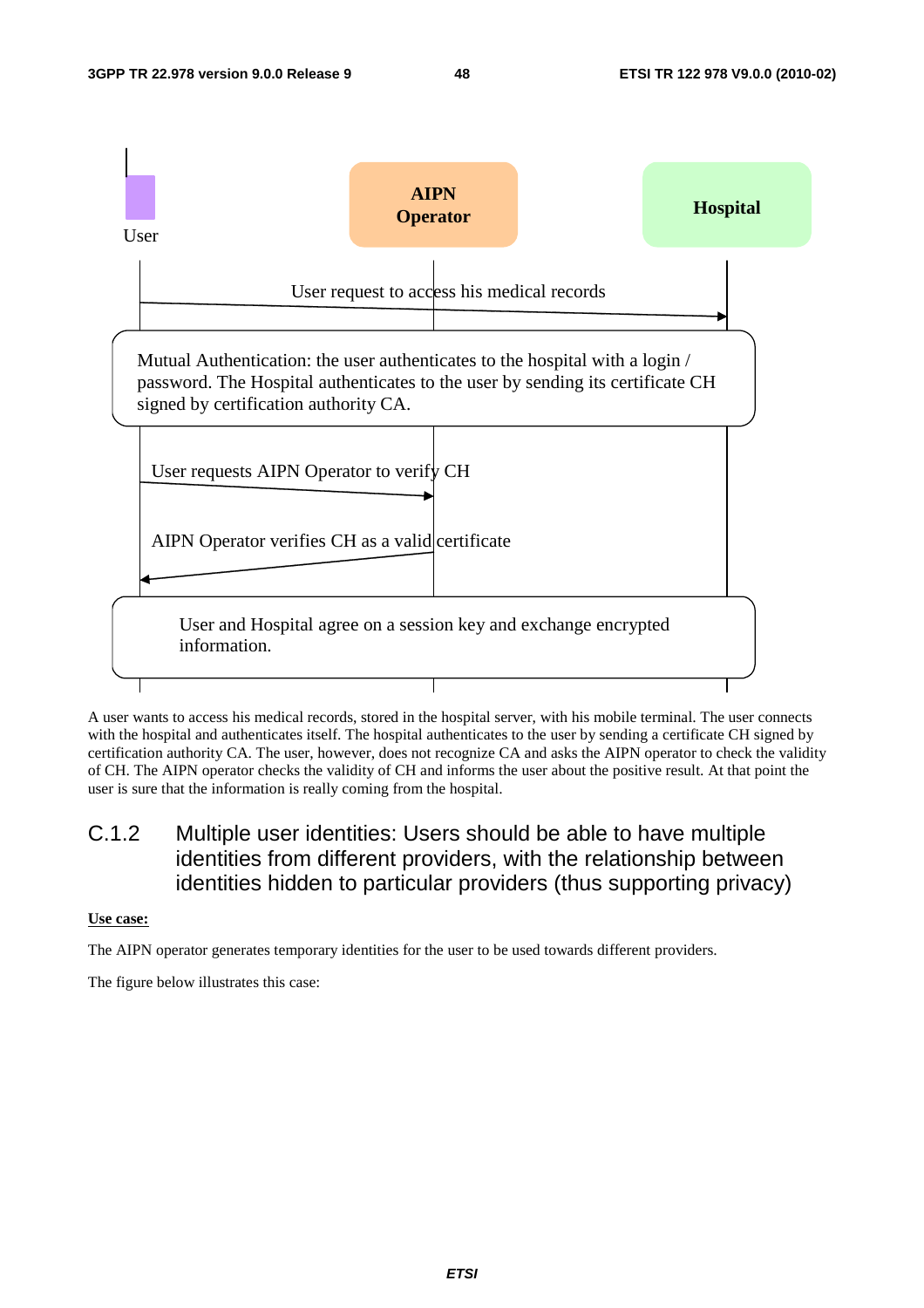

The user wants to connect to two providers but keeping full privacy. The AIPN operator enables this possibility by acting as a mediator. The AIPN operator allows the user to gain access to the two providers with completely different identities. Both identities are temporary ones and can not be correlated in any sense by just looking at log records in Provider A and Provider B.

In order to enable this type of service, the providers have to establish a "trust relationship" with the AIPN operator, so that he can perform accounting towards that AIPN operator for the services provided to the AIPN operator's subscribers.

The user already has a long term relationship with the AIPN operator, and will be billed by the AIPN operator for services he accesses via external providers.

The AIPN operator does know the user's real identity and the temporary pseudonyms that he has given to the user to access services from external providers. The AIPN operator can then correlate the real and temporary identities for billing purposes.

#### **Use case:**

The AIPN operator generates temporary identities for the user to be used towards different providers. An identity broker, e.g. Liberty Alliance, acts as the long term trust relation centre.

This use case is similar to the previous one, but in this case the AIPN operator does not have a long term trust relationship with the providers, instead the AIPN operator has a long term relationship with an identity broker, e.g. Liberty Alliance, and the identity broker has a long term trust relationship with the external providers. This case is illustrated in the figure below: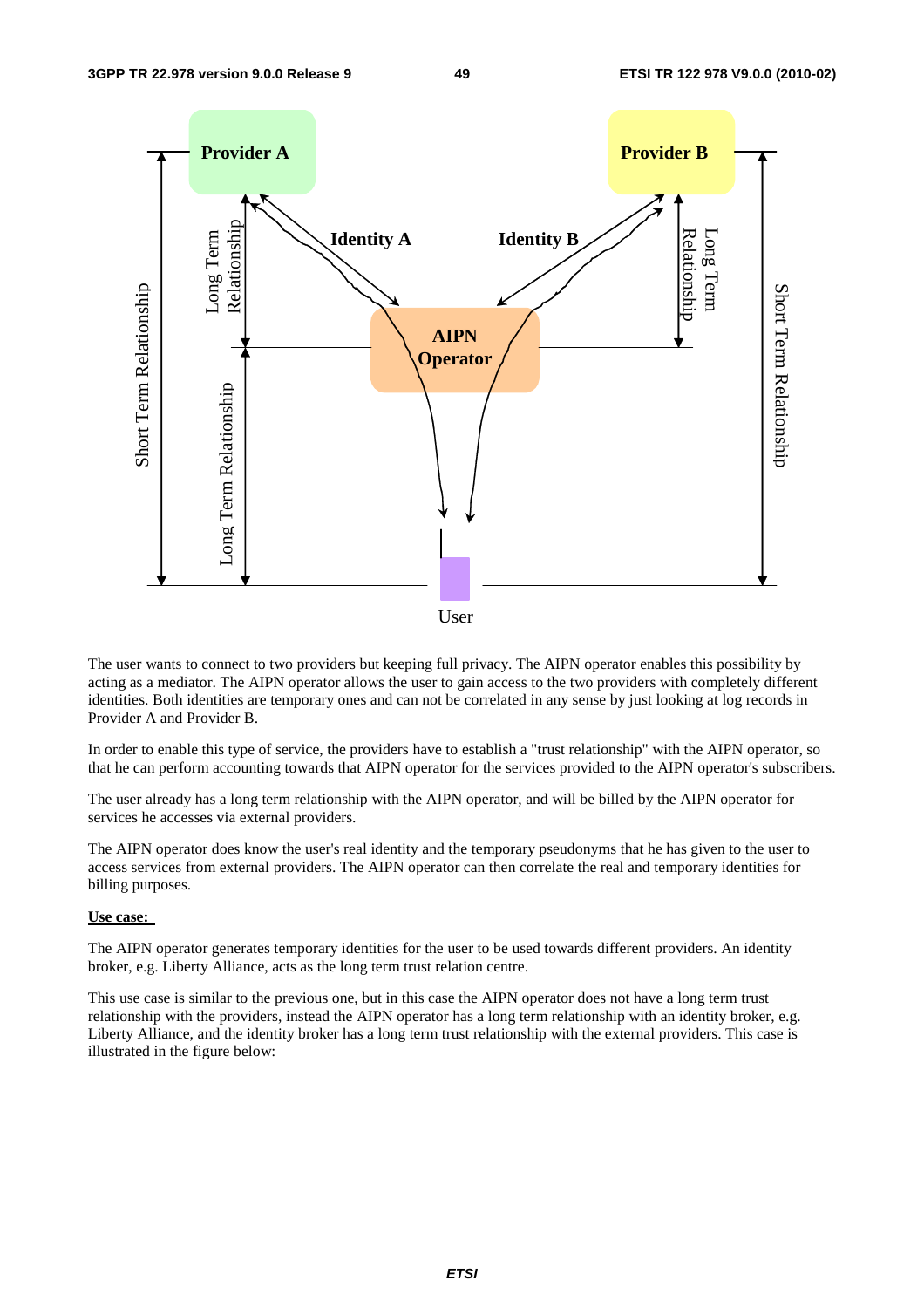

The user wants to connect to two providers but keep full privacy. The AIPN operator enables this possibility by acting as a mediator. The AIPN operator allows the user to gain access to the two providers with completely different identities. Both identities are temporary ones and can not be correlated in any sense by just looking at log records in Provider A and Provider B.

The AIPN operator however, does not have a trust relationship with the providers but has one with an identity broker e.g. Liberty Alliance. The providers also have a trust relationship with the identity broker. So the identity broker is used as the common trust point to for the providers to offer services to the AIPN operator's subscribers. The AIPN operator can offer these services fully protecting the privacy of its subscribers.

## C.2 Network issues

## C.2.1 Fast re-authentication shall be possible

#### **Use case:**

Fast re-authentication in handovers between access systems.

The figure below illustrates this case: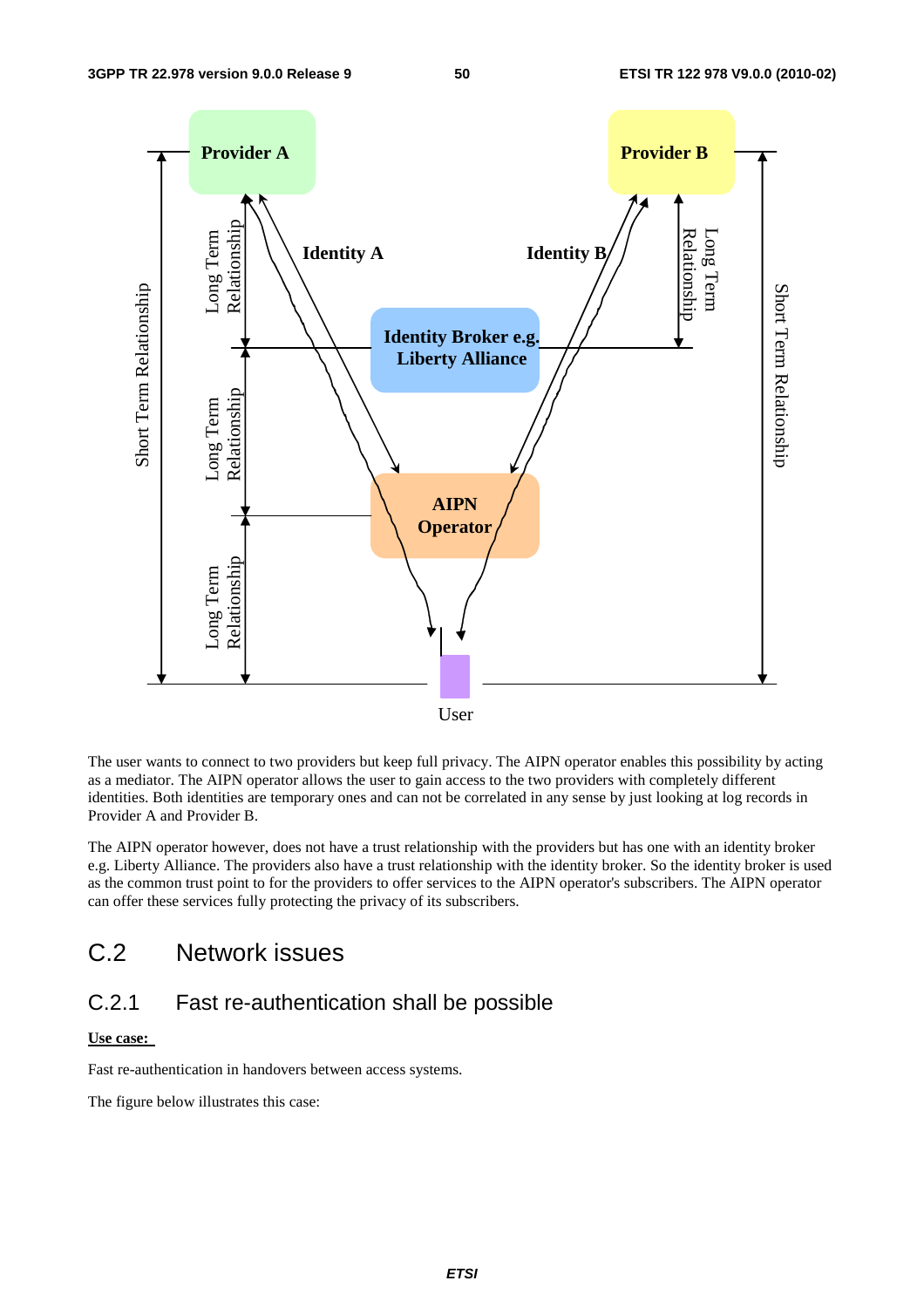

The user is initially connected to Access System-A and has a session with several media established. He moves towards Access System-B, which may be under a different administrative domain than Access System-A. In this case there are mechanisms for fast authentication to continue communication across Access System-A and Access System-B.

Note: In this case the user"s terminal needs to support each of the access systems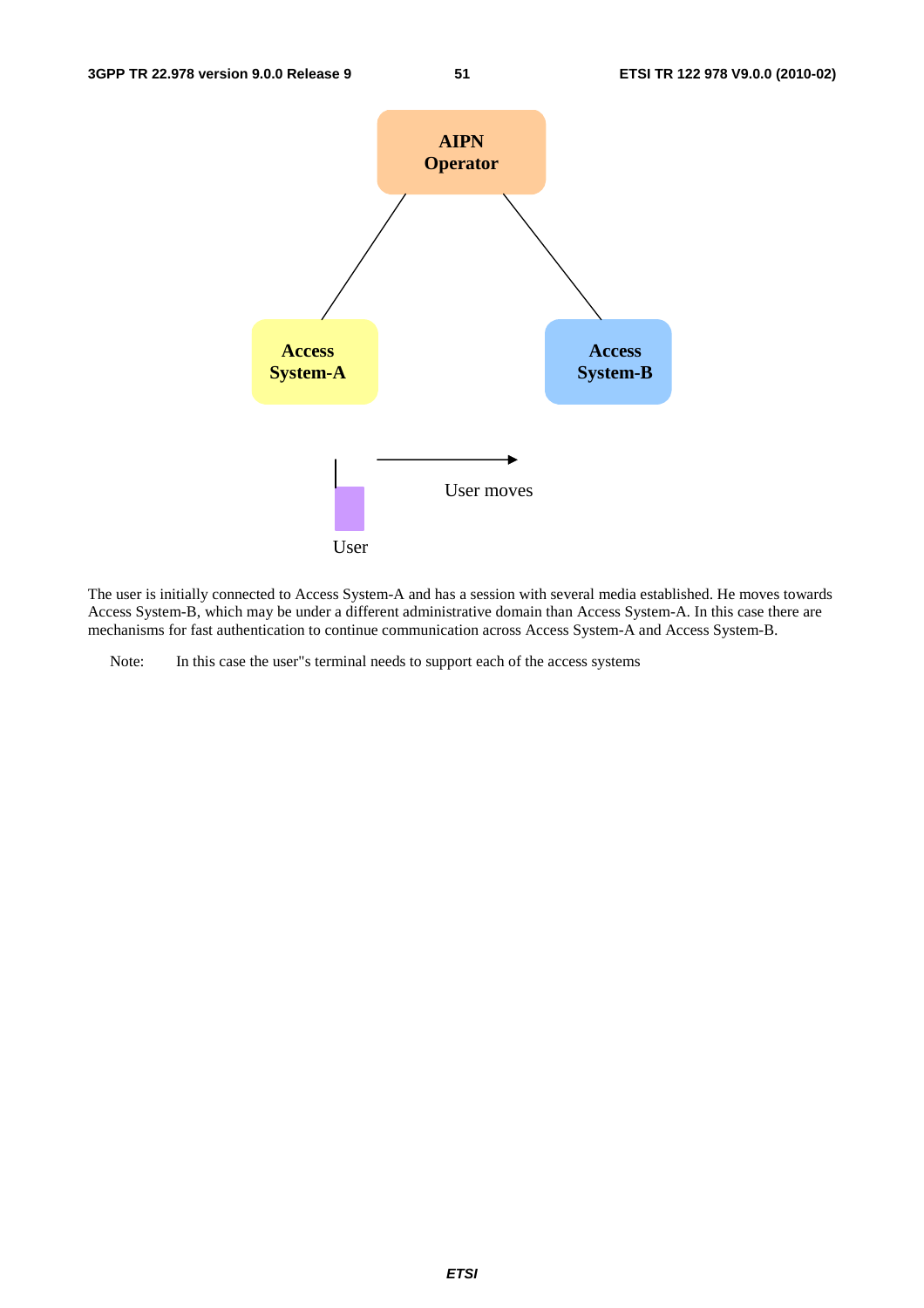## Annex D: Security Issues

These issues are very high level and many aspects need to be investigated further to be able to specify them more clearly. This could e.g., include:

- Investigating how and where to realize policy enforcement functionality to get the most general, efficient and secure solution to protect the end-users and the AIPN operators' networks.
- Reviewing architectural and protocol features to get a better understanding of how to protect the network against attacks such as denial-of-service.
- Investigate how to develop a homogenous SSO concept taking privacy and anonymity requirements into account.
- Investigating the need for end-to-end security solutions.

In summary, the challenges will be in understanding the new risks to identify any new or lacking security requirements, and of course finally ensuring that the right mechanisms are in place.

To mitigate the problems and protect users and systems and to deter from attacks different types of policy enforcement functions are needed to build trusted domains. Policy enforcement should cover

- Available network services. General purpose IP access may be restricted or tunneled securely through the network.
- Traffic/content inspection in the AIPN to stop download of malware and intrusive content.
- Spam control
- Blocking of non-trusted services and service providers
- Traffic separation
- Traffic origin (e.g. prohibit source IP address spoofing).

There will be a need for policy enforcement controlled by end-users and by AIPN operators and a need to investigate how and where to realize policy enforcement functionality to get the most general, efficient and secure solution.

End-user policy enforcement will become a very important function, which AIPNs will have to provide. One particularly important area is to control distribution of location information. However, presence information in general could be just as sensitive.

For protection against denial-of-service attacks, architectural and protocol features have to be reviewed**.** 

## D.1 Trust domains

Often, the only means to deter attackers and mitigate threats are to build logging and detection systems to make the risk of getting caught sufficiently high. Thus, it will be critical to define trust domains, means to establish trust, authenticate and authorize users and systems, and put requirements on trusted hardware (especially end-user equipment). A key issue is if monolithic mobile phones can become the trusted devices in which AIPN operators can enforce different policies.

A specific issue is how to design the trust model when ad-hoc extensions of access systems are offered by ordinary enduser equipment. Should all such traffic just be tunneled through the ad-hoc extension or should there be some policy enforcement performed. There is also the question of who is responsible for the traffic from the Ad-hoc Network. Either the originating device of the traffic or the relaying device (or both) has to be responsible. Since they belong to different end-users, maybe having different AIPN operators, this may pose a problem.

Another issue is how to enforce policies in multi-access system environments. One threat scenario is that a user connects his device to two different domains with different 'trust levels'.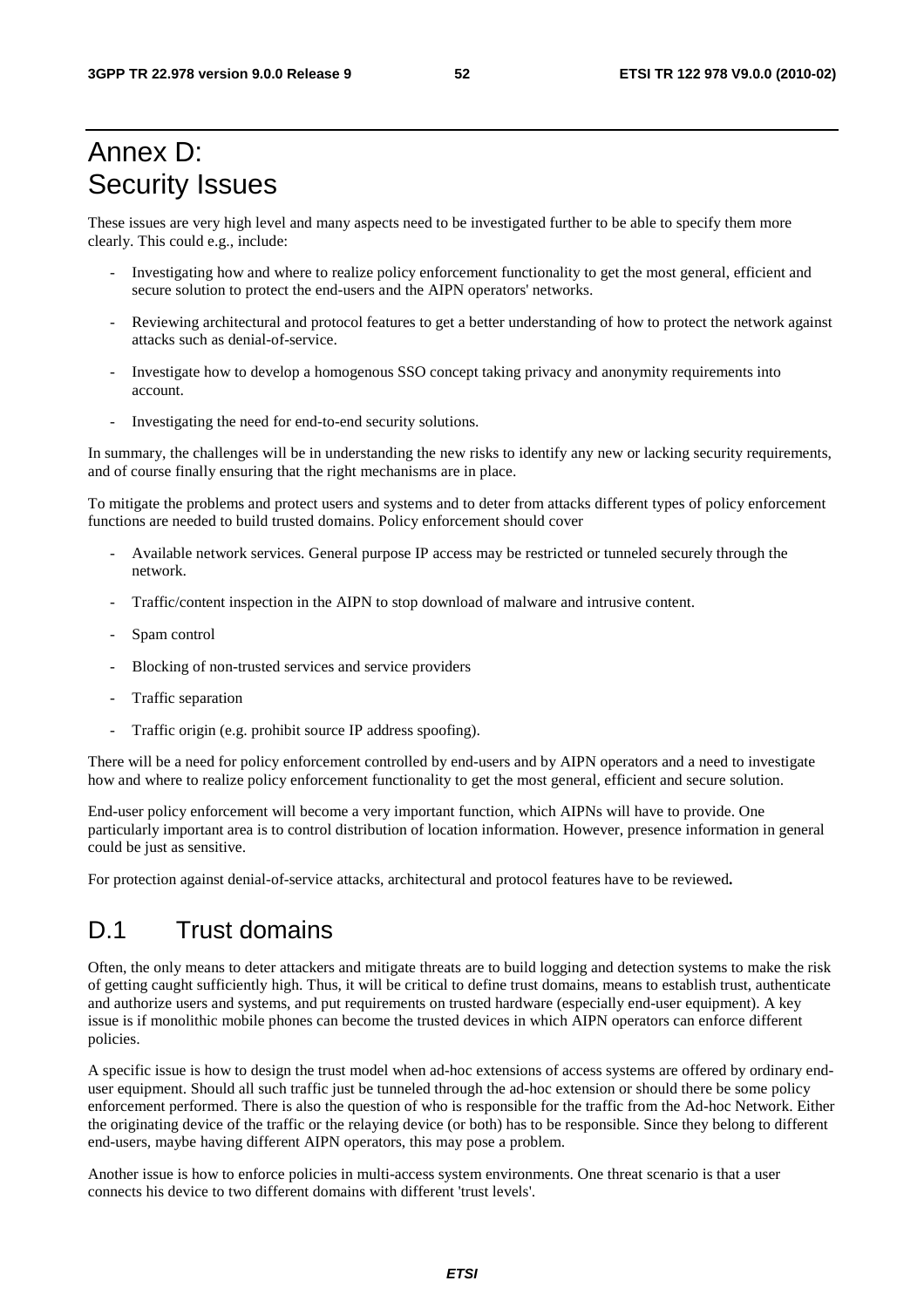## D.2 Trust establishment

There is a need for different trust establishment mechanisms e.g. for end-users towards AIPN operators, end-users towards service providers, between end-user and between service providers. These mechanisms may be identical but could also be based on different principles if that would make them more efficient.

The natural choice for authentication of end-users towards AIPN operators is of course (X)SIM based. However, public key based systems may have advantages for other situations. The DRM solutions also show the need for secure authentication of trusted hardware.

A basic end-user requirement is that security mechanisms should be automatic and invisible to the end-user. User authentication and authorization should be able to be performed with a minimum of user interaction. At the same time, legitimate requirements on user privacy and even anonymity should be able to be catered for. Current work in SA3 (GAA/GBA) and Liberty show that there is a need for simple and uniform trust establishment mechanisms for service provisioning at different levels.

To increase user convenience, make systems less complex, simplify application development a common, standardized, homogenous SSO system taking privacy and anonymity requirements into account is needed. Today, we are moving towards a situation in which we have a set of diverse user authentication and authorization mechanisms tailored for different services.

## D.3 Network heterogeneity and traffic protection

Specific issues that need to be reviewed are

- Location of the network point of trust. Network point of trust means the first network point at which user payload traffic is available in plaintext format. Simultaneous multi-access should be taken into account.
- Should user authentication and key agreement be performed on layer 3 (IP-layer) to enhance 'portability'.
- Layer 2 protection is needed to protect system signaling and protect against Denial of service attacks. How to establish keys?
- How to handle the situation that in the future user payload traffic and end-user equipment control signaling traffic may have different endpoints in the AIPN
- New means to derive and distribute keys based on an initial user authentication.

## D.4 End-to-end protection

With the introduction of IP based conversational multi-media over an AIPN, many users could feel a need for better end-to-end protection of their communication. A natural first step would be to introduce end-to-end integrity protection to guarantee the authenticity of data. Confidentiality of data may also be required (e.g. government agencies). Thus, the AIPN should be designed to allow efficient end-to-end protection of multimedia sessions. Here it might be beneficial to deploy (new) generic protocols for key management and data protection to limit signaling and computational load in the terminals. Lawful intercept requirements have also to be considered.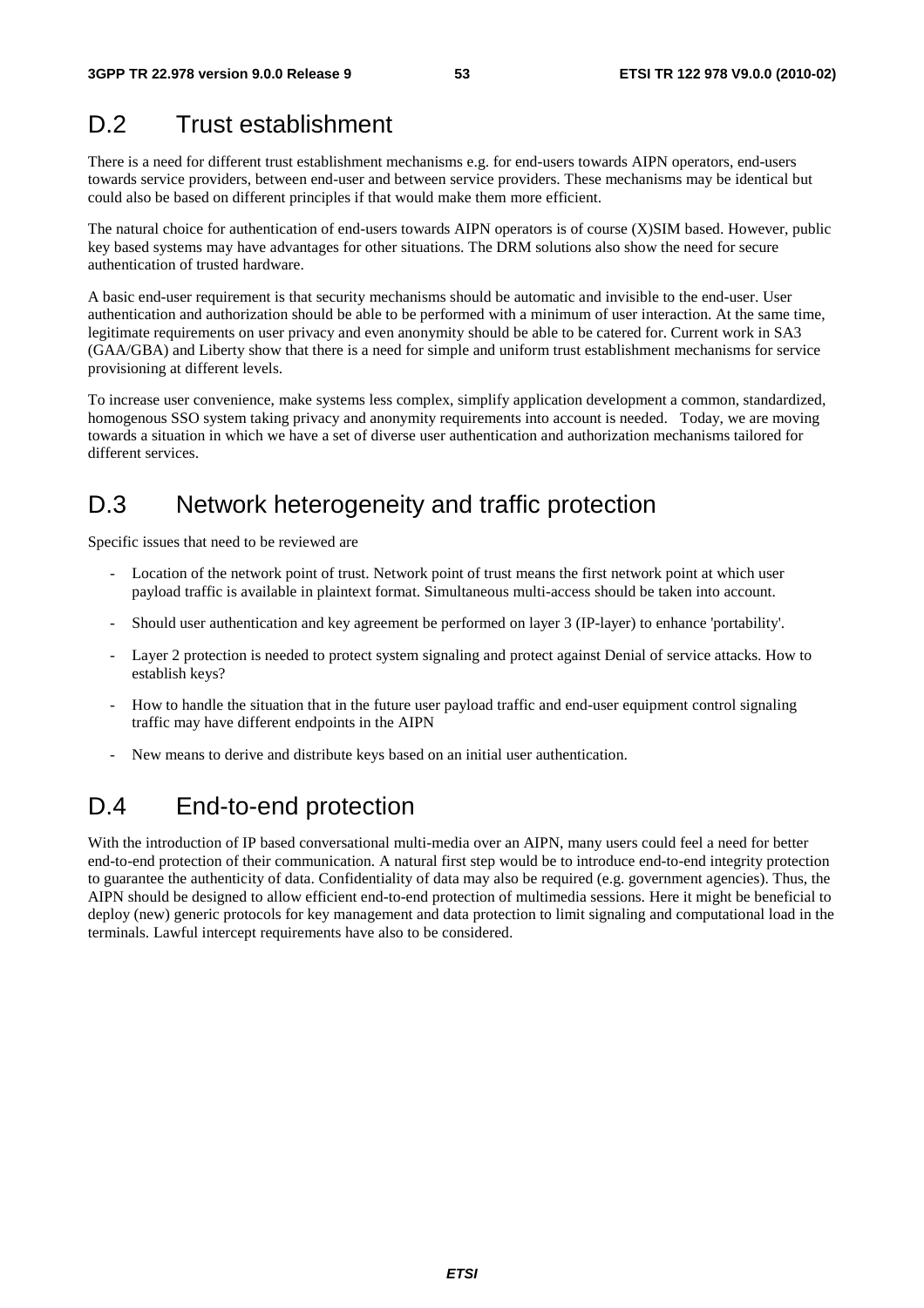## Annex E: Use cases for Personal Network (PN), Personal Area Network (PAN), Ad-hoc Network and Moving Network Support

The following use cases are intended to provide some examples of how the AIPN is impacted by major categories of user networks. This should not be considered an exhaustive list of possible use cases. Detailed consideration of the networking of user terminals is for further study.

E.1 Personal Network (PN)

### E.1.1 Use case 1: PN with the terminal away from the user

The AIPN provides a connection between the user"s personal terminal and a terminal connected to the PC in his home such that the user is provided with a virtual secure Personal Network. Through this secure link, a user is able to synchronise his 3GPP terminal with data contained on his PC at home or monitor his heating or burgular alarm system while away from his home. Additional devices would enable connection to the user"s car or holiday home.



Use case 1: PN with the terminal away from the user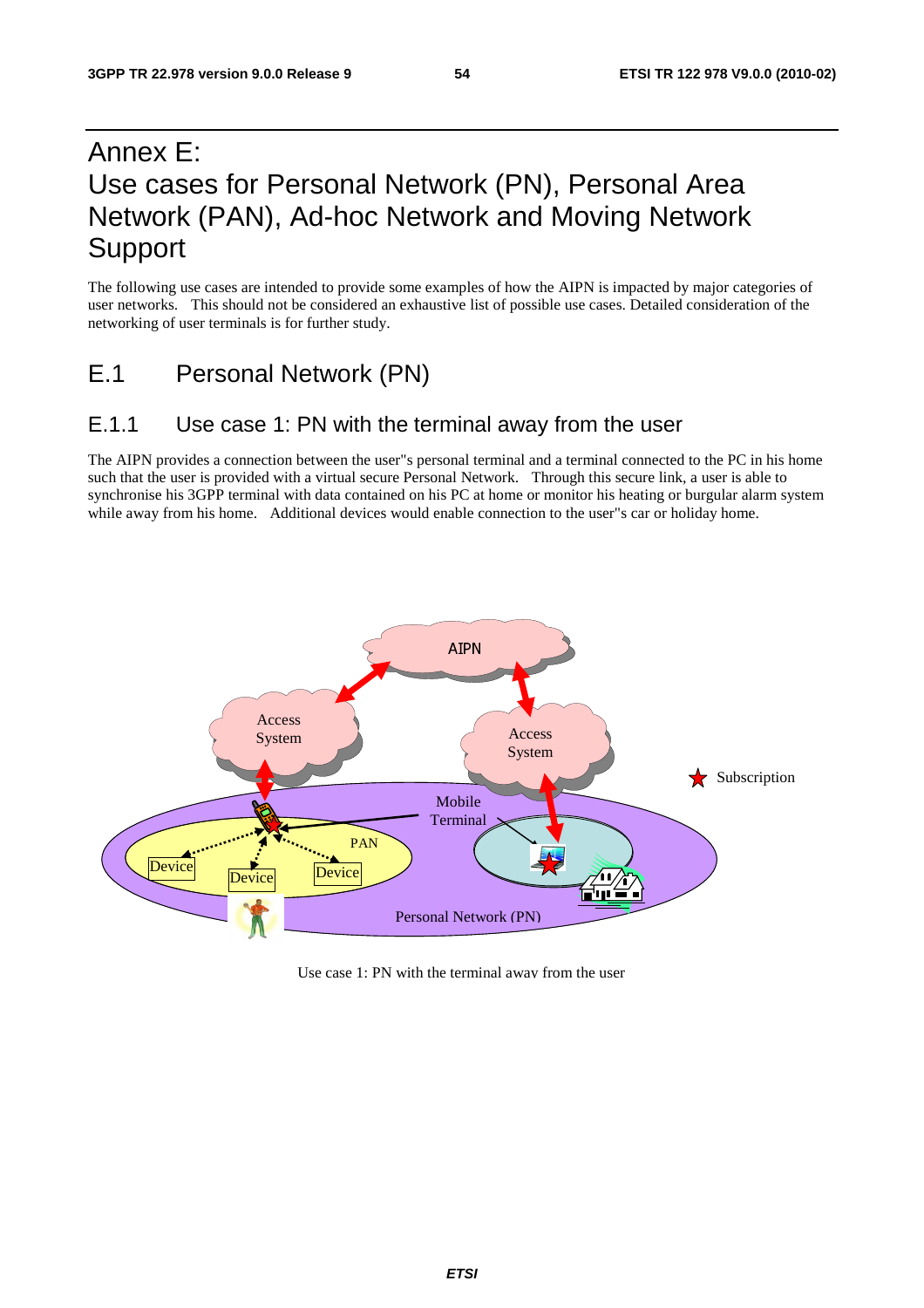## E.2 Personal Area Network (PAN)



### E.2.1 Use case 2: Multiple devices held by the same user

A user will carry a plurality of devices (PDA, music player, laptop, camera, headset, etc.) as well as mobile terminals with him/her. Each of them has a demand to access services provided by the AIPN or to communicate with another entity through the AIPN, but they might lack a USIM and/or a means to directly access to the AIPN.

A mobile terminal, containing a USIM, with short-range wireless connectivity (e.g. IEEE 802.15) can connect to other devices with wireless access when they are close to each other to form a small network called a *Personal Area Network (PAN),* which is controlled by the user of the mobile terminal.

A calling party may request a call indicating the particular terminal/device within the PAN subject to service attributes and terminal/device capability.

#### E.2.1.1 Use case 2a: Subscription data within one device only

When only one device (mobile terminal 1) holds a USIM and another device (mobile terminal 2) does not hold a USIM but has a means to access the AIPN, mobile terminal 2 will be authorized to access the AIPN using the USIM in mobile terminal 1. The data transfer channel (i.e. transport and session) can be established and maintained through the access means of mobile terminal 2 as long as mobile terminal 2 can access the USIM through the PAN. If the mobile containing the USIM is removed from the PAN all service sessions, other than those on the mobile containing the USIM, will be terminated immediately.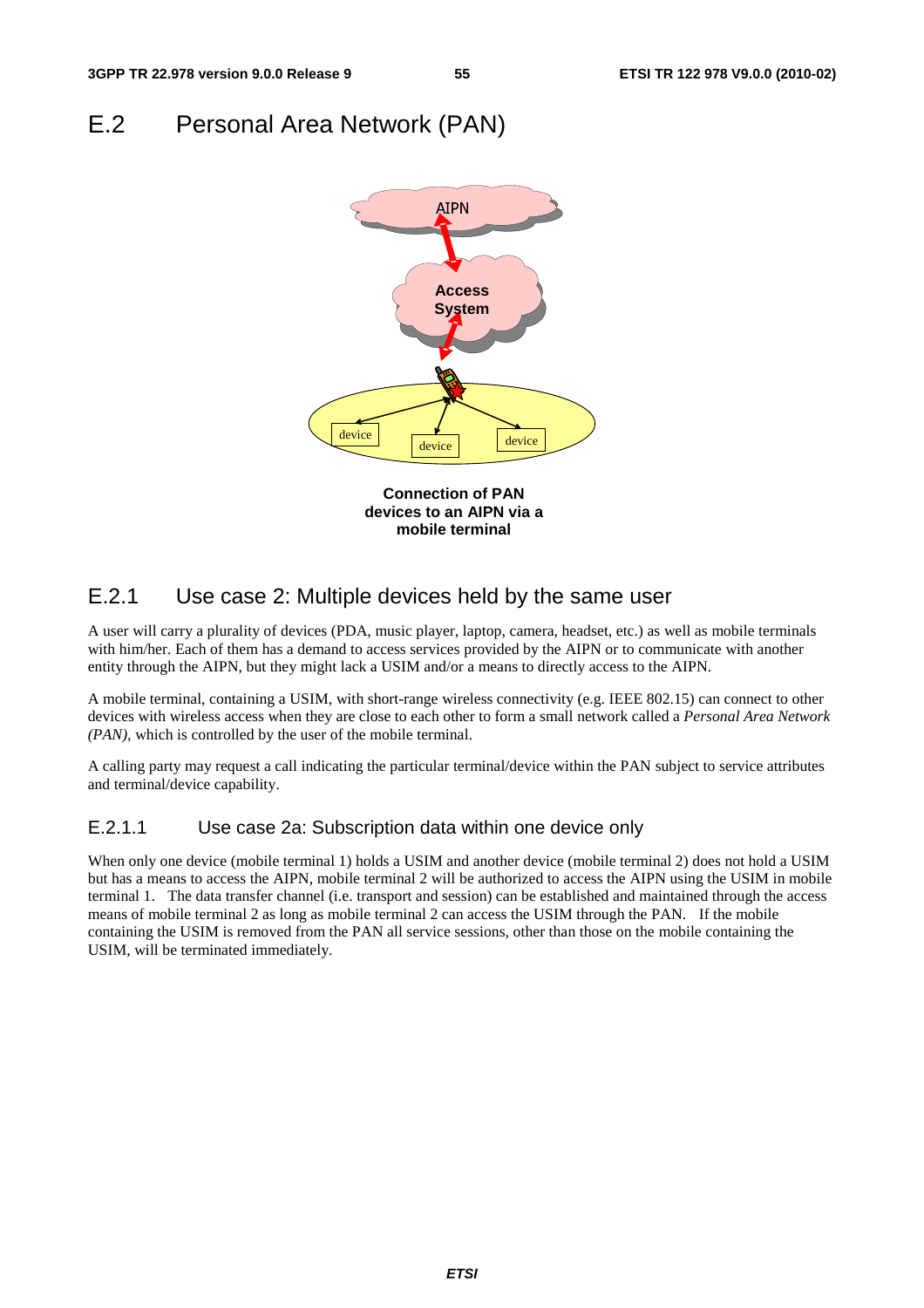

Use Case 2a: Subscription data within one device only

#### E.2.1.2 Use case 2b: Relationship between Personal Network and Personal Area Network

Devices close to the user are connected using internal PAN means and share a USIM authority for the devices so connected. A device containing an independent USIM may be removed from the PAN yet still remains connected to the user"s Personal Network through the AIPN.



Use case 2: Relationship between PAN and PN

A user has a PAN consisting of a number of devices, including a personal device, mobile terminal A, and a device that remains in the user"s vehicle, mobile terminal B. Mobile terminal A and mobile terminal B each contain a USIM. While close to the user, and connected using the internal PAN means, communication between mobile terminal A and B (e.g. synchronisation of a database) is achieved directly via the PAN. When the user leaves his vehicle, the PAN connection is lost and mobile terminal B continues to connect to the Personal Area Network (e.g. to continue the synchronisation process) through the users Personal Network by connecting through the AIPN using the USIM contained in Terminal B.

### E.2.3 Impact on an AIPN:

For reliable billing information in all the PAN use cases it is essential that the appropriate USIM is correctly associated with every request for services from the AIPN. Possible causes of double counting, attributing a service request to the wrong user, or other causes of incorrect billing, must be eliminated.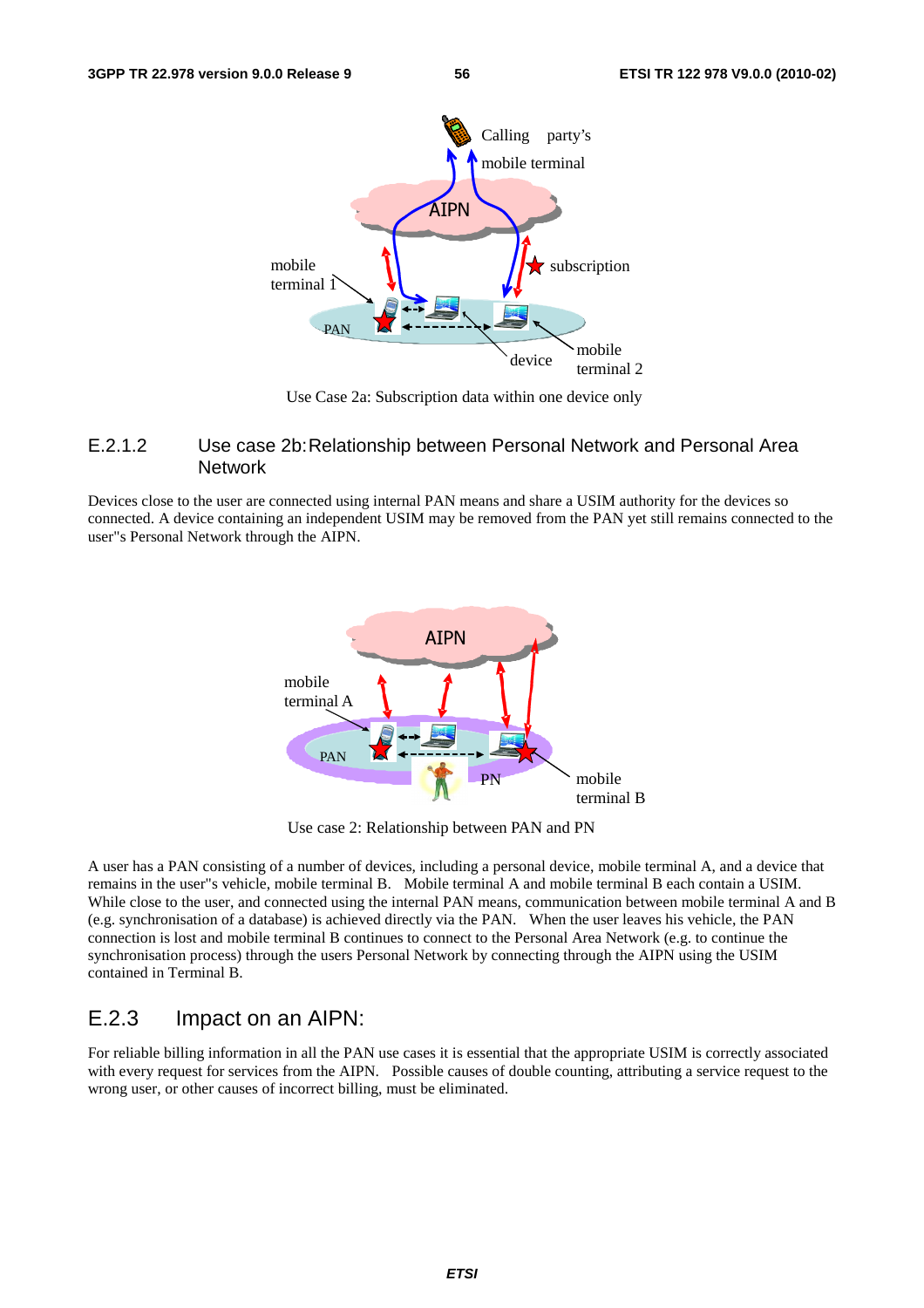## E.3 Ad-hoc Network

## E.3.1 Use Case 1: Formation of an Ad-hoc Network

In this use case, a number of users interconnect their terminal devices to form an Ad-hoc Network. These terminal devices may be capable of connecting to different access systems. The Ad-hoc Network enables its members to access the AIPN through any of the terminal devices that are able to connect to a suitable access system. Each member of the Ad-hoc Network uses their own USIM to obtain whatever services they are individually entitled to use.

## E.3.2 Use Case 2: Movement of an Ad-hoc Network

The Ad-hoc Network may change the terminal device used to forward the consolidated traffic to the AIPN as required. Reasons for change could be;

- 1) Movement of the connected terminal device within the Ad-hoc Network causing it to loose service while another terminal device gains service (not necessarily using the same access system).
- 2) It may be financially advantageous to the group of users for their consolidated traffic to be routed through one particular access system depending on their location or time of day. The users of the Ad-hoc Network may cause their Ad-hoc Network to change access system simply to maintain their fiscal advantage rather than for reasons of access system coverage etc…

## E.3.3 Use case 3: Multiple users within the home



It is possible for a home network to have multiple users. For example, a family may consist of a group of users who share the various devices on a home network through the mechanisms described in Use Case  $1 \& 2$ . From an AIPN perspective they should be seen as independent users, each with capabilities as defined in the use cases above. The AIPN need not be aware that they share the same home network.

Note: The demands of this use case on the individual terminal devices is considered beyond the scope of this document.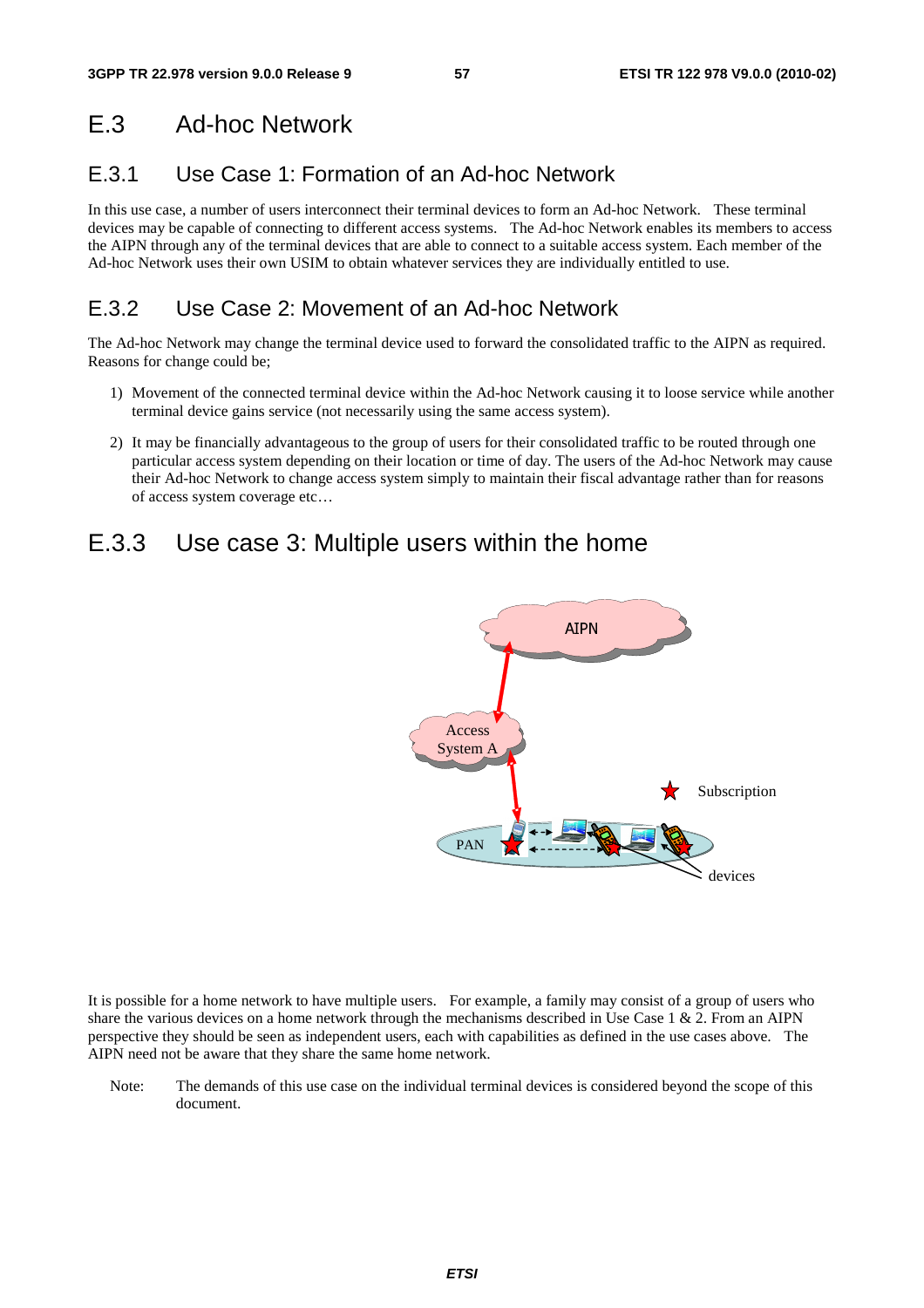### E.3..4 Impact to an AIPN

The AIPN will see consolidated traffic from a group of separate users arriving through an access system. The access system bearing the consolidated traffic may change at any time with no warning to the AIPN. Elements of the consolidated traffic could originate from a PAN.



## E.4 Moving Network

A Moving Network provides access to AIPN for a group of users that move together (e.g. as part of a vehicular network). The devices (terminals) of a Moving Network are connected to a well-defined system (gateway) through which the user devices (terminals) in the Moving Network gain access to the AIPN.

Note: This is a key difference to Ad-hoc Networks, where access to the AIPN can be gained through any device (terminal) that has access.

## E.4.1 Use case 1: Moving Base Station

A moving base station (e.g. a pico cell) is responsible to provide radio access to user terminals in a Moving Network. The moving base station is part of an access system and is owned by the AIPN operator providing the access network. As the access system fully accommodates the Moving Network, it dominates the wireless technology that can be used to connect the user terminal to the AIPN.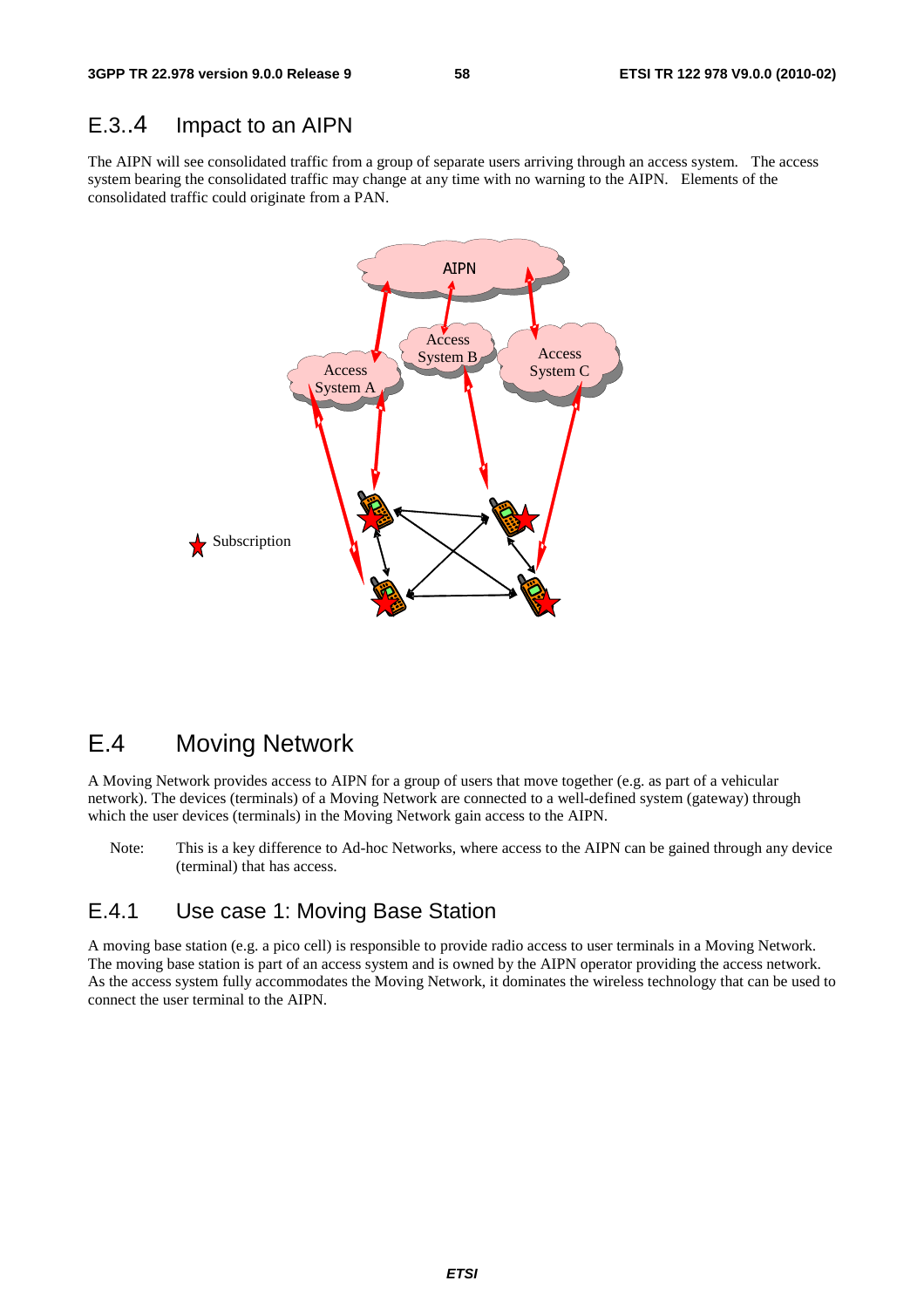

In this use case, mobility for the Moving Network is provided by the access system only.

Note: The AIPN may not see any impact resulting from a handoff of a Moving Network in this use case. The particular impacts of this use case upon the AIPN are for further study.

Advantages of this approach:

- Low or potentially zero impact on the AIPN as mobility is completely handled by the access system (which accommodates the Moving Network)

## E.4.2 Use case 2: Wireless Access Router

A wireless access router (e.g. a WLAN router), owned by a 3rd party network provider (e.g. the train company), is equipped with a means to connect to an AIPN. This connection can be established via any access system that is supported by the wireless access router and for which the wireless access router has a subscription. The wireless access router consolidates traffic from users of the Moving Network towards the AIPN. A variety of wireless or wired access technologies can be used to connect user terminals to the wireless access router.



In this use case, mobility management is split between the AIPN and the access systems. While the AIPN takes care of the handover when the Moving Network changes the access system, the access system provides mobility for handoffs between different cells of the access system.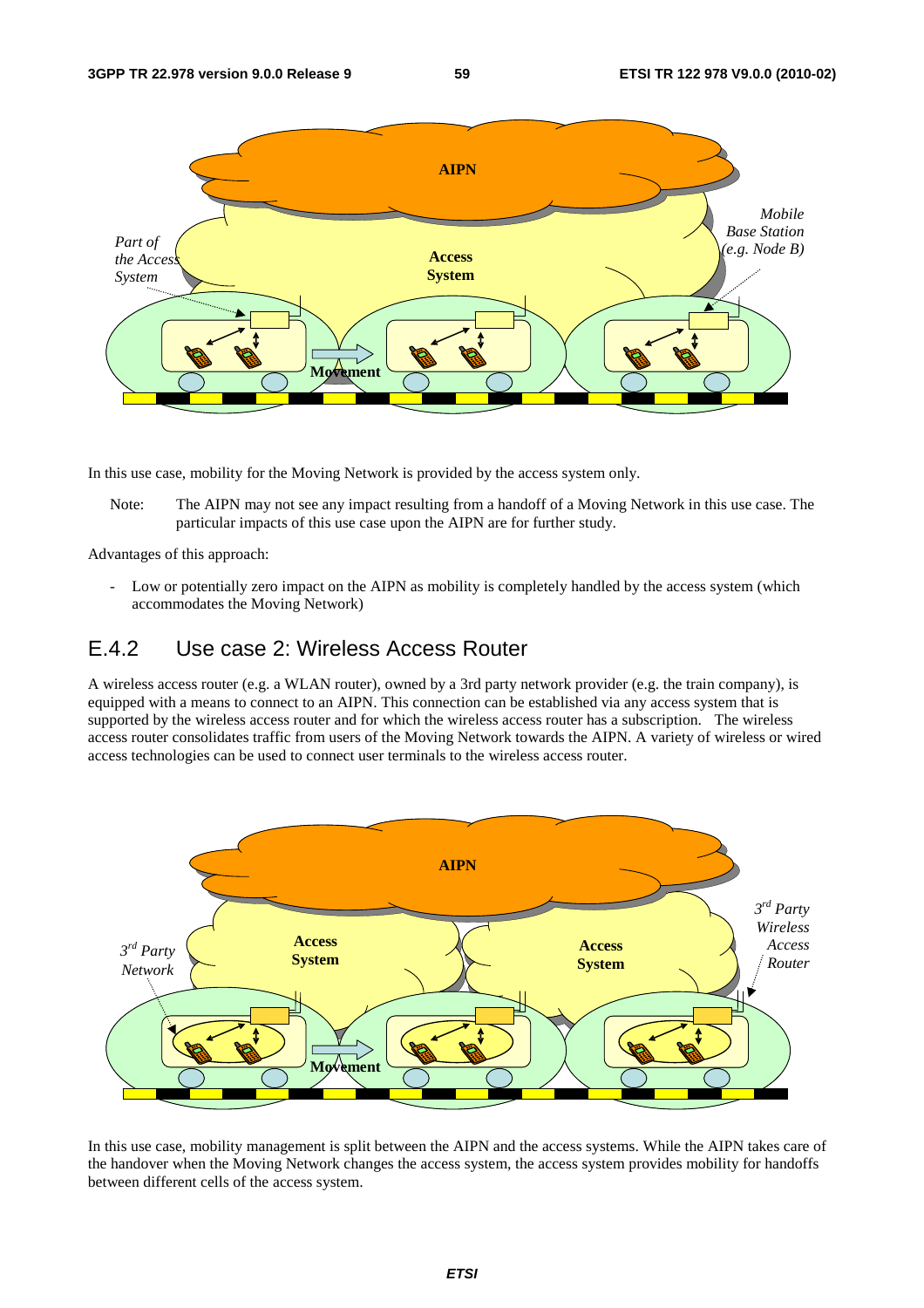#### **3GPP TR 22.978 version 9.0.0 Release 9 60 ETSI TR 122 978 V9.0.0 (2010-02)**

Advantages of this approach:

- The Moving Network is not tied to a single access system; i.e. this approach provides more flexibilty, as it allows the Moving Network to choose the best (e.g. most reliable, fastest, cheapest) access system at any time.
- It enables  $3<sup>rd</sup>$  parties to offer access to an AIPN.

## E.4.3 Use Case 3: Mobile Router

A mobile router, which travels together with a Moving Network, is equipped with some wireless technology that connects itself with the rest of the AIPN. In contrast to the above use cases, the mobile router is considered a component of the AIPN itself. The purpose of the mobile router is to provide the user terminals access to the AIPN. As such it serves as gateway between the Moving Network and the AIPN. A variety of wireless or wired access technologies can be used to connect the user terminals to the mobile router.



In contrast to the above use cases, here mobility of the mobile router is handled solely by the AIPN. The access system does not require any mobility functions.

Advantages of this approach:

- It allows simplification of the access system (i.e. single cell access network)
- Only a single mobility management component is required (i.e. mobility is only handled by the AIPN not the access system)
- The access system does not require support for Moving Networks

### E.4.4 Impact to an AIPN

The access system for the consolidated traffic may change with time (e.g. as the train moves) in a manner that can reasonably be anticipated by the AIPN. Elements of the consolidated traffic from a Moving Network may originate from PANs or Ad-hoc Networks covered by the Moving Network.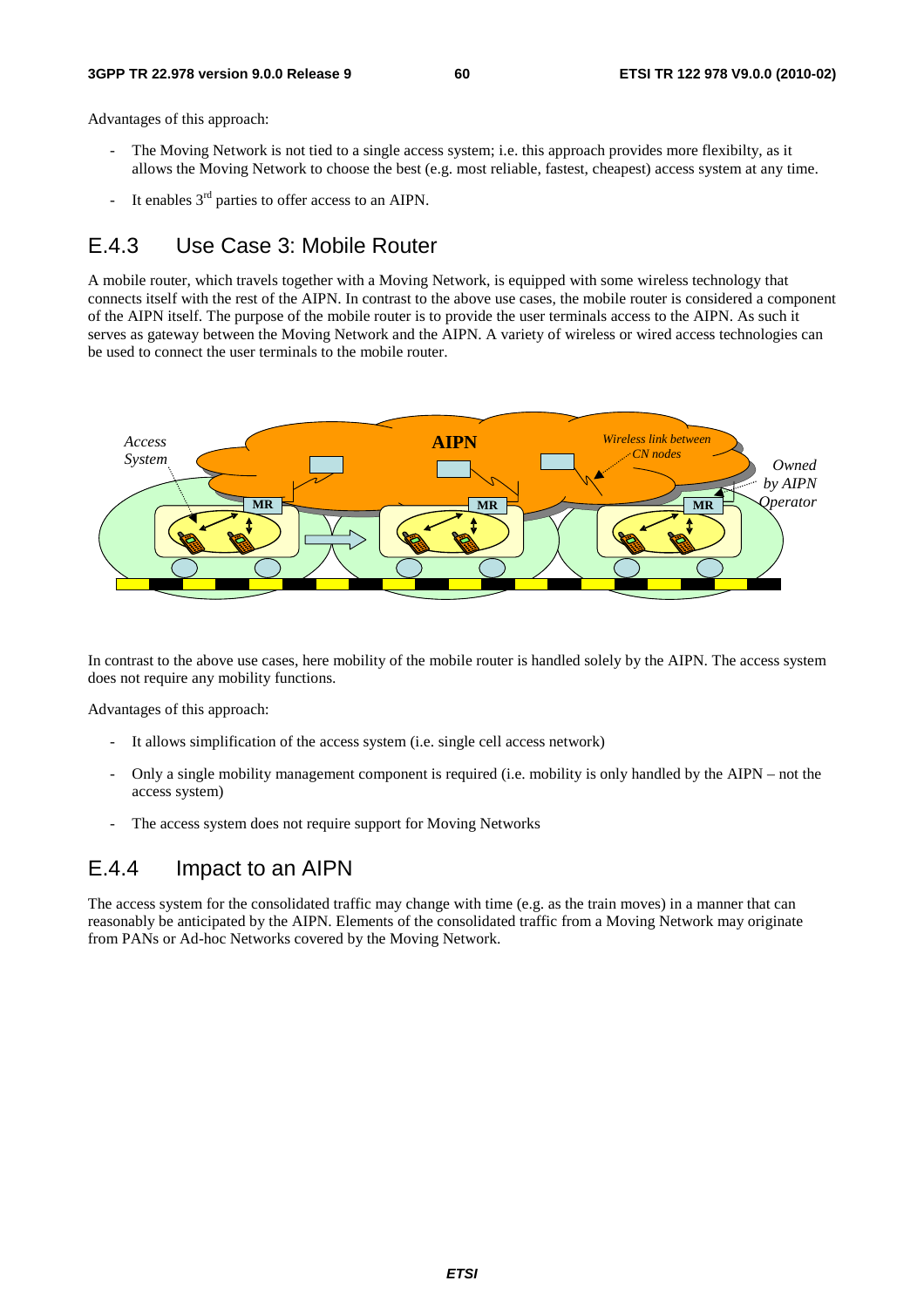## Annex F (Informative): Use Cases for Session Mobility

## F.1 Use Case 1: Redirection of a video stream to the terminal away from the user

A user has a PAN in close proximity and another terminal in his/her home some distance away. A user can use any of their devices (terminals). In this use case the AIPN manages multiple devices (terminals) in different locations as belonging to the same user, and can redirect a session to another terminal. Then, for example, when the user receives a video streaming session but does not have enough storage resource in her terminal, the user is able to redirect the session to the terminal in his/her home and store the video stream in her PC.



Use case: Redirection to a terminal some distance away from the user

## F.2 Use case 2: Seamless mobility of sessions between terminals

This use case is illustrated in the figure below.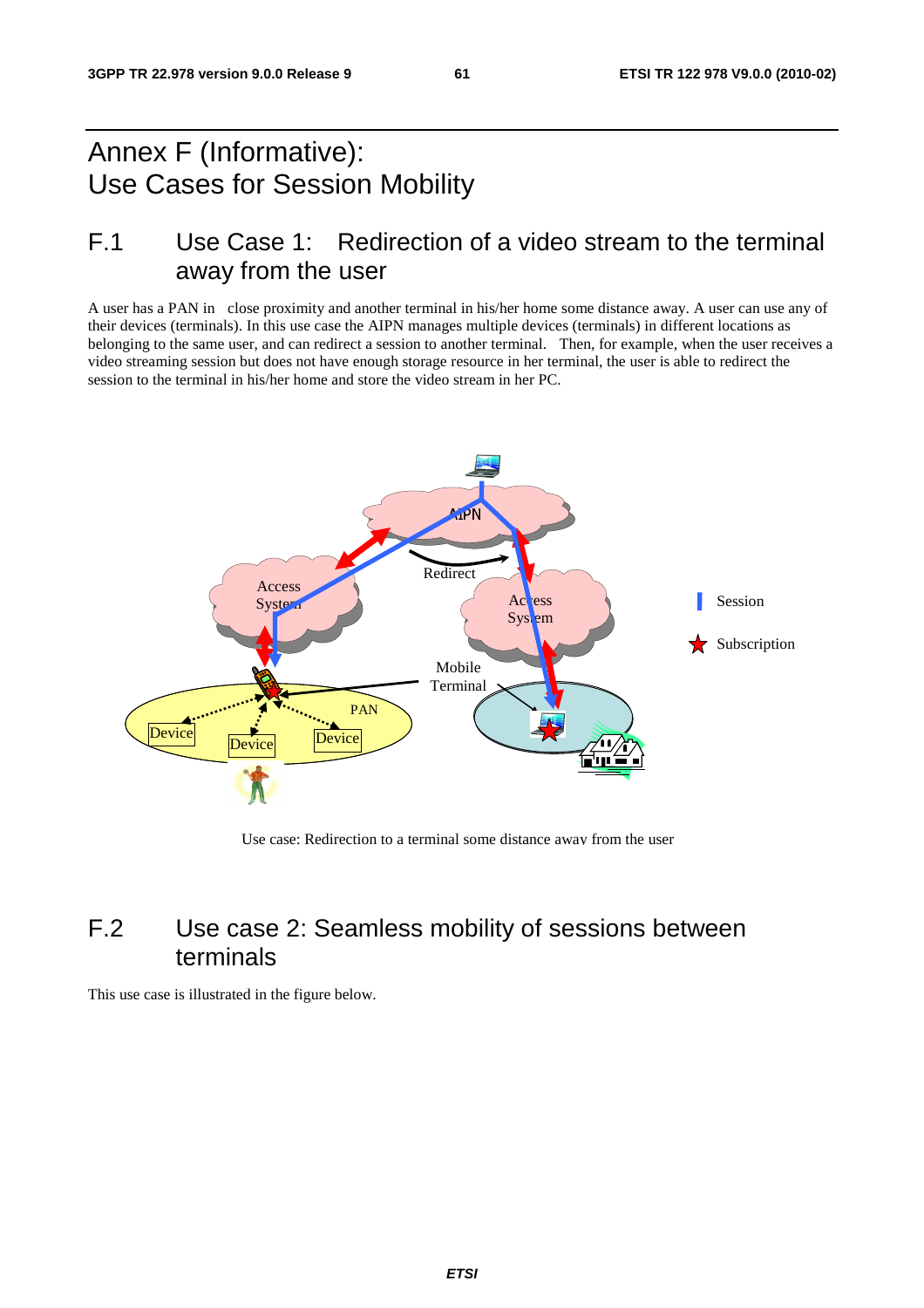

Alice and Bob are having a multimedia session with audio and video components using two high-end multimedia terminals in their offices. Alice needs to leave the office to take the car to visit a customer. She requests a session transfer. AIPN then transfers the session to her mobile phone.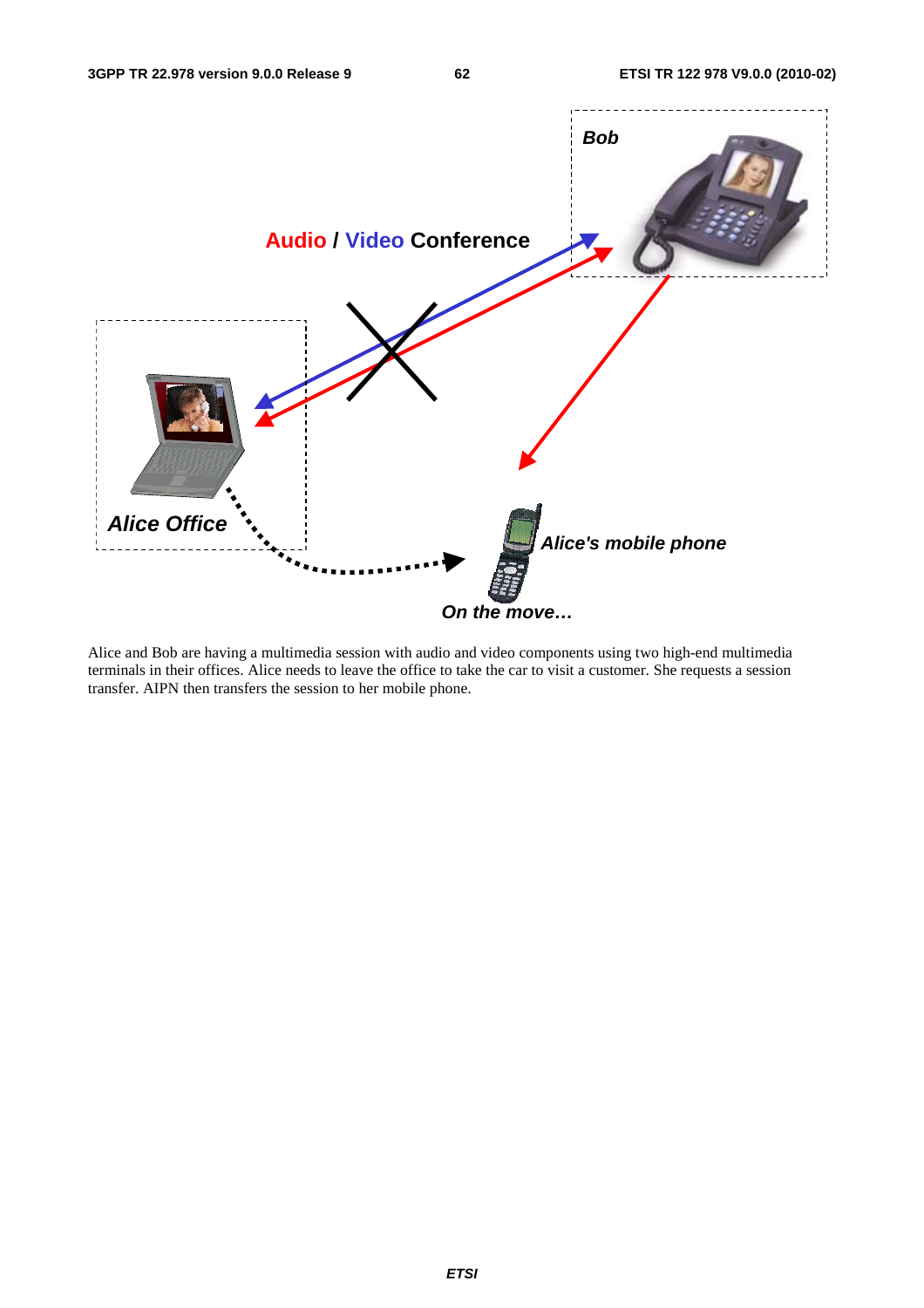## Annex G: Change history

| <b>Change history</b> |                |                |             |           |            |            |                |                                                                                                                                             |       |            |              |
|-----------------------|----------------|----------------|-------------|-----------|------------|------------|----------------|---------------------------------------------------------------------------------------------------------------------------------------------|-------|------------|--------------|
| <b>TSG SA#</b>        | <b>SA Doc.</b> | <b>SA1 Doc</b> | <b>Spec</b> | <b>CR</b> | <b>Rev</b> | <b>Rel</b> |                | <b>Cat Subject/Comment</b>                                                                                                                  | Old   | <b>New</b> | WI           |
| 10/6/04               |                |                | 22.978      |           |            |            |                | Initial TR skeleton provided to<br>SA1 mailing list by rapporteur for<br>comment.                                                           |       | 0.0.0      | <b>AIPFS</b> |
| 18/6/04               |                |                | 22.978      |           |            |            |                | Version updated based on<br>comments received on the SA1<br>mailing list.                                                                   | 0.0.0 | 0.1.0      | <b>AIPFS</b> |
| 30/6/04               |                |                | 22.978      |           |            |            |                | Version updated to include text<br>proposed within contributions to<br>AIPN SWG held during SA1#25.                                         | 0.1.0 | 0.2.0      | <b>AIPFS</b> |
| 1/7/04                |                |                | 22.978      |           |            |            |                | Version updated based on end-<br>to-end review of version 0.2.0<br>created in the AIPN SWG held<br>during SA1#25.                           | 0.2.0 | 0.3.0      | <b>AIPFS</b> |
| 2/8/04                |                |                | 22.978      |           |            |            |                | Editorial updates proposed by<br>the rapporteur and discussed on<br>the SA1 mailing list.                                                   | 0.3.0 | 0.4.0      | <b>AIPFS</b> |
| 28/8/04               |                |                | 22.978      |           |            |            |                | Output of AIPN SWG in Vienna<br>August 2004                                                                                                 | 0.4.0 | 0.5.0      | <b>AIPFS</b> |
| 14/10/04              |                |                | 22.978      |           |            |            |                | Output of AIPN SWG during<br>SA1#26, October 2004                                                                                           | 0.5.0 | 0.6.0      | <b>AIPFS</b> |
| 3/11/04               |                |                | 22.978      |           |            |            |                | Raised to version 1.0.0 for<br>presentation to SA #26                                                                                       | 0.6.0 | 1.0.0      | <b>AIPFS</b> |
| 13/1/05               |                |                | 22.978      |           |            |            |                | Updated based on the<br>discussion of the AIPN email<br>discussion (November 2004) at<br>the AIPN SWG, London, 13th -<br>14th January 2004. | 1.0.0 | 1.1.0      | <b>AIPFS</b> |
| 14/1/05               |                |                | 22.978      |           |            |            |                | Output of AIPN SWG, London,<br>13th -14th January 2004.                                                                                     | 1.1.0 | 1.2.0      | <b>AIPFS</b> |
| 19/1/05               |                |                | 22.978      |           |            |            |                | Output of AIPN SWG during<br>SA1#27, January 2005                                                                                           | 1.2.0 | 1.3.0      | <b>AIPFS</b> |
| 20/1/05               |                | S1-05213       | 22.978      |           |            |            |                | Upgraded to version 2.0.0 for<br>approval at SA #27                                                                                         | 1.3.0 | 2.0.0      | <b>AIPFS</b> |
| $SP-27$               | SP-050069      | S1-05213       | 22.978      |           |            |            |                | Approved at SA #27                                                                                                                          | 2.0.0 | 7.0.0      | <b>AIPFS</b> |
| $S P - 28$            | SP-050223      | S1-050496      | 22.978      | 001       |            | Rel-7      | F              | Corrections to TR 22.978                                                                                                                    | 7.0.0 | 7.1.0      | <b>AIPFS</b> |
| <b>SP-28</b>          | SP-050223      | S1-050497      | 22.978      | 002       |            | Rel-7      | $\overline{F}$ | Improvements to Key Aspects of<br>an AIPN                                                                                                   | 7.0.0 | 7.1.0      | <b>AIPFS</b> |
| $S P - 28$            | SP-050223      | S1-050498      | 22.978      | 003       |            | Rel-7      | F              | Improvement of TR 22.978<br>Annexes                                                                                                         | 7.0.0 | 7.1.0      | <b>AIPFS</b> |
| <b>SP-28</b>          | SP-050223      | S1-050499      | 22.978      | 004       |            | Rel-7      | F              | Alignment and improvement of<br>recommended requirements and<br>conclusions of TR 22.978                                                    | 7.0.0 | 7.1.0      | <b>AIPFS</b> |
| <b>SP-28</b>          | SP-050223      | S1-050502      | 22.978      | 005       |            | Rel-7      | F              | Content-based Charging<br>between Operators                                                                                                 | 7.0.0 | 7.1.0      | <b>AIPFS</b> |
| $SP-28$               | SP-050223      | S1-050503      | 22.978      | 006       |            | Rel-7      | $\mathsf{C}$   | Modification of AIPN session<br>adaptation                                                                                                  | 7.0.0 | 7.1.0      | <b>AIPN</b>  |
| $SP-28$               | SP-050223      | S1-050529      | 22.978      | 007       |            | Rel-7      | С              | Multiple Public Addresses for<br>Single User                                                                                                | 7.0.0 | 7.1.0      | <b>AIPFS</b> |
| $SP-28$               | SP-050223      | S1-050538      | 22.978      | 008       |            | Rel-7      | F              | Enabling integrated services in<br><b>AIPN</b>                                                                                              | 7.0.0 | 7.1.0      | <b>AIPFS</b> |
| SP-28                 | SP-050223      | S1-050539      | 22.978      | 009       | ÷,         | Rel-7      | B              | Introduce Group Communication<br>Services to AIPN                                                                                           | 7.0.0 | 7.1.0      | <b>AIPFS</b> |
| $SP-42$               |                |                |             |           |            | Rel-8      |                | Updated from Rel-7 to Rel-8                                                                                                                 | 7.0.0 | 8.0.0      |              |
| SP-46                 |                |                | ÷.          | a.        |            |            |                | Updated to Rel-9 by MCC                                                                                                                     | 8.0.0 | 9.0.0      |              |